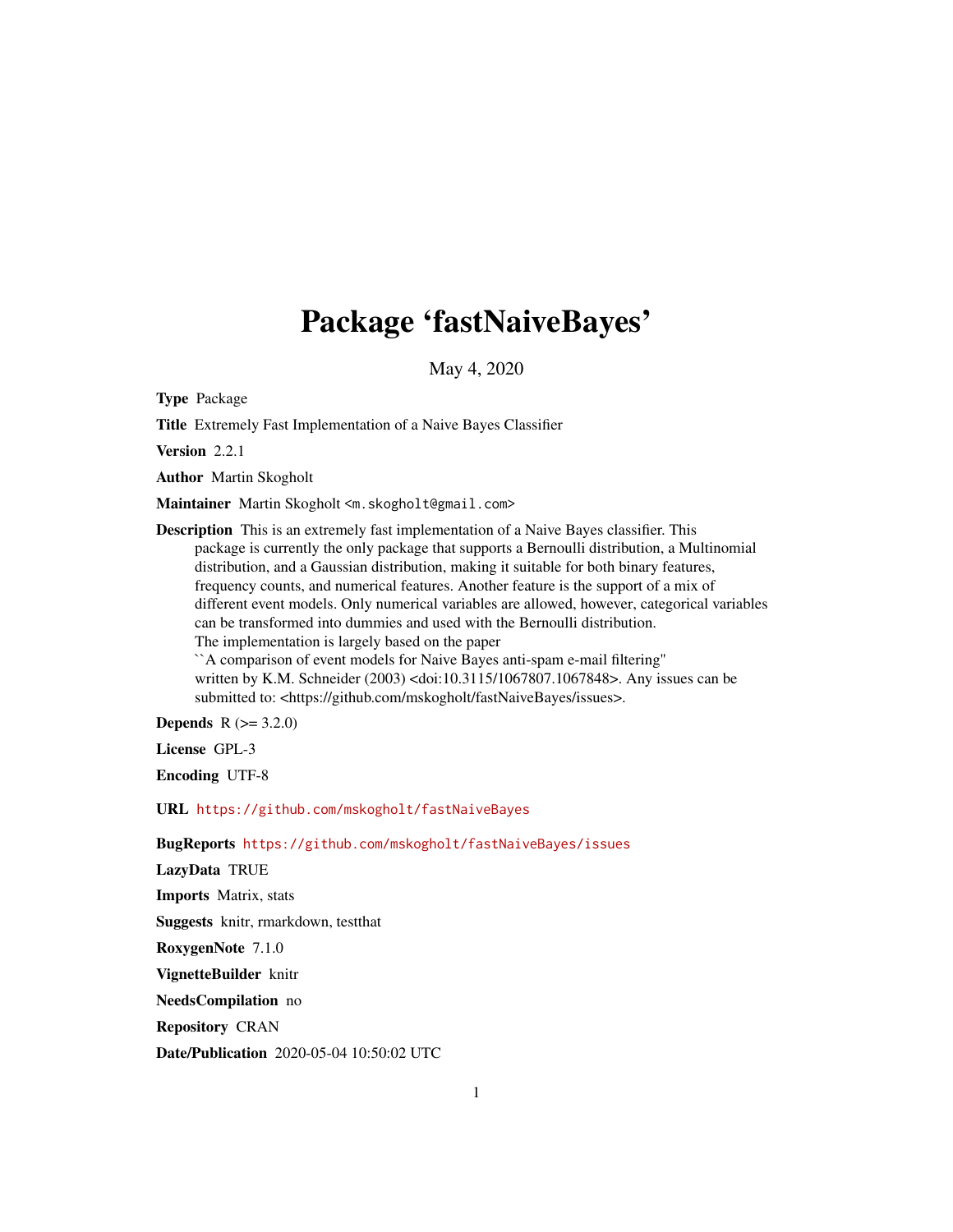# <span id="page-1-0"></span>R topics documented:

| Index | 72 |  |
|-------|----|--|
|       |    |  |
|       |    |  |
|       |    |  |
|       |    |  |
|       |    |  |
|       |    |  |
|       |    |  |

<span id="page-1-1"></span>fastNaiveBayes *Fast Naive Bayes Classifier for different Distributions*

# Description

Extremely fast implementation of a Naive Bayes Classifier.

A Naive Bayes classifier that assumes independence between the feature variables. Currently, either a Bernoulli, multinomial, or Gaussian distribution can be used. The bernoulli distribution should be used when the features are 0 or 1 to indicate the presence or absence of the feature in each document. The multinomial distribution should be used when the features are the frequency that the feature occurs in each document. Finally, the Gaussian distribution should be used with numerical variables. The distribution parameter is used to mix different distributions for different columns in the input matrix

Use fastNaiveBayes(...) or fnb.train(...) for a mixed event distribution model. fnb.bernoulli, fnb.multinomial, fnb.gaussian and for the specific distributions

#### Usage

```
fastNaiveBayes(
  x,
 y,
 priors = NULL,
  laplace = 0,
  sparse = FALSE,
  check = TRUE,distribution = fnb.detect_distribution(x)
)
## Default S3 method:
fastNaiveBayes(
  x,
 y,
 priors = NULL,
  laplace = 0,
  sparse = FALSE,
```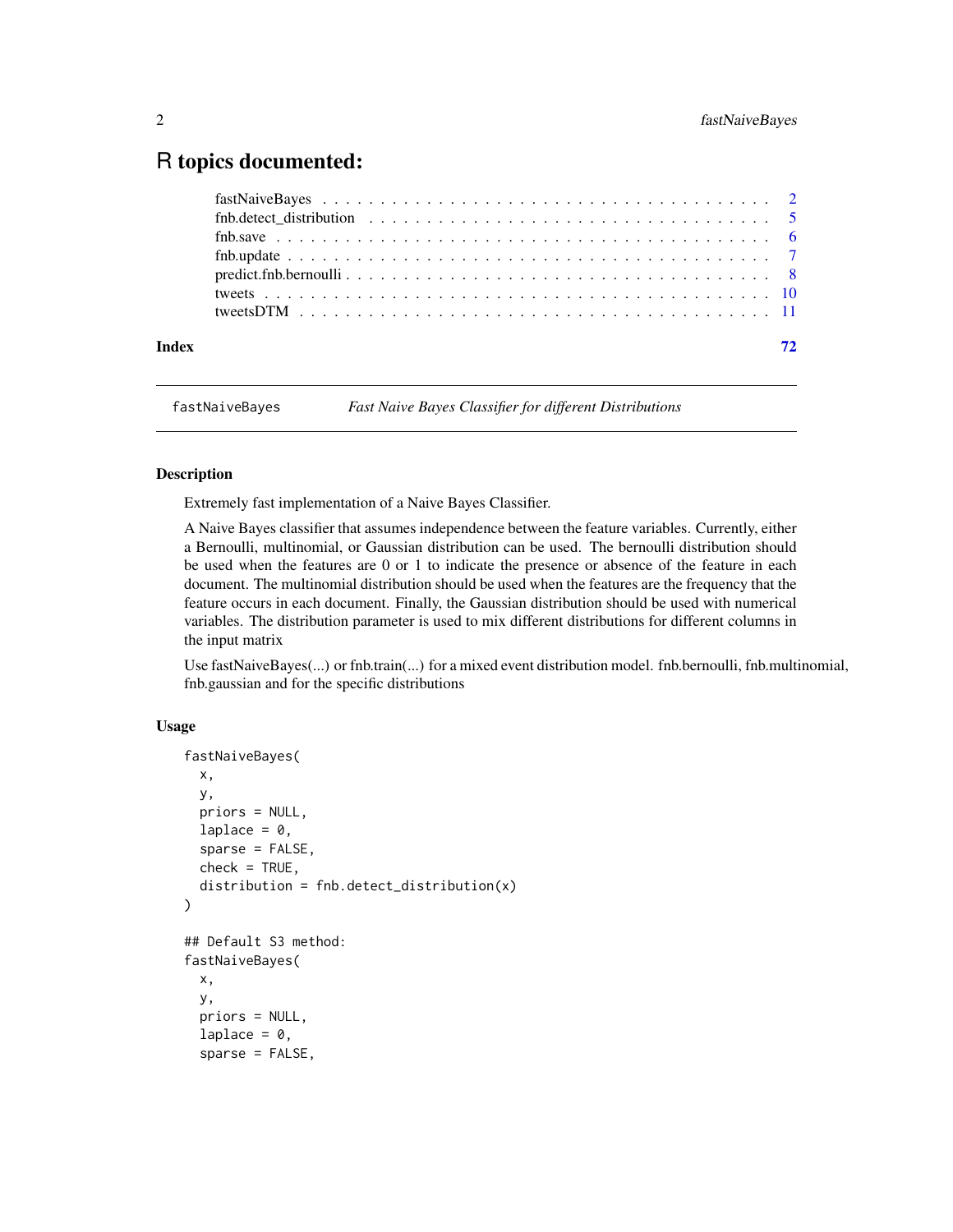# fastNaiveBayes 3

```
check = TRUE,
 distribution = fnb.detect_distribution(x)
)
fnb.bernoulli(x, y, priors = NULL, laplace = 0, sparse = FALSE, check = TRUE)## Default S3 method:
fnb.bernoulli(x, y, priors = NULL, laplace = 0, sparse = FALSE, check = TRUE)fnb.gaussian(x, y, priors = NULL, sparse = FALSE, check = TRUE)## Default S3 method:
fnb.gaussian(x, y, priors = NULL, sparse = FALSE, check = TRUE)fnb.multinomial(x, y, priors = NULL, laplace = 0, sparse = FALSE, check = TRUE)## Default S3 method:
fnb.multinomial(x, y, priors = NULL, laplace = 0, sparse = FALSE, check = TRUE)fnb.poisson(x, y, priors = NULL, sparse = FALSE, check = TRUE)## Default S3 method:
fnb.poisson(x, y, priors = NULL, sparse = FALSE, check = TRUE)fnb.train(
 x,
 y,
 priors = NULL,
 laplace = 0,
  sparse = FALSE,check = TRUE,distribution = fnb.detect_distribution(x)
\mathcal{L}## Default S3 method:
fnb.train(
 x,
 y,
 priors = NULL,
  laplace = 0,
  sparse = FALSE,
 check = TRUE,distribution = fnb.detect_distribution(x)
)
```
#### Arguments

x a numeric matrix, or a dgcMatrix. For bernoulli should only contain 0's and 1's. For multinomial should only contain integers.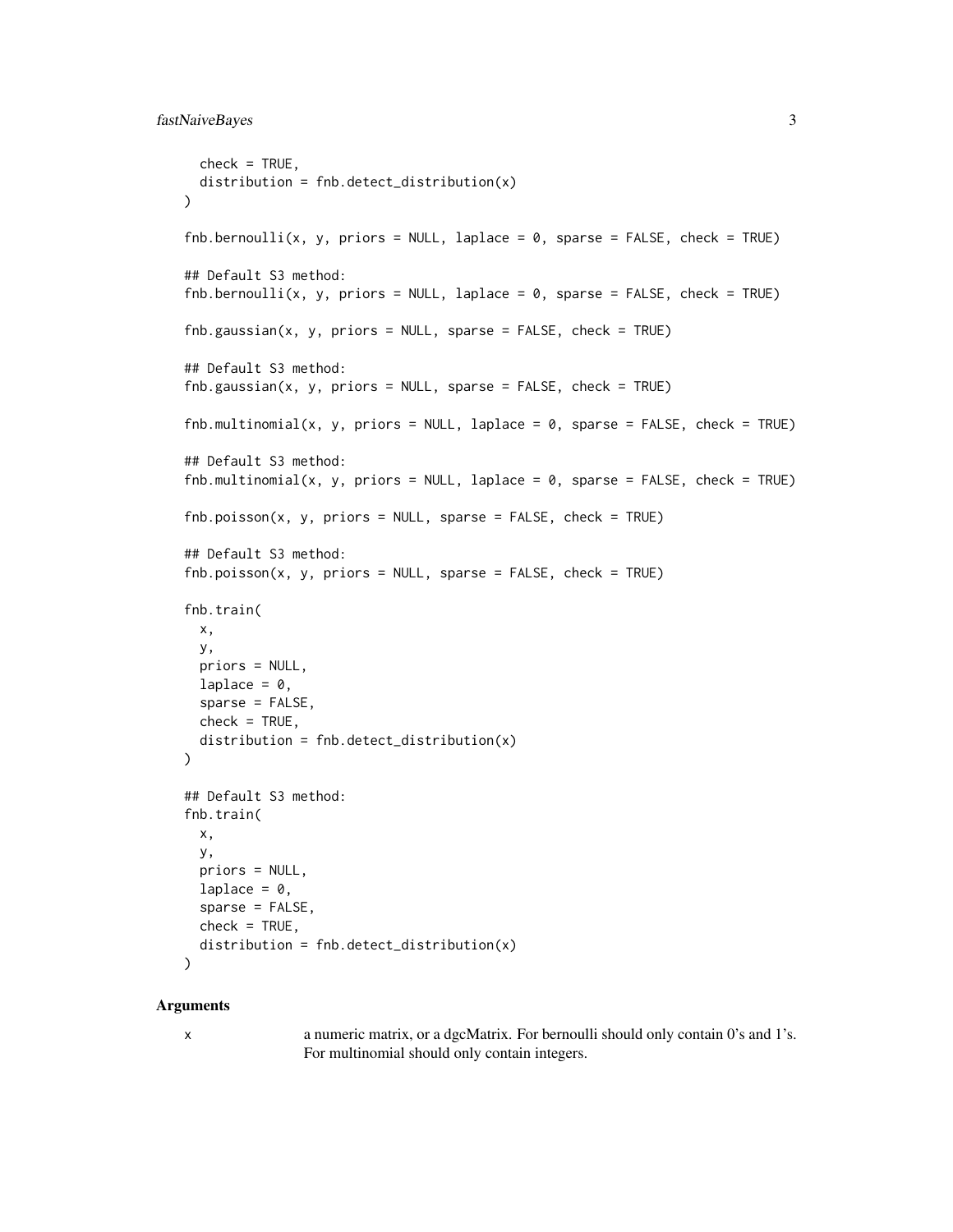| У            | a factor of classes to classify                                                                                                                                              |
|--------------|------------------------------------------------------------------------------------------------------------------------------------------------------------------------------|
| priors       | a numeric vector with the priors. If left empty the priors will be determined by<br>the relative frequency of the classes in the data                                        |
| laplace      | A number used for Laplace smoothing. Default is 0                                                                                                                            |
| sparse       | Use a sparse matrix? If true a sparse matrix will be constructed from x. It's<br>possible to directly feed a sparse dgcMatrix as x, which will set this parameter<br>to TRUE |
| check        | Whether to enable formal checks on input. Recommended to set to TRUE. Set<br>to FALSE will make it faster, but at your own risk.                                             |
| distribution | A list with distribution names and column names for which to use the distribu-<br>tion, see examples.                                                                        |

#### Details

fastNaiveBayes(...) will convert non numeric columns to one hot encoded features to use with the Bernoulli event model. NA's in x will be set to 0 by default and observations with NA in y will be removed.

The distribution that is used for each feature is determined by a set of rules: - if the column only contains 0's and 1's a Bernoulli event model will be used - if the column only contains whole numbers a Multinomial event model will be used - if none of the above a Gaussian event model will be used.

By setting sparse = TRUE the numeric matrix x will be converted to a sparse dgcMatrix. This can be considerably faster in case few observations have a value different than 0.

It's also possible to directly supply a sparse dgcMatrix, which can be a lot faster in case a fastNaive-Bayes model is trained multiple times on the same matrix or a subset of this. See examples for more details. Bear in mind that converting to a sparse matrix can actually be slower depending on the data.

#### Value

A fitted object of class "fastNaiveBayes". It has four components:

model Fitted fastNaiveBayes model

names Names of features used to train this fastNaiveBayes model

distribution Distribution used for each column of x

levels Levels of y

#### See Also

[predict.fastNaiveBayes](#page-7-1) for the predict function for the fastNaiveBayes model.

# Examples

```
rm(list = ls())library(fastNaiveBayes)
cars <- mtcars
```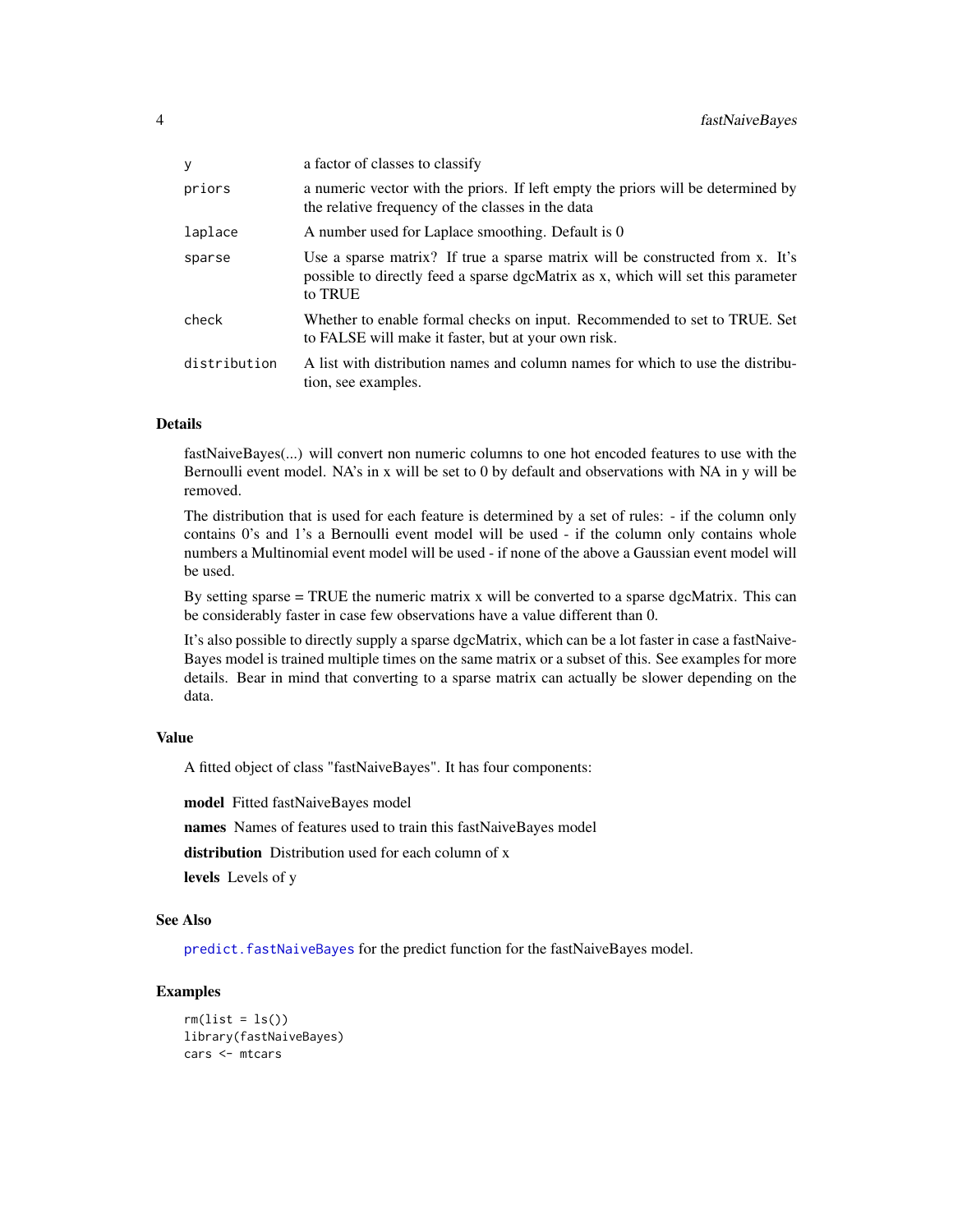# <span id="page-4-0"></span>fnb.detect\_distribution 5

```
y <- as.factor(ifelse(cars$mpg > 25, "High", "Low"))
x <- cars[,2:ncol(cars)]
mod <- fastNaiveBayes(x, y, laplace = 1)
pred <- predict(mod, newdata = x)
mean(y!=pred)
mod \leq fnb.train(x, y, laplace = 1)
pred <- predict(mod, newdata = x)
mean(y!=pred)
dist <- fnb.detect_distribution(x)
bern <- fnb.bernoulli(x[,dist$bernoulli], y, laplace = 1)
pred <- predict(bern, x[,dist$bernoulli])
mean(y!=pred)
mult <- fnb.multinomial(x[,dist$multinomial], y, laplace = 1)
pred <- predict(mult, x[,dist$multinomial])
mean(y!=pred)
gauss <- fnb.gaussian(x[,dist$gaussian], y)
pred <- predict(gauss, x[,dist$gaussian])
mean(y!=pred)
```
fnb.detect\_distribution

*Distribution Detection Function*

# Description

Determines which distribution to use for which columns in the matrix based on a set of rules.

# Usage

```
fnb.detect_distribution(x, nrows = nrow(x))
```

```
## Default S3 method:
fnb.detect\_distribution(x, nrows = nrow(x))
```
#### Arguments

| X     | a numeric matrix, or a dgcMatrix              |
|-------|-----------------------------------------------|
| nrows | number of rows to use to detect distributions |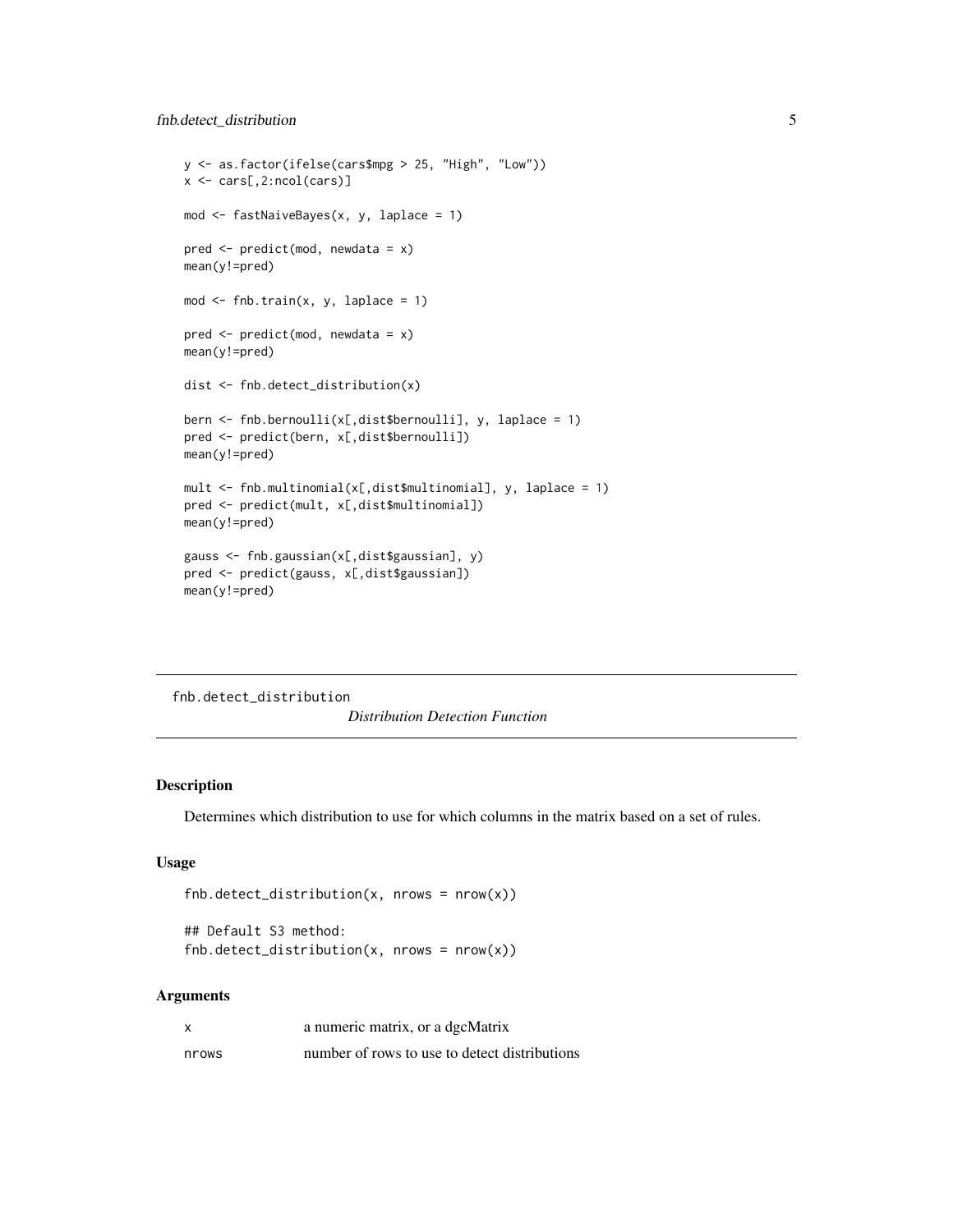# <span id="page-5-0"></span>Details

A simple utility function to detect the distribution to use for each columns

#### Value

A list of distribution names mapped to column names

# Examples

```
rm(list = ls())library(fastNaiveBayes)
cars <- mtcars
y <- as.factor(ifelse(cars$mpg > 25, "High", "Low"))
x <- cars[, 2:ncol(cars)]
# Uses default of all rows to determine distributions
dist <- fnb.detect_distribution(x)
print(dist)
# Uses top 10 rows of x to determine distributions. If top 10 rows
# are representative this is can be much faster.
dist <- fnb.detect_distribution(x, nrows = 10)
print(dist)
```
fnb.save *Save & Load Function for Fast Naive Bayes Models*

#### Description

Loads and saves fitted Naive Bayes models.

#### Usage

fnb.save(model, filename, overwrite = FALSE)

## Default S3 method: fnb.save(model, filename, overwrite = FALSE)

fnb.load(filename)

## Default S3 method: fnb.load(filename)

#### Arguments

| model     | the fitted Naive Bayes model to save.                    |
|-----------|----------------------------------------------------------|
| filename  | the file name to use to save or load the model.          |
| overwrite | Whether to allow overwriting of previously saved models. |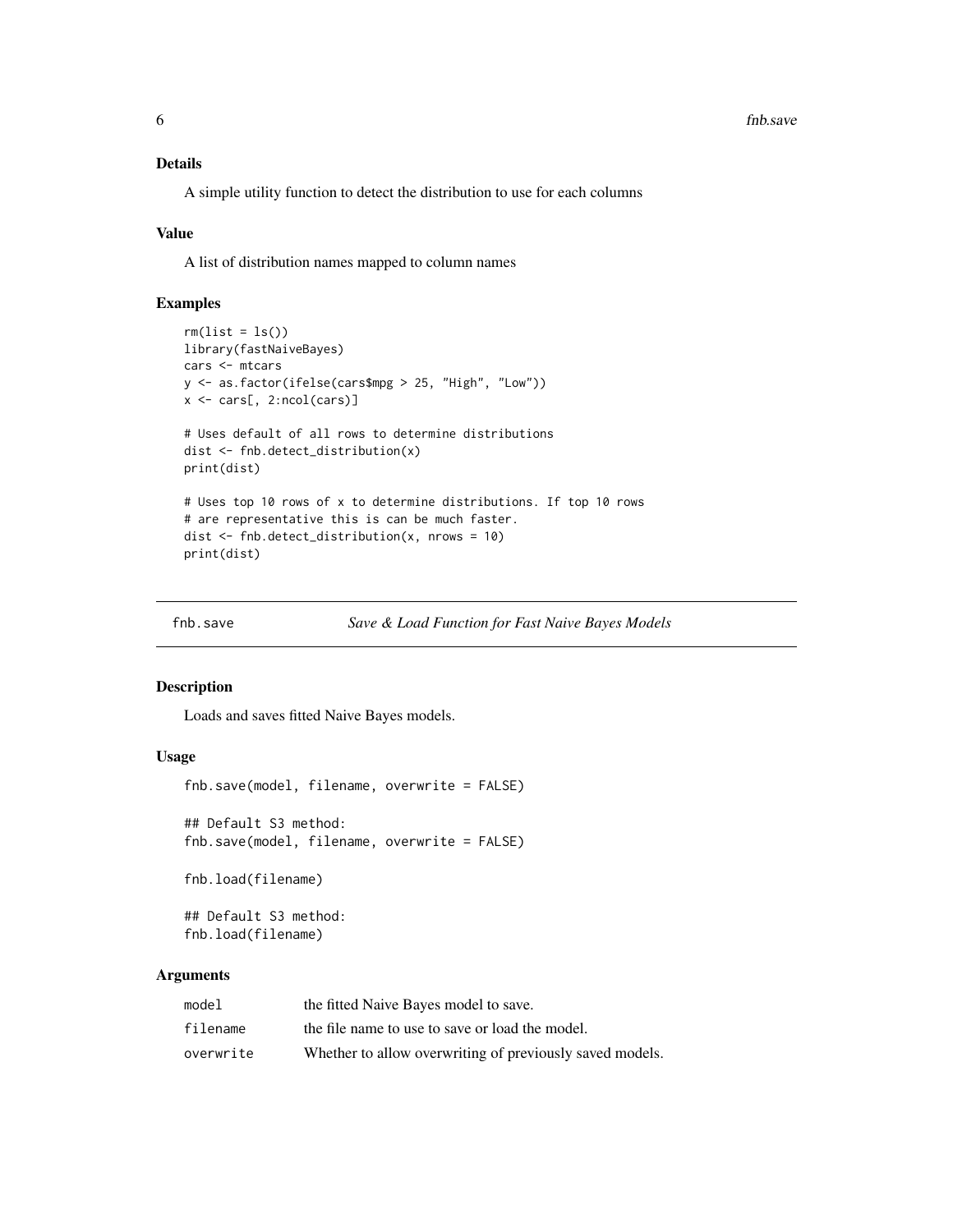# <span id="page-6-0"></span>fnb.update 7

## Value

fnb.save returns the filename that was used, and fnb.load returns the saved object.

# Examples

```
rm(list = ls())library(fastNaiveBayes)
cars <- mtcars
y <- as.factor(ifelse(cars$mpg > 25, "High", "Low"))
x <- cars[,2:ncol(cars)]
mod <- fastNaiveBayes(x, y, laplace = 1)
fnb.save(mod, "fastNaiveBayesModel")
mod2 <- fnb.load("fastNaiveBayesModel")
identical(mod, mod2)
file.remove("fastNaiveBayesModel")
```
fnb.update *Update function*

#### Description

Update function

#### Usage

```
fnb.update(object, x, y, sparse = FALSE, check = TRUE)## Default S3 method:
fnb.update(object, x, y, sparse = FALSE, check = TRUE)## S3 method for class 'fnb.bernoulli'
fnb.update(object, x, y, sparse = FALSE, check = TRUE)## S3 method for class 'fnb.multinomial'
fnb.update(object, x, y, sparse = FALSE, check = TRUE)
## S3 method for class 'fnb.gaussian'
fnb.update(object, x, y, sparse = FALSE, check = TRUE)## S3 method for class 'fnb.poisson'
fnb.update(object, x, y, sparse = FALSE, check = TRUE)
## S3 method for class 'fastNaiveBayes'
fnb.update(object, x, y, sparse = FALSE, check = TRUE)
```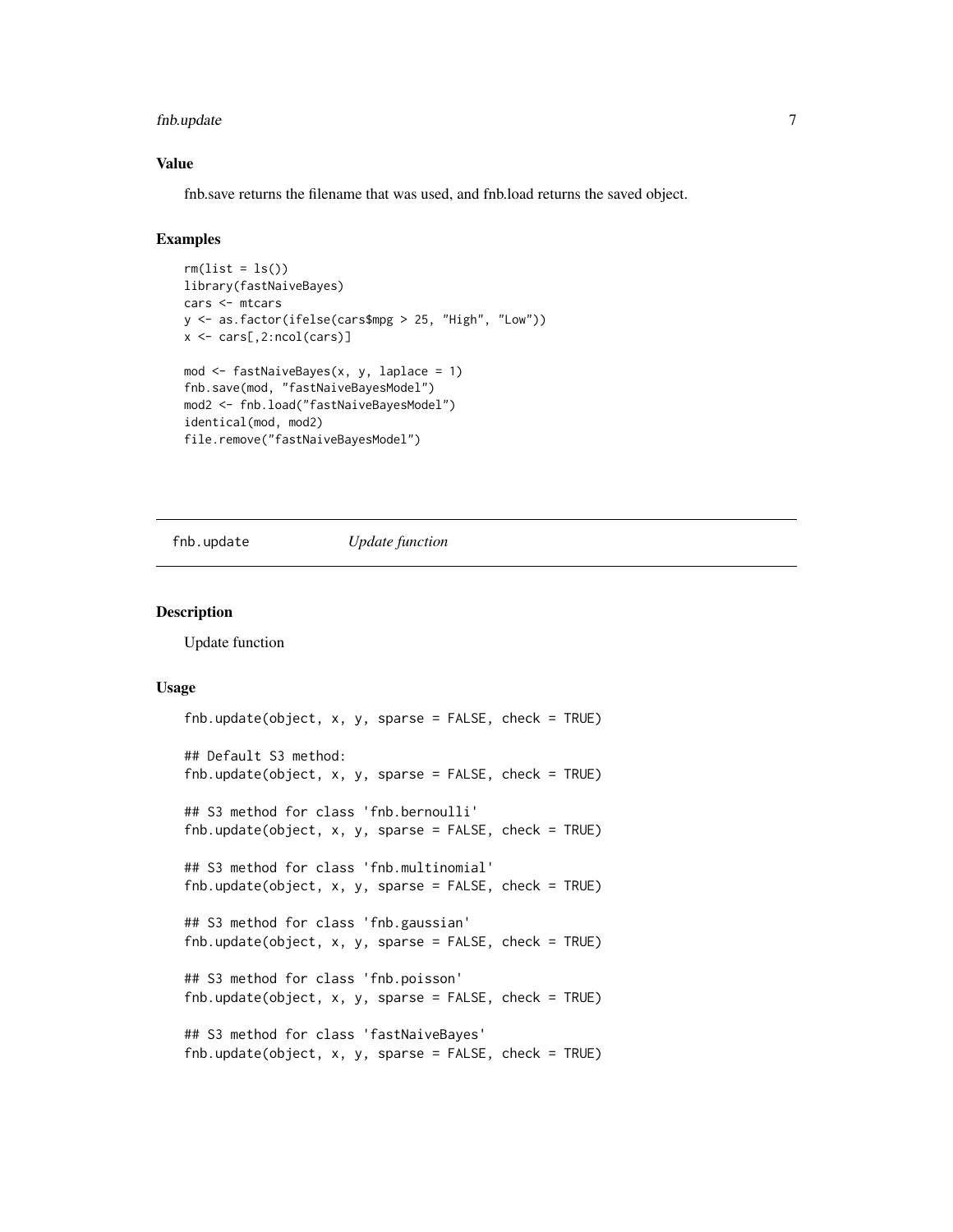# <span id="page-7-0"></span>Arguments

| object | fitted model                                          |
|--------|-------------------------------------------------------|
| x      | numeric matrix                                        |
|        | factor of classes                                     |
| sparse | boolean, set to true to use sparse matrices           |
| check  | boolean, set to true to enable formal checks on input |
|        |                                                       |

predict.fnb.bernoulli *Predict Method for fastNaiveBayes fits*

# <span id="page-7-1"></span>Description

Uses a fastNaiveBayes model and a new data set to create the classifications. This can either be the raw probabilities generated by the fastNaiveBayes model or the classes themselves.

# Usage

```
## S3 method for class 'fnb.bernoulli'
predict(
 object,
  newdata,
  type = c("class", "raw", "rawprob"),
  sparse = FALSE,
  threshold = .Machine$double.eps,
  check = TRUE,...
)
## S3 method for class 'fnb.gaussian'
predict(
 object,
  newdata,
  type = c("class", "raw", "rawprob"),
  sparse = FALSE,
  threshold = .Machine$double.eps,
  check = TRUE,...
)
## S3 method for class 'fnb.multinomial'
predict(
 object,
  newdata,
  type = c("class", "raw", "rawprob"),
  sparse = FALSE,
```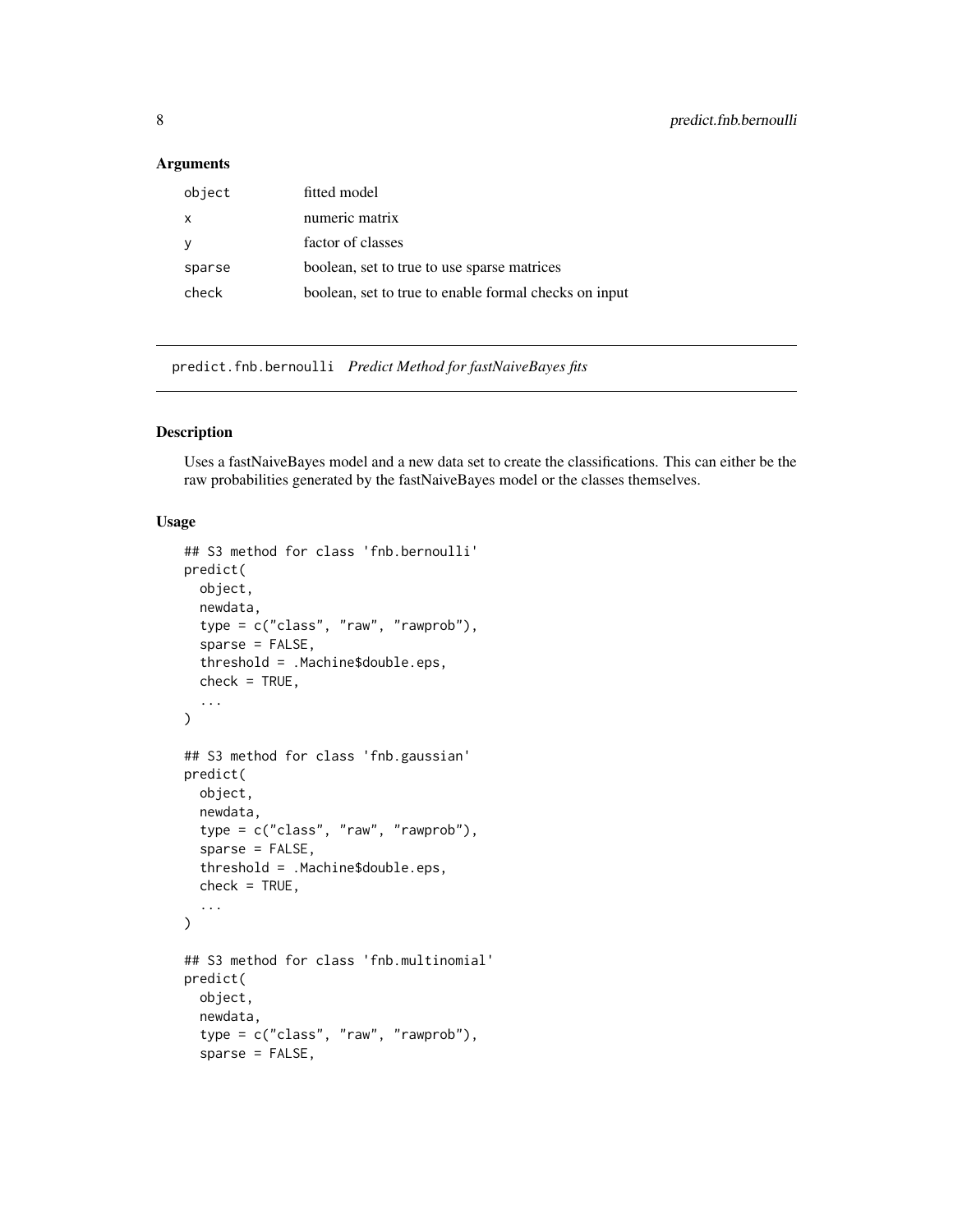```
threshold = .Machine$double.eps,
 check = TRUE,...
\mathcal{L}## S3 method for class 'fnb.poisson'
predict(
 object,
 newdata,
  type = c("class", "raw", "rawprob"),
  sparse = FALSE,
  threshold = .Machine$double.eps,
 check = TRUE,...
\mathcal{L}## S3 method for class 'fastNaiveBayes'
predict(
 object,
 newdata,
 type = c("class", "raw"),
  sparse = FALSE,threshold = .Machine$double.eps,
 check = TRUE,...
)
```
# Arguments

| object    | A fitted object of class "fnb.bernoulli", "fnb.gaussian", "fnb.multinomial" or<br>"fastNaiveBayes".                                                                                                                                                                                                                                                                                                                                                         |
|-----------|-------------------------------------------------------------------------------------------------------------------------------------------------------------------------------------------------------------------------------------------------------------------------------------------------------------------------------------------------------------------------------------------------------------------------------------------------------------|
| newdata   | A numeric matrix. A Sparse dgcMatrix is also accepted. Note: if find naive Bayes<br>or fnb.gaussian or fnb.train was used to create the model, then if newdata con-<br>tains features that were not encountered in the training data, these are omitted<br>from the prediction. Furthermore, newdata can contain fewer features than en-<br>countered in the training data. In this case, newdata will be padded with extra<br>columns all filled with 0's. |
| type      | If "raw", the conditional a-posterior probabilities for each class are returned, and<br>the class with maximal probability else.                                                                                                                                                                                                                                                                                                                            |
| sparse    | Use a sparse matrix? If true a sparse matrix will be constructed from x. It's<br>possible to directly feed a sparse dgcMatrix as x, which will set this parameter<br>to TRUE                                                                                                                                                                                                                                                                                |
| threshold | A threshold for the minimum probability. For Bernoulli and Multinomial event<br>models Laplace smoothing should solve this, but in the case of Gaussian event<br>models, this ensures numerical probabilities.                                                                                                                                                                                                                                              |
| check     | Whether to perform formal checks on the input. Set to false, if this is not neces-<br>sary and speed is of the essence                                                                                                                                                                                                                                                                                                                                      |
| .         | not used                                                                                                                                                                                                                                                                                                                                                                                                                                                    |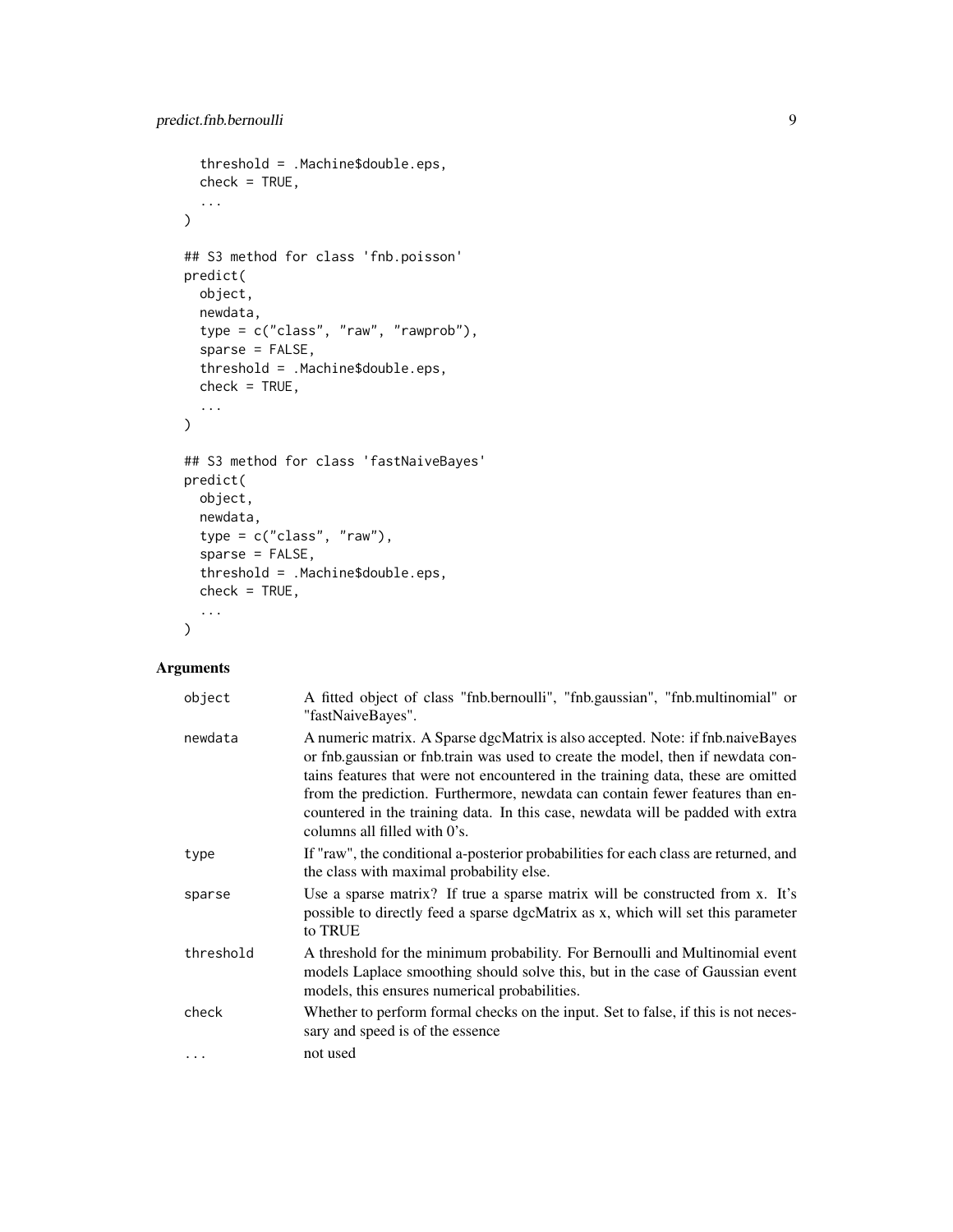## <span id="page-9-0"></span>Value

If type  $=$  'class', a factor with classified class levels. If type  $=$  'raw', a matrix with the predicted probabilities of each class, where each column in the matrix corresponds to a class level.

# See Also

[fastNaiveBayes](#page-1-1) for the fastNaiveBayes model

| tweets | This data originally came from Crowdflower's Data for Everyone li- |
|--------|--------------------------------------------------------------------|
|        | brary.                                                             |

### Description

As the original source says,

#### Usage

tweets

#### Format

A data frame with 14640 rows and 2 columns

airline\_sentiment sentiment, as either 'negative','neutral','positive'

text raw text, character

#### Details

"A sentiment analysis job about the problems of each major U.S. airline. Twitter data was scraped from February of 2015 and contributors were asked to first classify positive, negative, and neutral tweets, followed by categorizing negative reasons (such as "late flight" or "rude service")."

The data provided here is an altered version of the original source.

#### Source

<https://www.figure-eight.com/data-for-everyone/>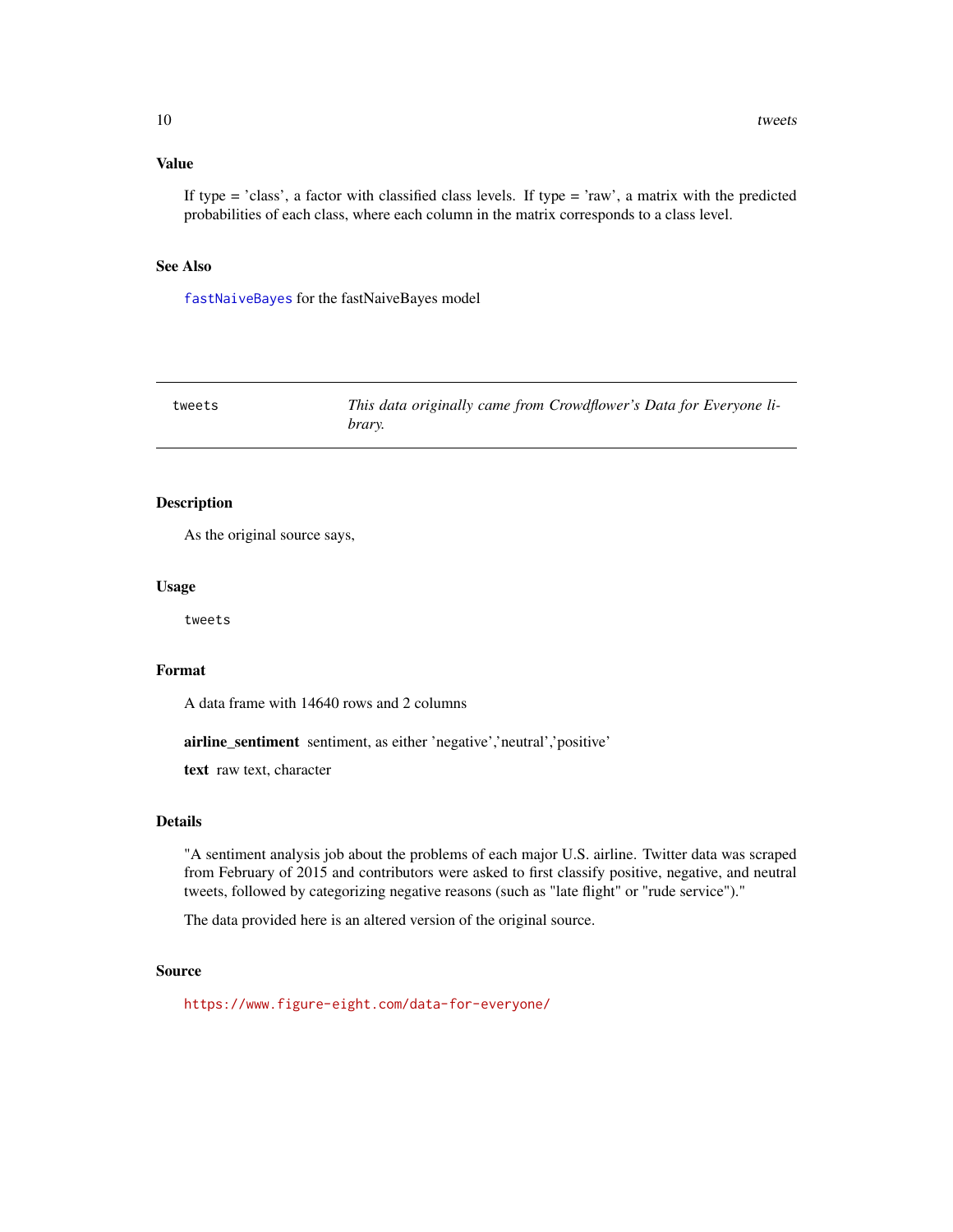<span id="page-10-0"></span>

#### Description

As the original source says,

#### Usage

tweetsDTM

### Format

A data frame with 14640 rows and 2186 columns

airline\_sentiment sentiment, as either 'negative','neutral','positive' said Frequency count, numeric virginamerica Frequency count, numeric commerci Frequency count, numeric experi Frequency count, numeric plus Frequency count, numeric anoth Frequency count, numeric mean Frequency count, numeric must Frequency count, numeric need Frequency count, numeric take Frequency count, numeric today Frequency count, numeric trip Frequency count, numeric amp Frequency count, numeric blast Frequency count, numeric entertain Frequency count, numeric face Frequency count, numeric guest Frequency count, numeric littl Frequency count, numeric realli Frequency count, numeric recours Frequency count, numeric bad Frequency count, numeric big Frequency count, numeric thing Frequency count, numeric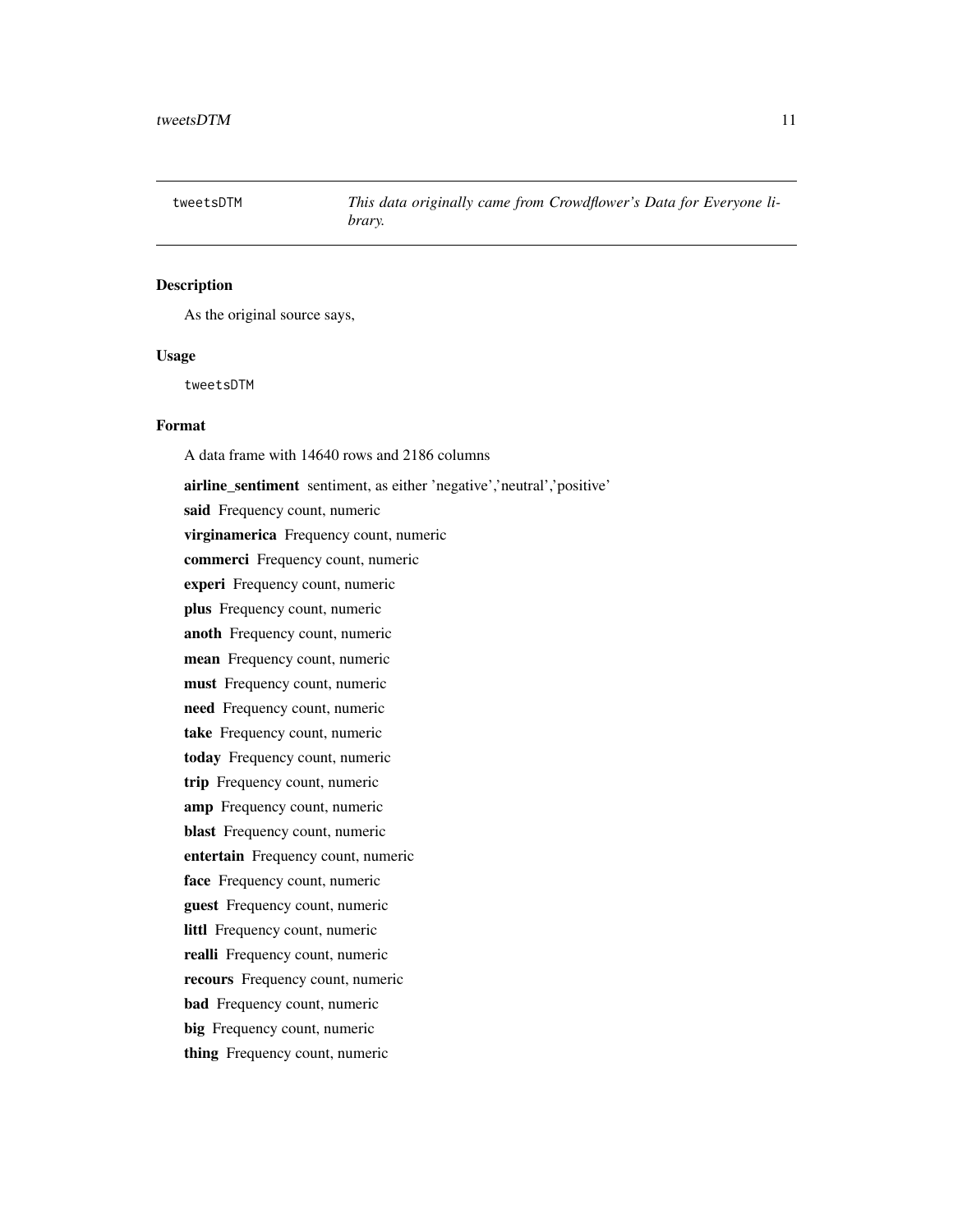fli Frequency count, numeric flight Frequency count, numeric pay Frequency count, numeric play Frequency count, numeric seat Frequency count, numeric serious Frequency count, numeric away Frequency count, numeric everi Frequency count, numeric near Frequency count, numeric time Frequency count, numeric wonut Frequency count, numeric yes Frequency count, numeric hat Frequency count, numeric miss Frequency count, numeric opportun Frequency count, numeric without Frequency count, numeric now Frequency count, numeric well Frequency count, numeric amaz Frequency count, numeric arriv Frequency count, numeric earli Frequency count, numeric good Frequency count, numeric hour Frequency count, numeric among Frequency count, numeric caus Frequency count, numeric death Frequency count, numeric know Frequency count, numeric lead Frequency count, numeric second Frequency count, numeric suicid Frequency count, numeric teen Frequency count, numeric better Frequency count, numeric much Frequency count, numeric pretti Frequency count, numeric alreadi Frequency count, numeric australia Frequency count, numeric deal Frequency count, numeric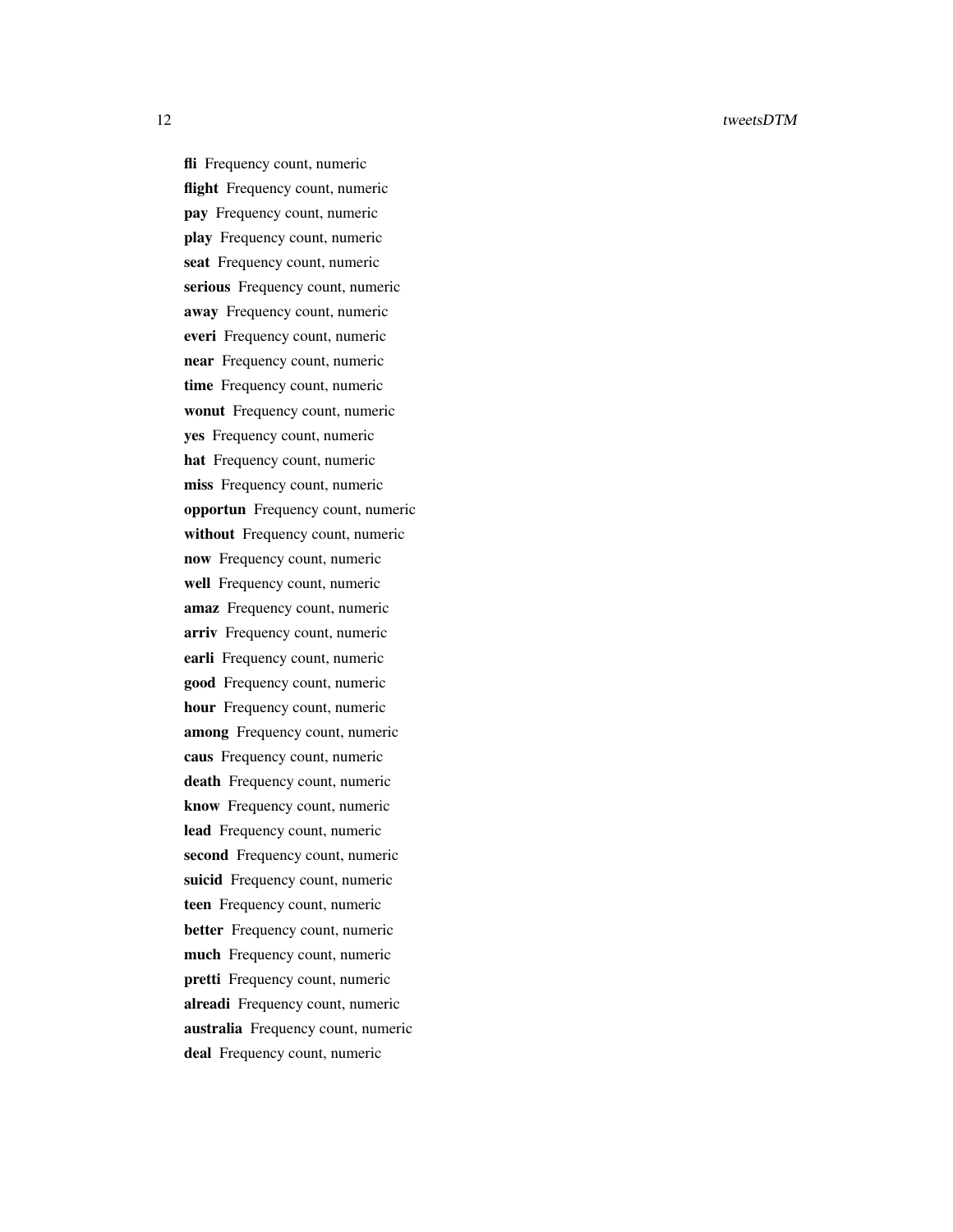even Frequency count, numeric gone Frequency count, numeric great Frequency count, numeric think Frequency count, numeric yet Frequency count, numeric fabul Frequency count, numeric sky Frequency count, numeric stress Frequency count, numeric travel Frequency count, numeric thank Frequency count, numeric mia Frequency count, numeric schedul Frequency count, numeric still Frequency count, numeric america Frequency count, numeric countri Frequency count, numeric cross Frequency count, numeric excit Frequency count, numeric first Frequency count, numeric heard Frequency count, numeric lax Frequency count, numeric mco Frequency count, numeric noth Frequency count, numeric virgin Frequency count, numeric due Frequency count, numeric either Frequency count, numeric flew Frequency count, numeric fulli Frequency count, numeric help Frequency count, numeric larg Frequency count, numeric last Frequency count, numeric nyc Frequency count, numeric sfo Frequency count, numeric side Frequency count, numeric sit Frequency count, numeric two Frequency count, numeric week Frequency count, numeric cent Frequency count, numeric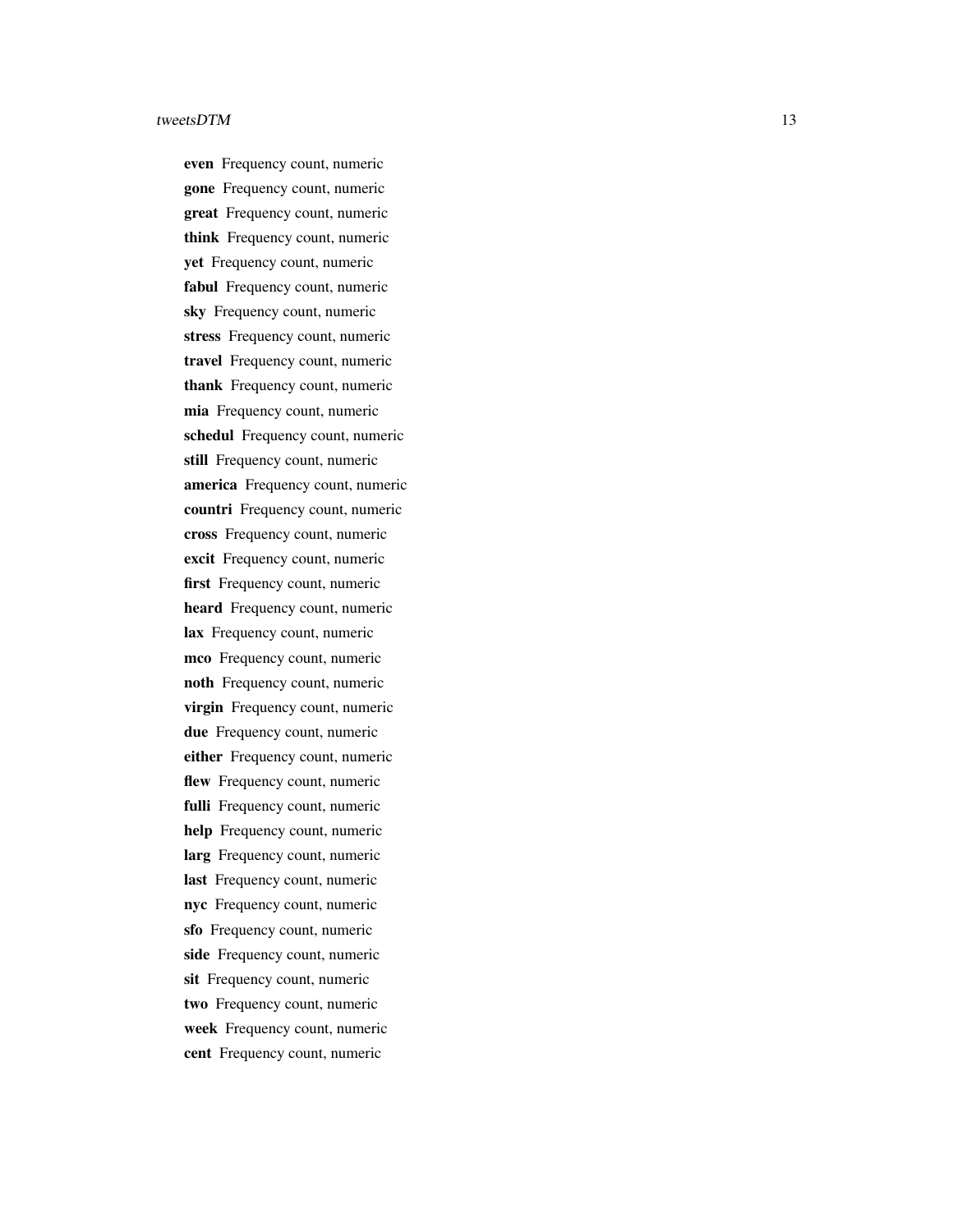uuo Frequency count, numeric awesom Frequency count, numeric pleas Frequency count, numeric want Frequency count, numeric avail Frequency count, numeric carrier Frequency count, numeric fare Frequency count, numeric may Frequency count, numeric select Frequency count, numeric three Frequency count, numeric love Frequency count, numeric brand Frequency count, numeric feel Frequency count, numeric anytim Frequency count, numeric make Frequency count, numeric non Frequency count, numeric soon Frequency count, numeric stop Frequency count, numeric will Frequency count, numeric free Frequency count, numeric friend Frequency count, numeric gave Frequency count, numeric guy Frequency count, numeric internet Frequency count, numeric mess Frequency count, numeric reserv Frequency count, numeric appli Frequency count, numeric call Frequency count, numeric email Frequency count, numeric match Frequency count, numeric program Frequency count, numeric respons Frequency count, numeric status Frequency count, numeric abl Frequency count, numeric anyth Frequency count, numeric eat Frequency count, numeric fail Frequency count, numeric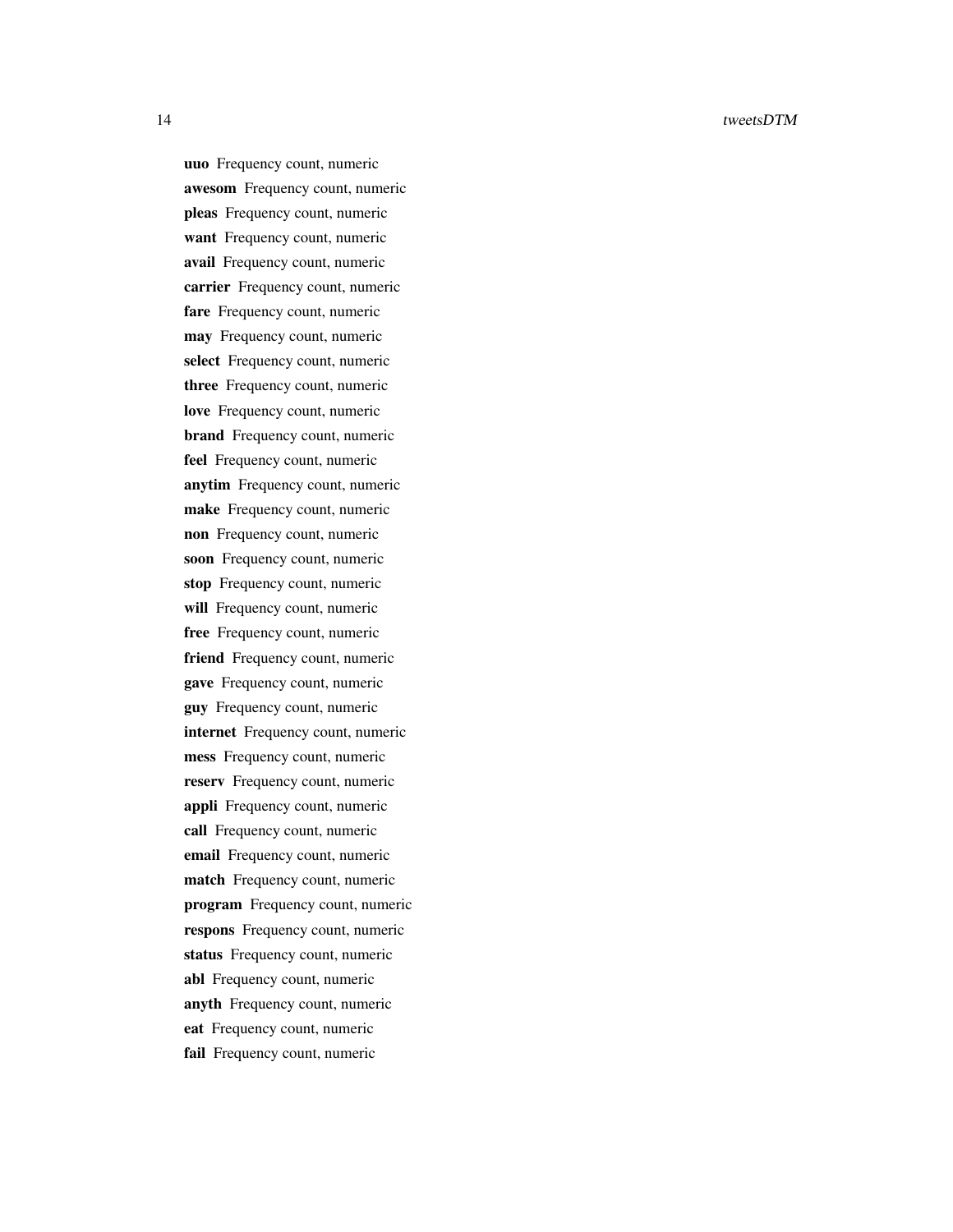food Frequency count, numeric happen Frequency count, numeric hrs Frequency count, numeric least Frequency count, numeric next Frequency count, numeric option Frequency count, numeric say Frequency count, numeric site Frequency count, numeric togeth Frequency count, numeric worri Frequency count, numeric air Frequency count, numeric cold Frequency count, numeric get Frequency count, numeric ewr Frequency count, numeric eye Frequency count, numeric middl Frequency count, numeric red Frequency count, numeric add Frequency count, numeric birthday Frequency count, numeric book Frequency count, numeric cool Frequency count, numeric elev Frequency count, numeric enter Frequency count, numeric just Frequency count, numeric name Frequency count, numeric problem Frequency count, numeric club Frequency count, numeric current Frequency count, numeric onlin Frequency count, numeric oper Frequency count, numeric post Frequency count, numeric answer Frequency count, numeric expens Frequency count, numeric headphon Frequency count, numeric iad Frequency count, numeric left Frequency count, numeric number Frequency count, numeric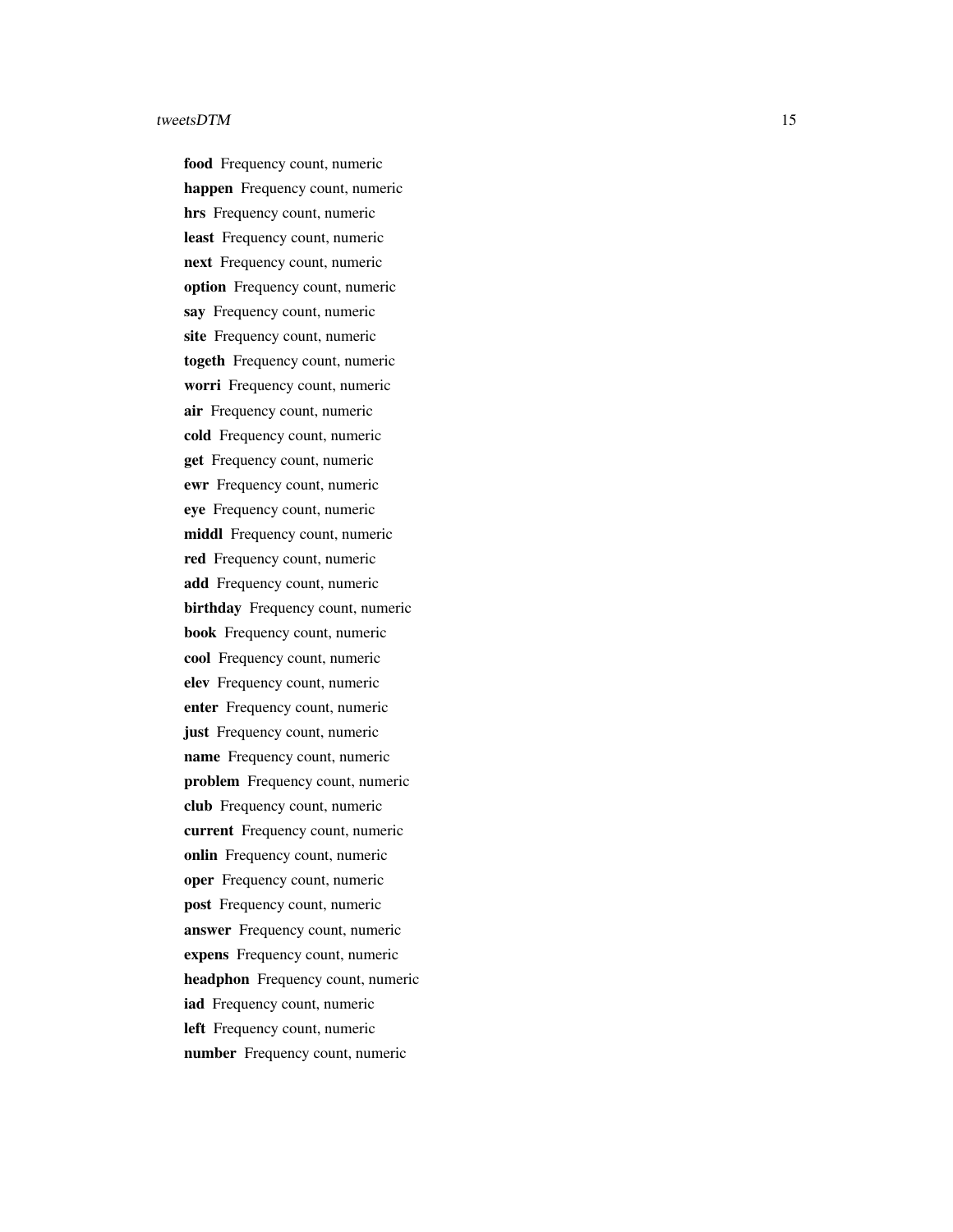one Frequency count, numeric await Frequency count, numeric phone Frequency count, numeric prefer Frequency count, numeric return Frequency count, numeric use Frequency count, numeric end Frequency count, numeric hawaii Frequency count, numeric news Frequency count, numeric start Frequency count, numeric via Frequency count, numeric year Frequency count, numeric nice Frequency count, numeric takeoff Frequency count, numeric touchdown Frequency count, numeric best Frequency count, numeric ever Frequency count, numeric way Frequency count, numeric airlin Frequency count, numeric around Frequency count, numeric done Frequency count, numeric hand Frequency count, numeric can Frequency count, numeric chat Frequency count, numeric support Frequency count, numeric work Frequency count, numeric angel Frequency count, numeric beyond Frequency count, numeric sign Frequency count, numeric view Frequency count, numeric account Frequency count, numeric flyer Frequency count, numeric hard Frequency count, numeric hey Frequency count, numeric plz Frequency count, numeric upgrad Frequency count, numeric win Frequency count, numeric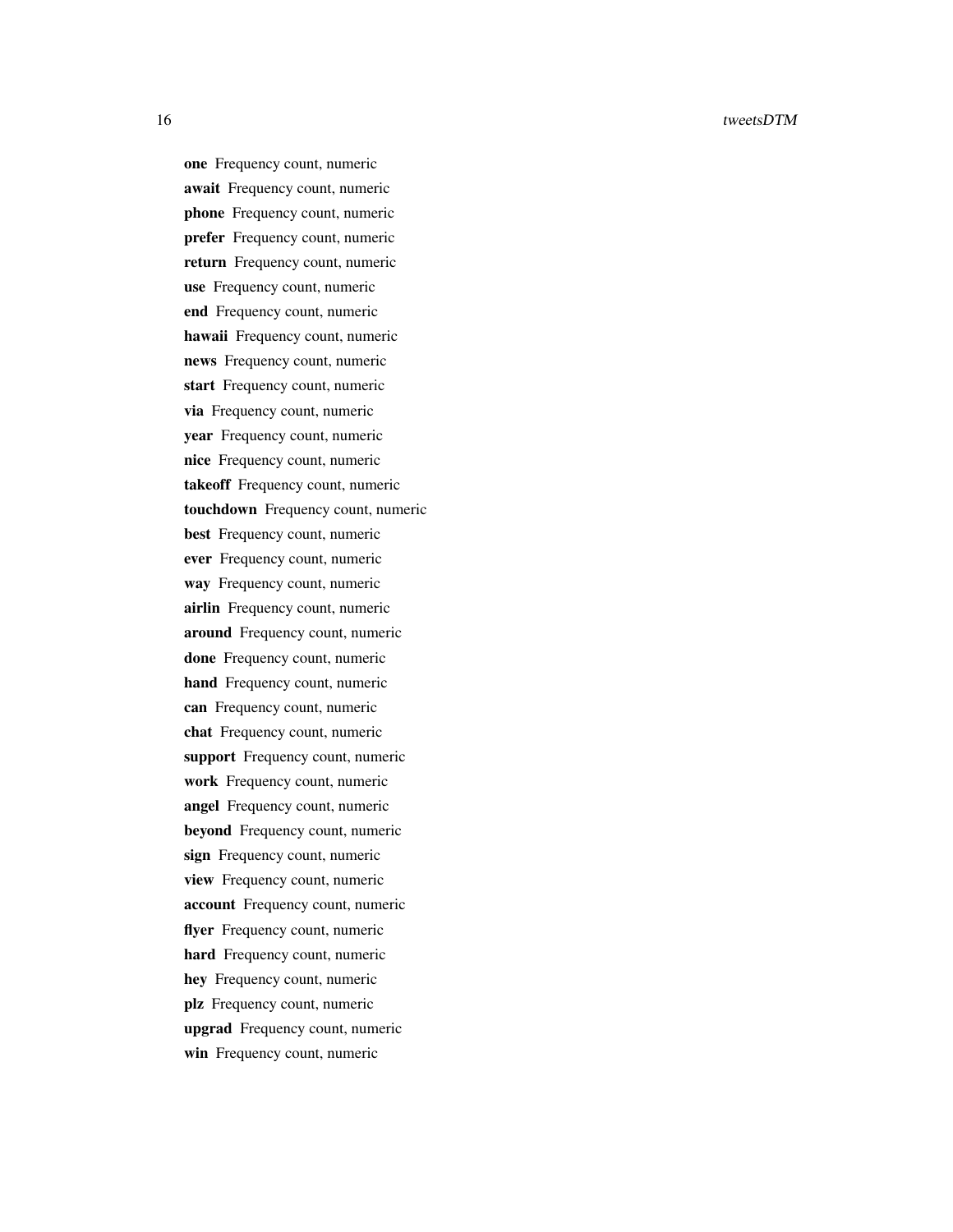citi Frequency count, numeric expir Frequency count, numeric move Frequency count, numeric new Frequency count, numeric ticket Frequency count, numeric unus Frequency count, numeric dalla Frequency count, numeric feb Frequency count, numeric leav Frequency count, numeric seattl Frequency count, numeric reason Frequency count, numeric rock Frequency count, numeric dream Frequency count, numeric mind Frequency count, numeric wow Frequency count, numeric agre Frequency count, numeric carrieunderwood Frequency count, numeric ladygaga Frequency count, numeric night Frequency count, numeric oscar Frequency count, numeric ago Frequency count, numeric minut Frequency count, numeric show Frequency count, numeric suppos Frequency count, numeric websit Frequency count, numeric andrew Frequency count, numeric impress Frequency count, numeric juli Frequency count, numeric though Frequency count, numeric atlanta Frequency count, numeric wish Frequency count, numeric februari Frequency count, numeric load Frequency count, numeric never Frequency count, numeric page Frequency count, numeric sinc Frequency count, numeric thx Frequency count, numeric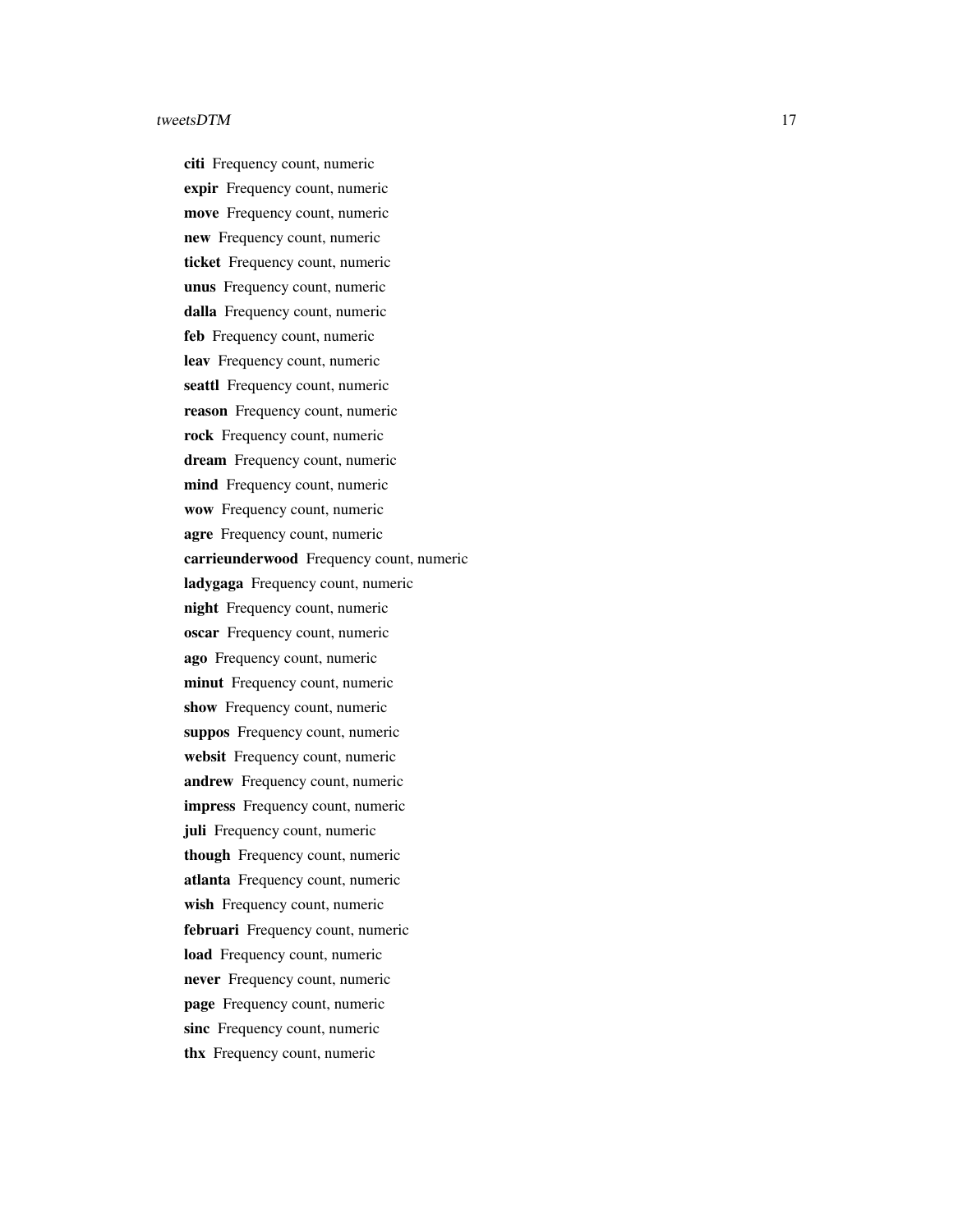tri Frequency count, numeric stat Frequency count, numeric ladi Frequency count, numeric carri Frequency count, numeric let Frequency count, numeric market Frequency count, numeric song Frequency count, numeric shown Frequency count, numeric mari Frequency count, numeric sorri Frequency count, numeric beat Frequency count, numeric check Frequency count, numeric dal Frequency count, numeric dca Frequency count, numeric someon Frequency count, numeric earlier Frequency count, numeric hold Frequency count, numeric tonight Frequency count, numeric award Frequency count, numeric congrat Frequency count, numeric bag Frequency count, numeric everyth Frequency count, numeric fine Frequency count, numeric lost Frequency count, numeric card Frequency count, numeric chang Frequency count, numeric credit Frequency count, numeric fee Frequency count, numeric waiv Frequency count, numeric custom Frequency count, numeric servic Frequency count, numeric team Frequency count, numeric track Frequency count, numeric baggag Frequency count, numeric dirti Frequency count, numeric floor Frequency count, numeric game Frequency count, numeric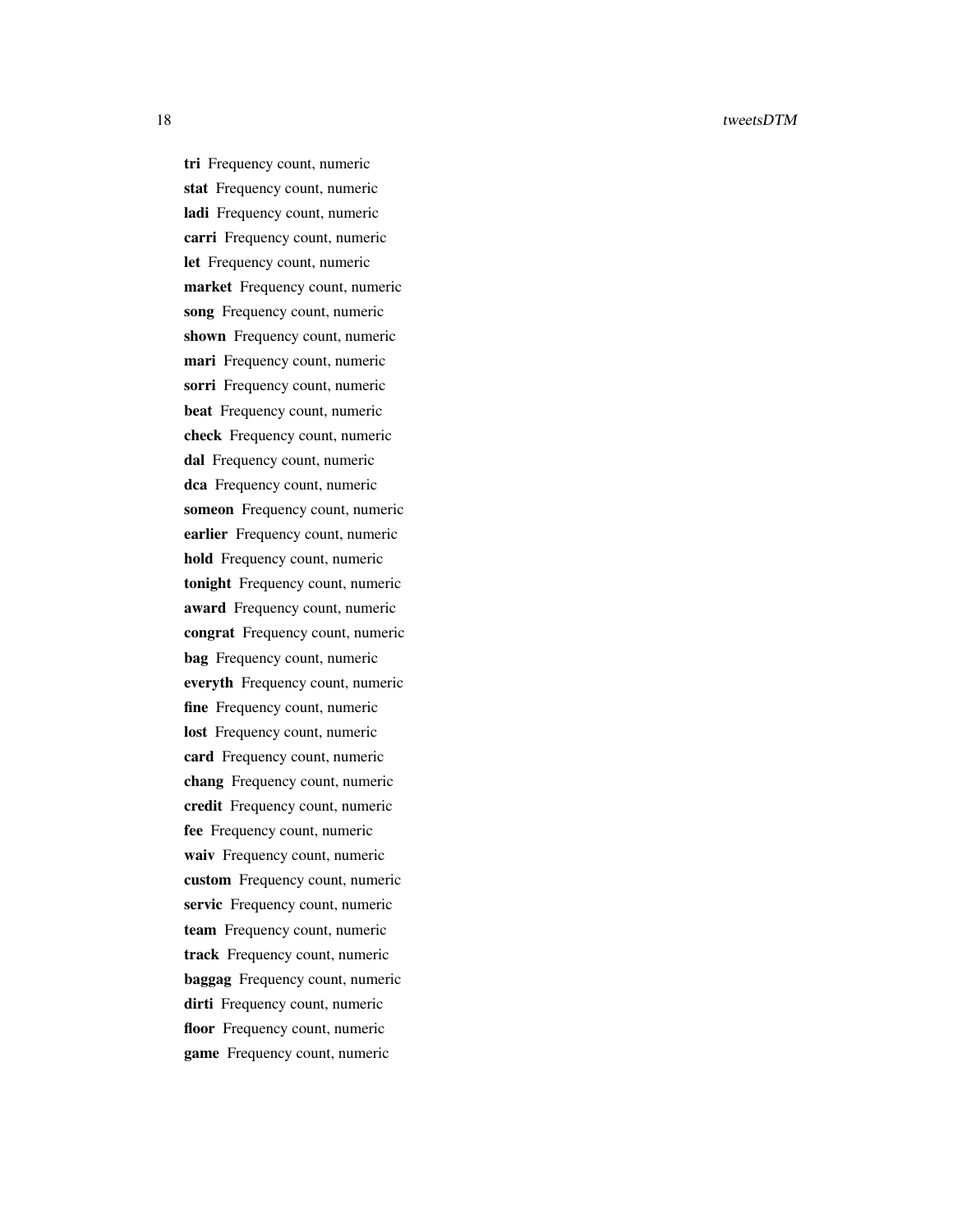step Frequency count, numeric tabl Frequency count, numeric crew Frequency count, numeric like Frequency count, numeric plane Frequency count, numeric ride Frequency count, numeric bill Frequency count, numeric correct Frequency count, numeric morn Frequency count, numeric sat Frequency count, numeric yall Frequency count, numeric feet Frequency count, numeric film Frequency count, numeric student Frequency count, numeric watch Frequency count, numeric differ Frequency count, numeric media Frequency count, numeric anyway Frequency count, numeric asap Frequency count, numeric human Frequency count, numeric speak Frequency count, numeric biz Frequency count, numeric jetblu Frequency count, numeric southwestair Frequency count, numeric inflight Frequency count, numeric interest Frequency count, numeric member Frequency count, numeric delay Frequency count, numeric late Frequency count, numeric whenev Frequency count, numeric cancel Frequency count, numeric four Frequency count, numeric busi Frequency count, numeric disappoint Frequency count, numeric meet Frequency count, numeric share Frequency count, numeric ium Frequency count, numeric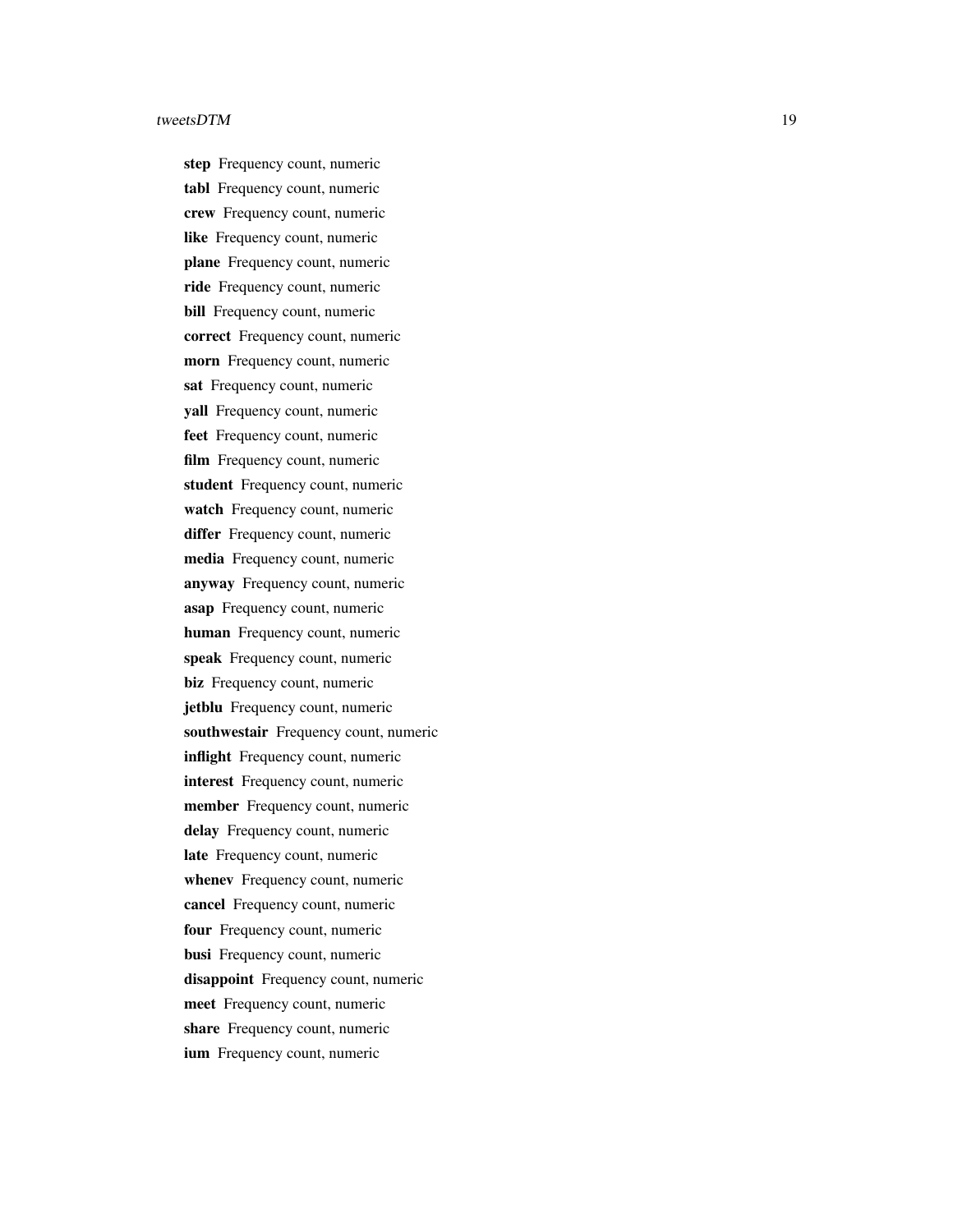troubl Frequency count, numeric wife Frequency count, numeric bring Frequency count, numeric code Frequency count, numeric bet Frequency count, numeric random Frequency count, numeric home Frequency count, numeric life Frequency count, numeric back Frequency count, numeric yeah Frequency count, numeric point Frequency count, numeric recent Frequency count, numeric flightl Frequency count, numeric jfk Frequency count, numeric saturday Frequency count, numeric video Frequency count, numeric went Frequency count, numeric land Frequency count, numeric redirect Frequency count, numeric btw Frequency count, numeric user Frequency count, numeric desktop Frequency count, numeric mobil Frequency count, numeric bin Frequency count, numeric class Frequency count, numeric passeng Frequency count, numeric remov Frequency count, numeric scan Frequency count, numeric told Frequency count, numeric uncomfort Frequency count, numeric find Frequency count, numeric anyon Frequency count, numeric useless Frequency count, numeric boy Frequency count, numeric thursday Frequency count, numeric appoint Frequency count, numeric music Frequency count, numeric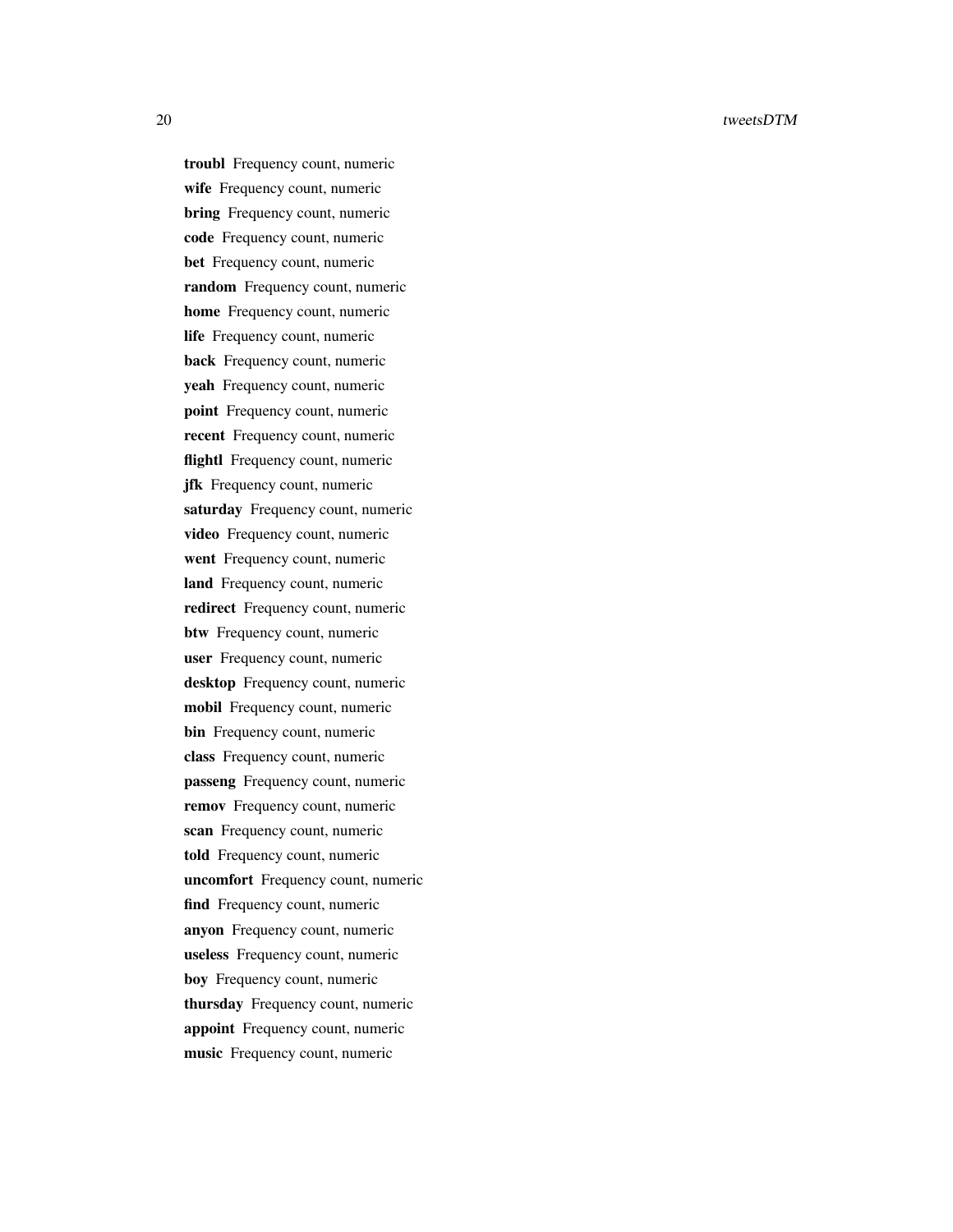bought Frequency count, numeric direct Frequency count, numeric fuel Frequency count, numeric layov Frequency count, numeric unexpect Frequency count, numeric vega Frequency count, numeric exp Frequency count, numeric peopl Frequency count, numeric customerservic Frequency count, numeric uouo Frequency count, numeric hung Frequency count, numeric line Frequency count, numeric sarcasm Frequency count, numeric info Frequency count, numeric plain Frequency count, numeric text Frequency count, numeric version Frequency count, numeric look Frequency count, numeric weather Frequency count, numeric getaway Frequency count, numeric lot Frequency count, numeric oneway Frequency count, numeric uiio Frequency count, numeric come Frequency count, numeric horribl Frequency count, numeric phl Frequency count, numeric concern Frequency count, numeric tech Frequency count, numeric comfort Frequency count, numeric easi Frequency count, numeric flown Frequency count, numeric repres Frequency count, numeric beauti Frequency count, numeric kick Frequency count, numeric rep Frequency count, numeric design Frequency count, numeric right Frequency count, numeric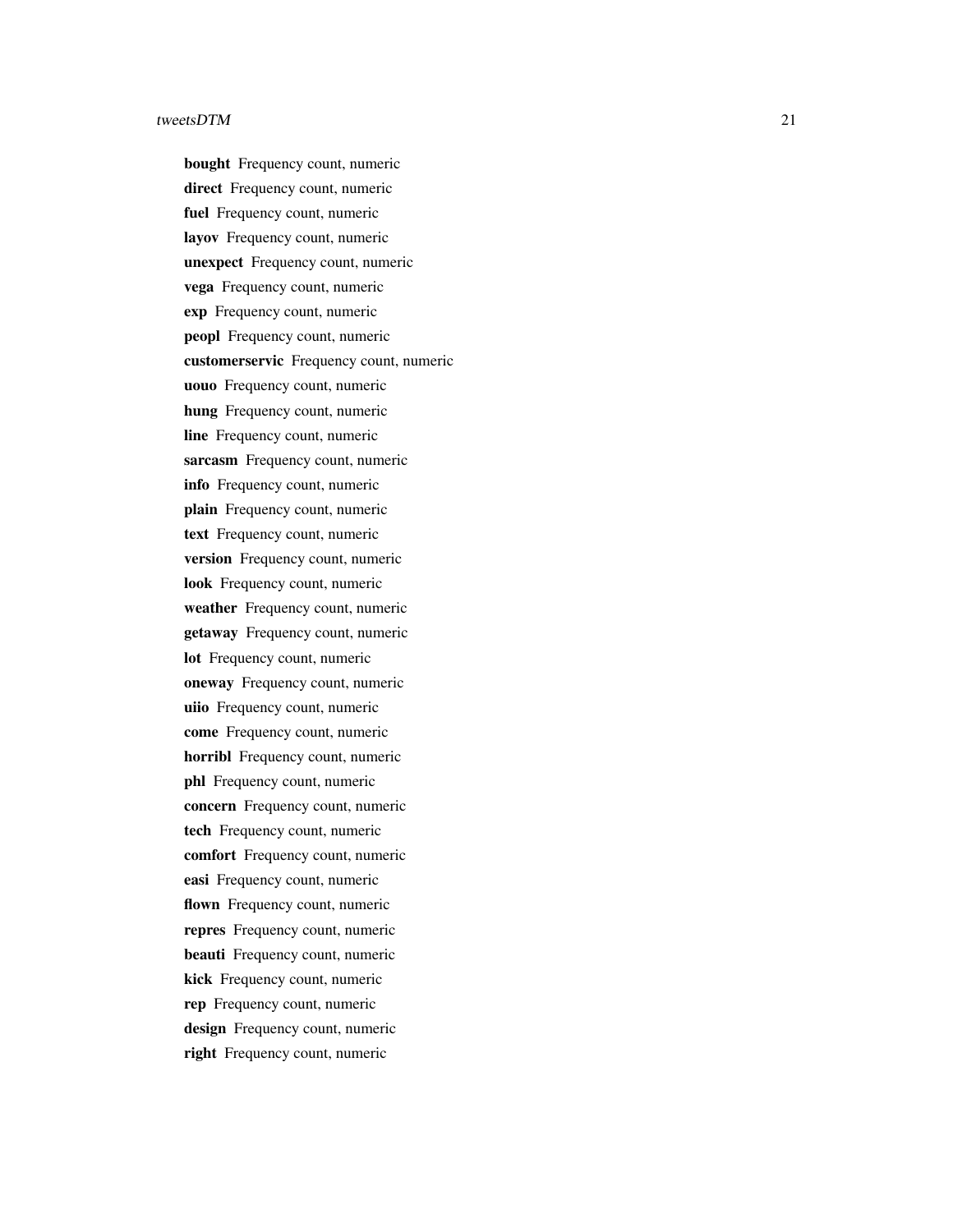secur Frequency count, numeric gate Frequency count, numeric kept Frequency count, numeric las Frequency count, numeric run Frequency count, numeric wait Frequency count, numeric browser Frequency count, numeric folk Frequency count, numeric total Frequency count, numeric connect Frequency count, numeric long Frequency count, numeric min Frequency count, numeric seem Frequency count, numeric francisco Frequency count, numeric outstand Frequency count, numeric san Frequency count, numeric absolut Frequency count, numeric delight Frequency count, numeric complimentari Frequency count, numeric provid Frequency count, numeric intern Frequency count, numeric that Frequency count, numeric complet Frequency count, numeric depart Frequency count, numeric month Frequency count, numeric nonstop Frequency count, numeric link Frequency count, numeric precheck Frequency count, numeric process Frequency count, numeric tsa Frequency count, numeric hotel Frequency count, numeric terribl Frequency count, numeric cabo Frequency count, numeric assist Frequency count, numeric give Frequency count, numeric shame Frequency count, numeric yesterday Frequency count, numeric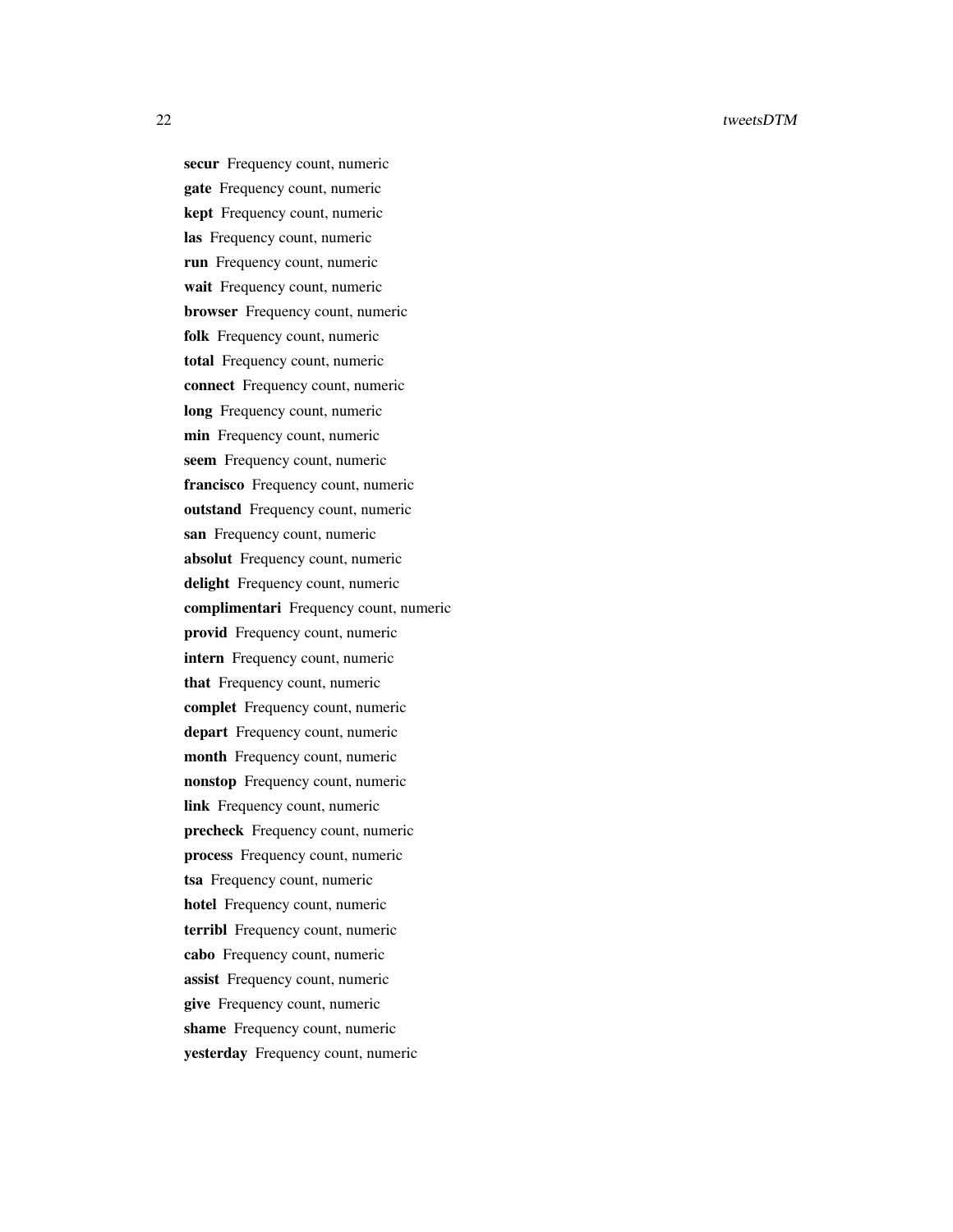advis Frequency count, numeric dog Frequency count, numeric dull Frequency count, numeric longer Frequency count, numeric pls Frequency count, numeric queue Frequency count, numeric regist Frequency count, numeric redcarpet Frequency count, numeric drop Frequency count, numeric alway Frequency count, numeric buy Frequency count, numeric creat Frequency count, numeric frustrat Frequency count, numeric afford Frequency count, numeric buck Frequency count, numeric extra Frequency count, numeric hire Frequency count, numeric lame Frequency count, numeric luggag Frequency count, numeric might Frequency count, numeric cake Frequency count, numeric world Frequency count, numeric flt Frequency count, numeric midnight Frequency count, numeric monday Frequency count, numeric sooner Frequency count, numeric cant Frequency count, numeric imagin Frequency count, numeric indic Frequency count, numeric web Frequency count, numeric ran Frequency count, numeric staff Frequency count, numeric super Frequency count, numeric across Frequency count, numeric offer Frequency count, numeric paid Frequency count, numeric premium Frequency count, numeric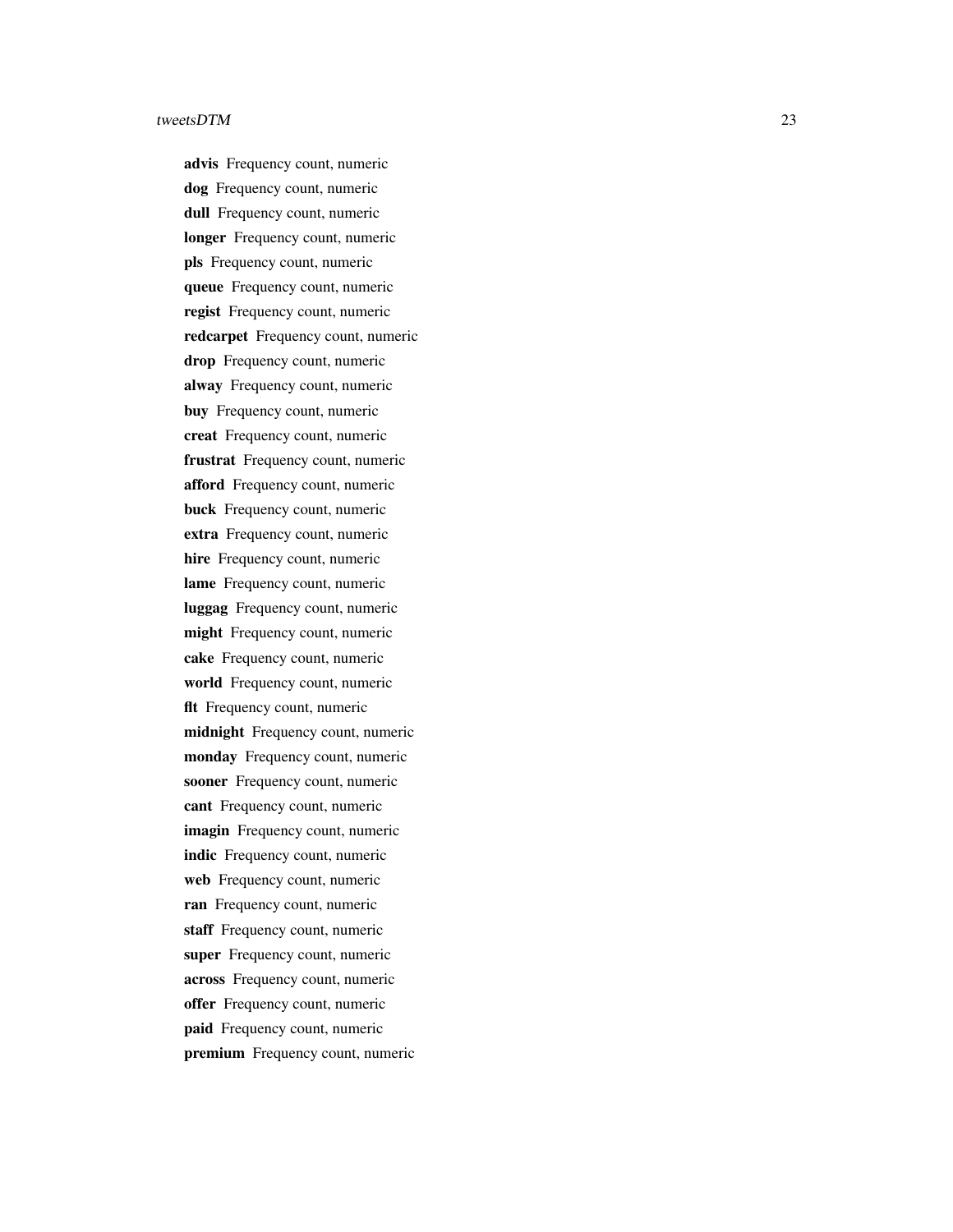sad Frequency count, numeric infant Frequency count, numeric possibl Frequency count, numeric question Frequency count, numeric welcom Frequency count, numeric refresh Frequency count, numeric damag Frequency count, numeric polici Frequency count, numeric understand Frequency count, numeric destroy Frequency count, numeric alon Frequency count, numeric board Frequency count, numeric kid Frequency count, numeric prioriti Frequency count, numeric special Frequency count, numeric happi Frequency count, numeric purchas Frequency count, numeric definit Frequency count, numeric field Frequency count, numeric dfw Frequency count, numeric lga Frequency count, numeric driver Frequency count, numeric friday Frequency count, numeric licens Frequency count, numeric contact Frequency count, numeric error Frequency count, numeric keep Frequency count, numeric button Frequency count, numeric reschedul Frequency count, numeric fix Frequency count, numeric rang Frequency count, numeric got Frequency count, numeric tomorrow Frequency count, numeric unaccept Frequency count, numeric stuck Frequency count, numeric includ Frequency count, numeric pair Frequency count, numeric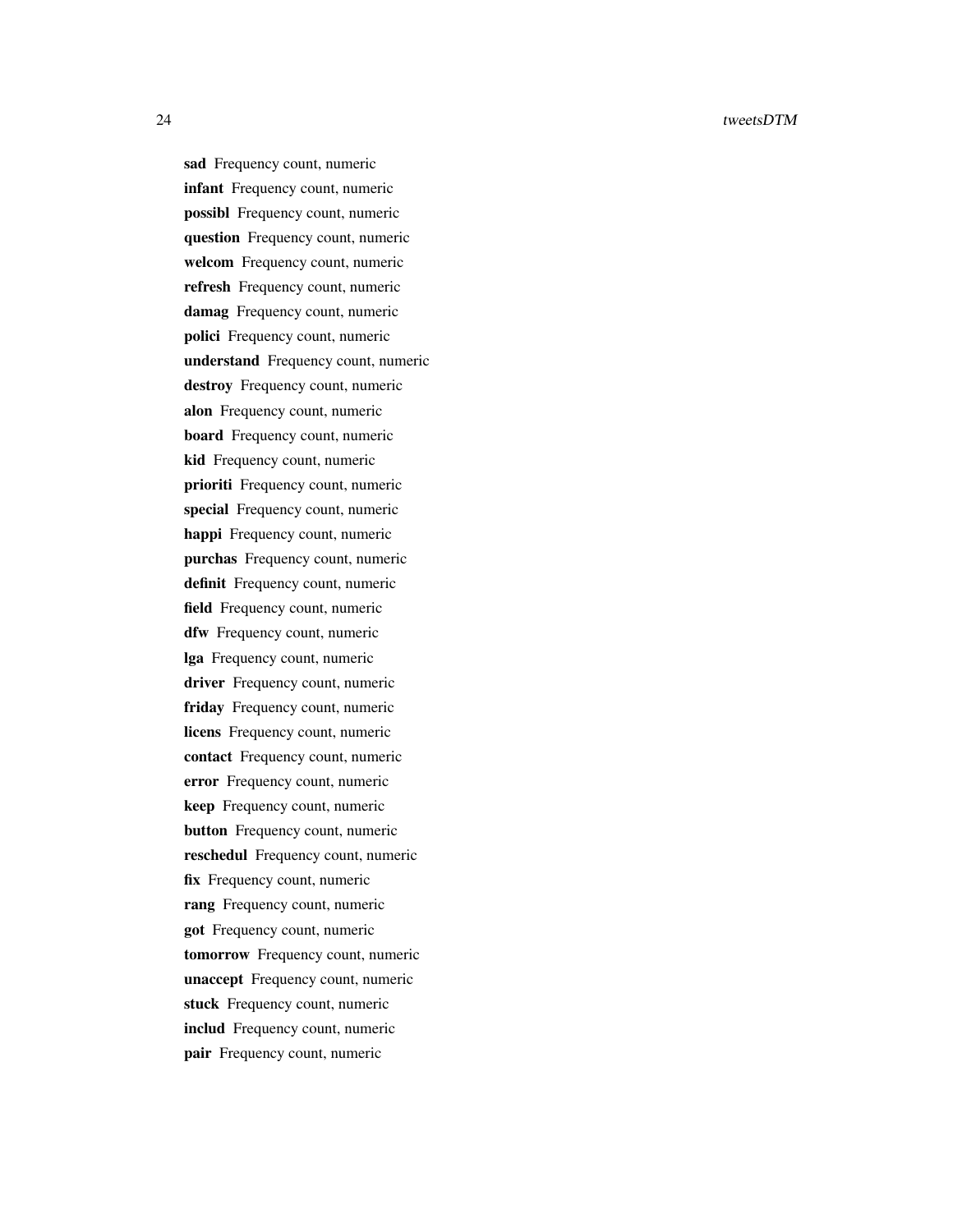white Frequency count, numeric wine Frequency count, numeric agent Frequency count, numeric close Frequency count, numeric dullesairport Frequency count, numeric silver Frequency count, numeric austin Frequency count, numeric plan Frequency count, numeric rout Frequency count, numeric central Frequency count, numeric normal Frequency count, numeric receiv Frequency count, numeric repli Frequency count, numeric smh Frequency count, numeric airport Frequency count, numeric checkin Frequency count, numeric desk Frequency count, numeric logan Frequency count, numeric open Frequency count, numeric jump Frequency count, numeric daili Frequency count, numeric luv Frequency count, numeric april Frequency count, numeric begin Frequency count, numeric fuck Frequency count, numeric unit Frequency count, numeric follow Frequency count, numeric apolog Frequency count, numeric mani Frequency count, numeric respond Frequency count, numeric wors Frequency count, numeric money Frequency count, numeric reimburs Frequency count, numeric spend Frequency count, numeric strand Frequency count, numeric choic Frequency count, numeric sjc Frequency count, numeric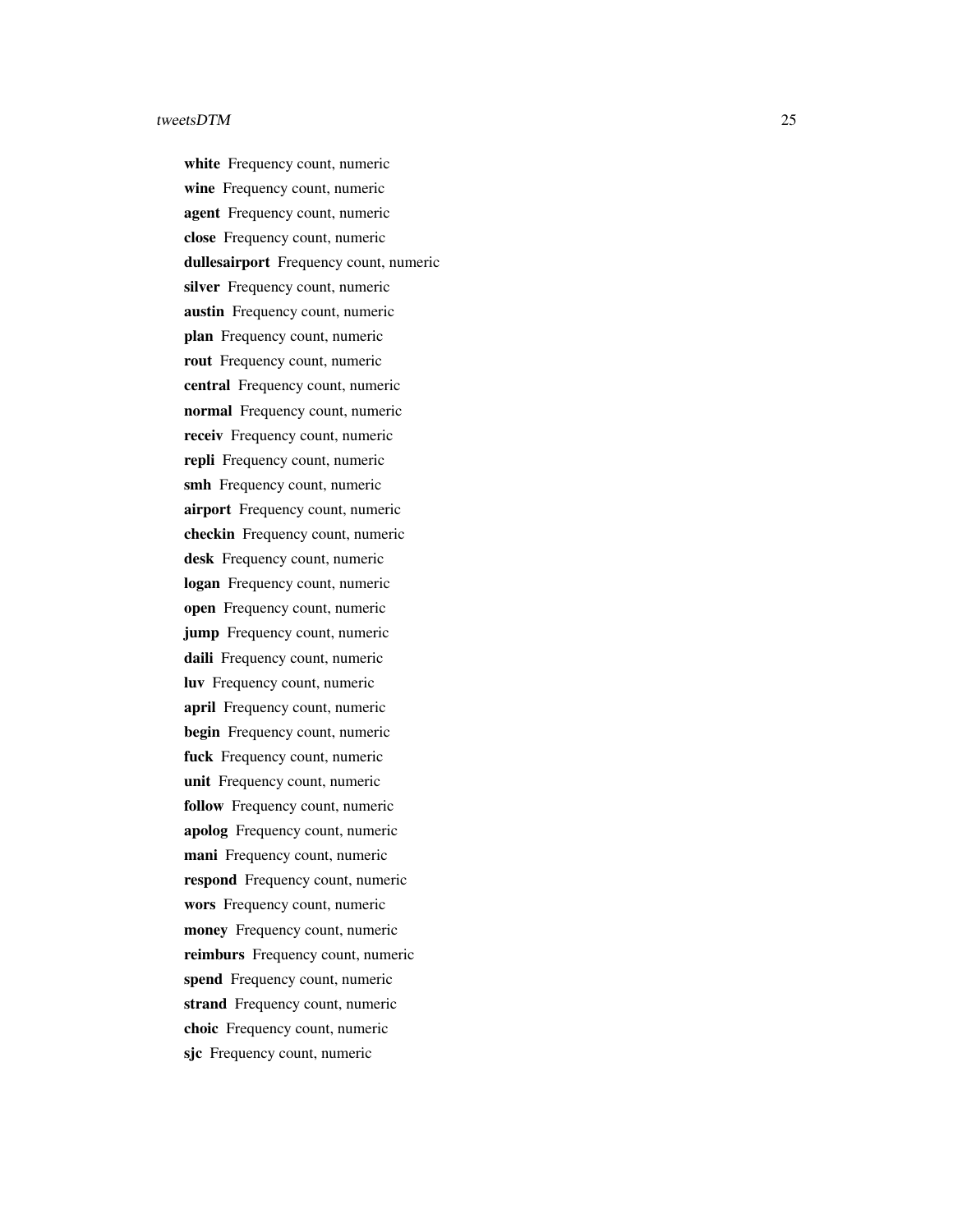southwest Frequency count, numeric claim Frequency count, numeric confirm Frequency count, numeric day Frequency count, numeric inquir Frequency count, numeric bos Frequency count, numeric notif Frequency count, numeric rebook Frequency count, numeric met Frequency count, numeric gold Frequency count, numeric cmh Frequency count, numeric see Frequency count, numeric worst Frequency count, numeric stuff Frequency count, numeric wrong Frequency count, numeric head Frequency count, numeric issu Frequency count, numeric item Frequency count, numeric americanairlin Frequency count, numeric lose Frequency count, numeric suck Frequency count, numeric dmd Frequency count, numeric drive Frequency count, numeric flightlat Frequency count, numeric mon Frequency count, numeric notic Frequency count, numeric boston Frequency count, numeric abil Frequency count, numeric expect Frequency count, numeric stink Frequency count, numeric danc Frequency count, numeric high Frequency count, numeric school Frequency count, numeric appar Frequency count, numeric faster Frequency count, numeric quick Frequency count, numeric nervous Frequency count, numeric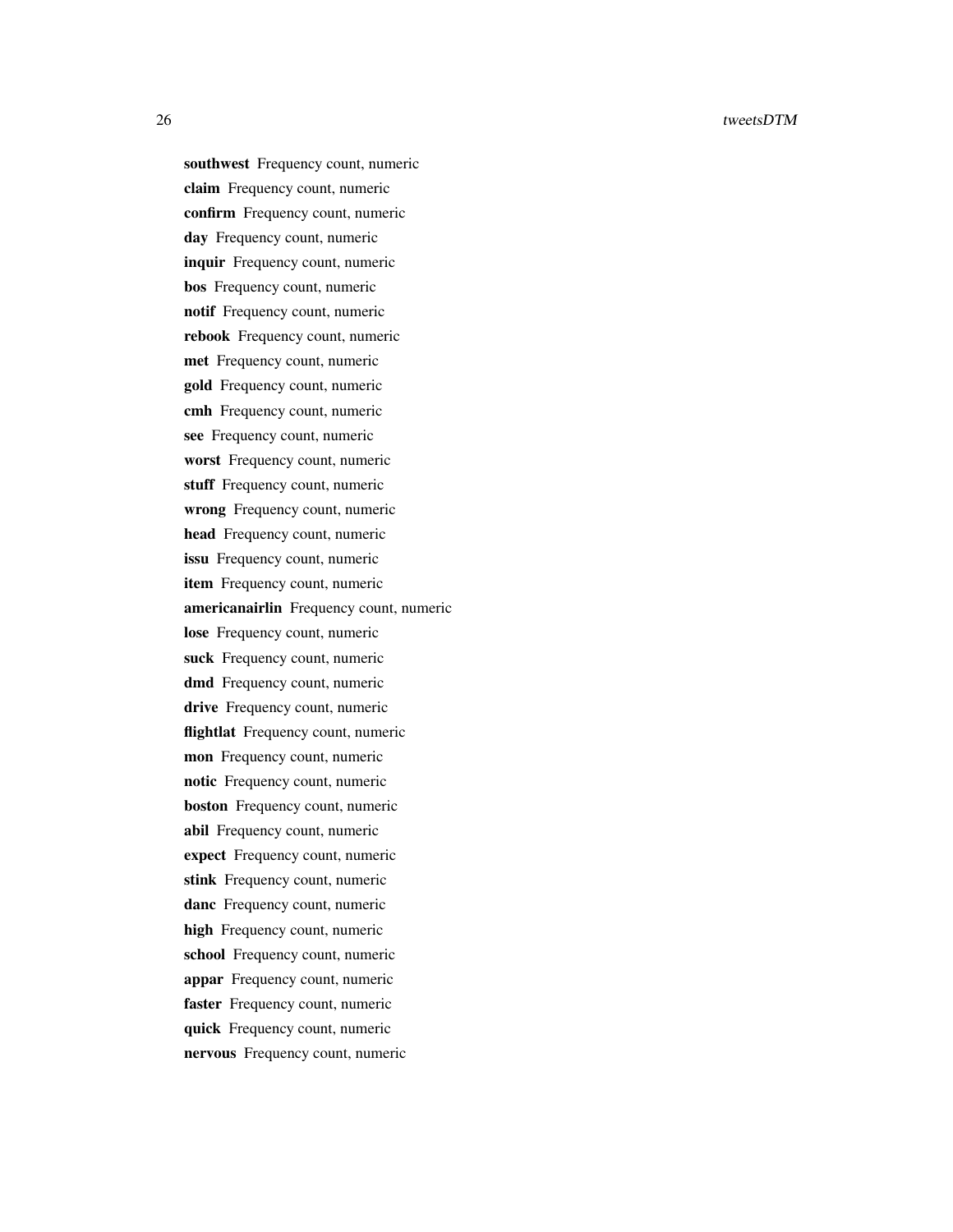sent Frequency count, numeric pictur Frequency count, numeric wing Frequency count, numeric crisi Frequency count, numeric pressur Frequency count, numeric texa Frequency count, numeric job Frequency count, numeric pilot Frequency count, numeric snow Frequency count, numeric afternoon Frequency count, numeric area Frequency count, numeric york Frequency count, numeric mention Frequency count, numeric reclin Frequency count, numeric row Frequency count, numeric drink Frequency count, numeric handl Frequency count, numeric mechan Frequency count, numeric scare Frequency count, numeric kill Frequency count, numeric twitter Frequency count, numeric charg Frequency count, numeric refund Frequency count, numeric refus Frequency count, numeric access Frequency count, numeric canut Frequency count, numeric ipad Frequency count, numeric iphon Frequency count, numeric passbook Frequency count, numeric click Frequency count, numeric broken Frequency count, numeric forward Frequency count, numeric sec Frequency count, numeric cost Frequency count, numeric ugh Frequency count, numeric along Frequency count, numeric pdx Frequency count, numeric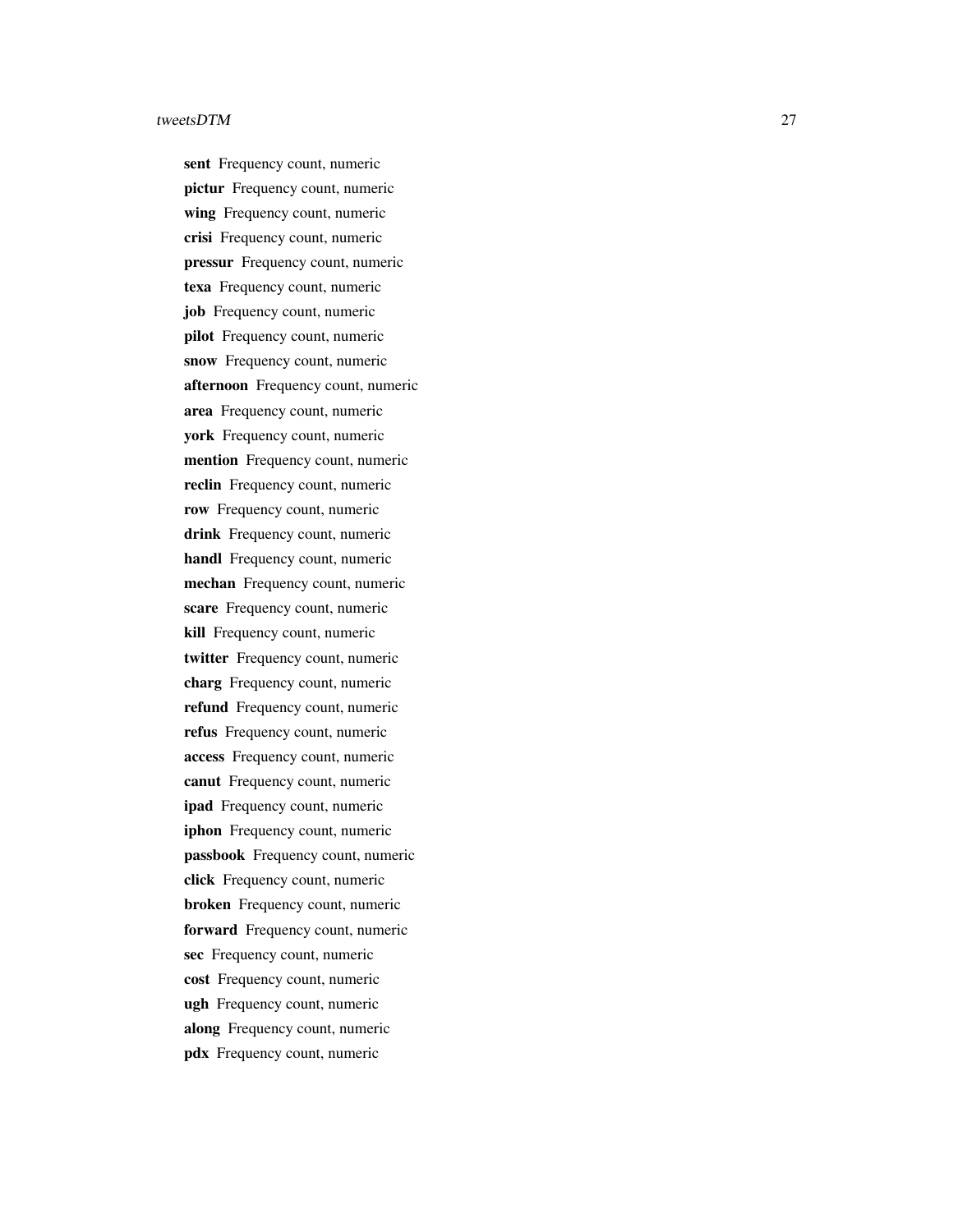put Frequency count, numeric gonna Frequency count, numeric bug Frequency count, numeric itus Frequency count, numeric report Frequency count, numeric bit Frequency count, numeric center Frequency count, numeric attend Frequency count, numeric password Frequency count, numeric reset Frequency count, numeric base Frequency count, numeric disrupt Frequency count, numeric someth Frequency count, numeric departur Frequency count, numeric palm Frequency count, numeric spring Frequency count, numeric fun Frequency count, numeric sound Frequency count, numeric updat Frequency count, numeric count Frequency count, numeric somehow Frequency count, numeric continu Frequency count, numeric sort Frequency count, numeric sweet Frequency count, numeric coffe Frequency count, numeric ice Frequency count, numeric assault Frequency count, numeric file Frequency count, numeric trust Frequency count, numeric destin Frequency count, numeric sever Frequency count, numeric wheel Frequency count, numeric itinerari Frequency count, numeric abq Frequency count, numeric becom Frequency count, numeric event Frequency count, numeric girl Frequency count, numeric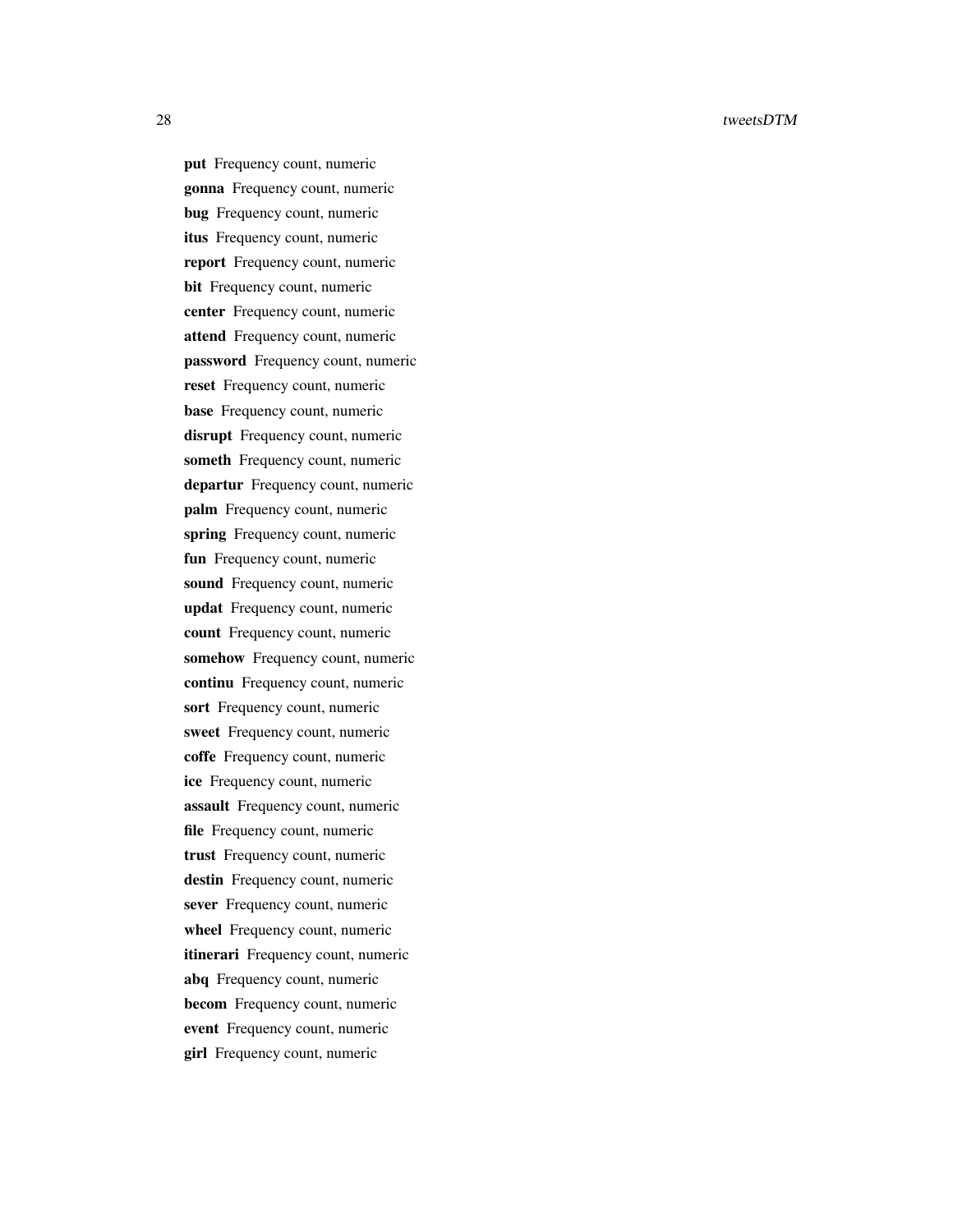inspir Frequency count, numeric march Frequency count, numeric entir Frequency count, numeric improv Frequency count, numeric request Frequency count, numeric treat Frequency count, numeric window Frequency count, numeric grand Frequency count, numeric exhaust Frequency count, numeric flier Frequency count, numeric frequent Frequency count, numeric inconveni Frequency count, numeric purpos Frequency count, numeric wtf Frequency count, numeric full Frequency count, numeric boo Frequency count, numeric place Frequency count, numeric result Frequency count, numeric usa Frequency count, numeric instead Frequency count, numeric pillow Frequency count, numeric race Frequency count, numeric advantag Frequency count, numeric fight Frequency count, numeric salt Frequency count, numeric behind Frequency count, numeric cabin Frequency count, numeric fav Frequency count, numeric hot Frequency count, numeric pari Frequency count, numeric uio Frequency count, numeric surgeri Frequency count, numeric tell Frequency count, numeric suitcas Frequency count, numeric past Frequency count, numeric order Frequency count, numeric regul Frequency count, numeric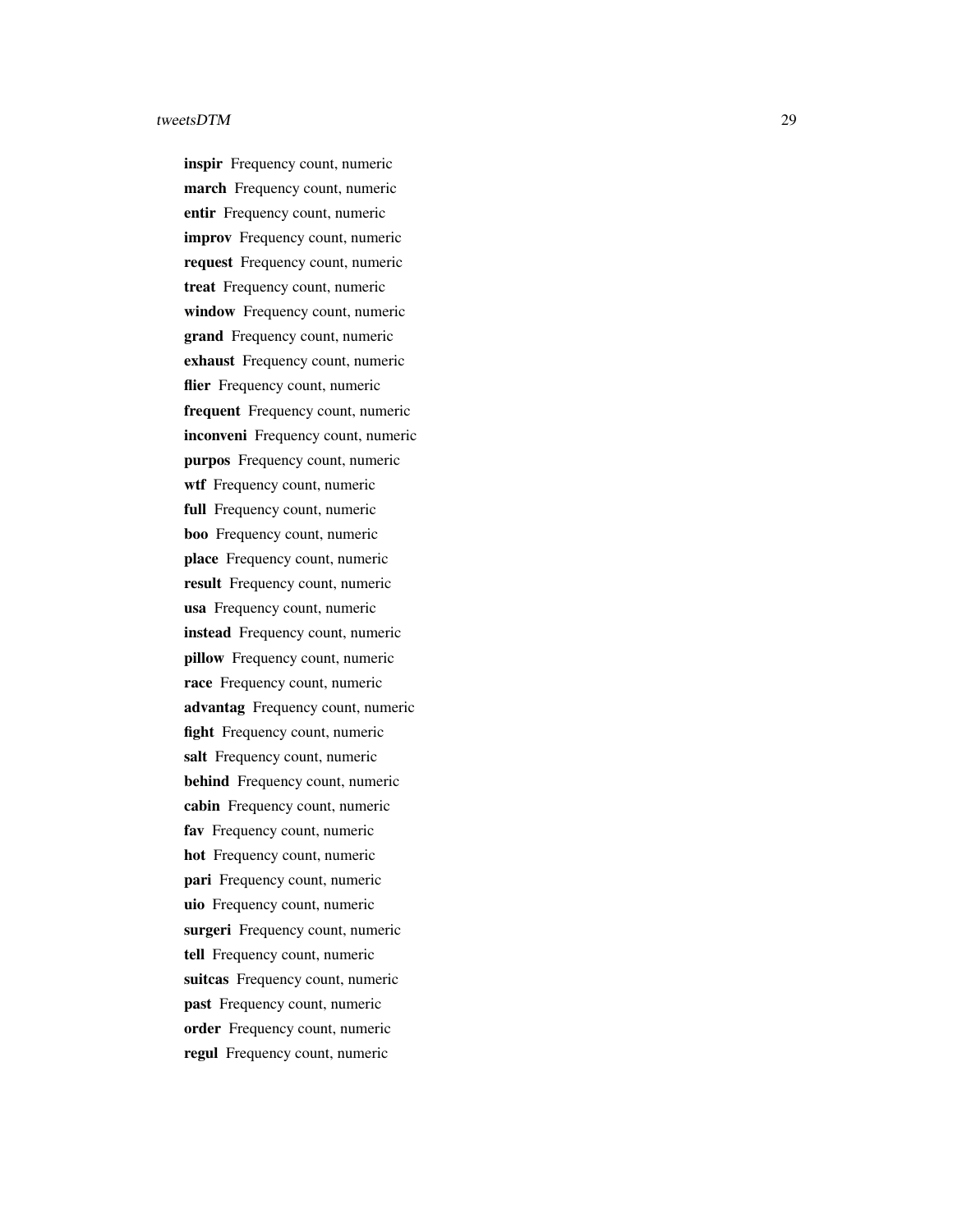atlant Frequency count, numeric benefit Frequency count, numeric virginatlant Frequency count, numeric came Frequency count, numeric husband Frequency count, numeric screen Frequency count, numeric bare Frequency count, numeric light Frequency count, numeric turbul Frequency count, numeric profit Frequency count, numeric funni Frequency count, numeric stori Frequency count, numeric forecast Frequency count, numeric nytim Frequency count, numeric applic Frequency count, numeric flylaxairport Frequency count, numeric posit Frequency count, numeric wonder Frequency count, numeric despit Frequency count, numeric revenu Frequency count, numeric competit Frequency count, numeric increas Frequency count, numeric sos Frequency count, numeric degre Frequency count, numeric wind Frequency count, numeric safeti Frequency count, numeric wanna Frequency count, numeric hope Frequency count, numeric newark Frequency count, numeric inappropri Frequency count, numeric probabl Frequency count, numeric save Frequency count, numeric standbi Frequency count, numeric comp Frequency count, numeric brought Frequency count, numeric readi Frequency count, numeric manag Frequency count, numeric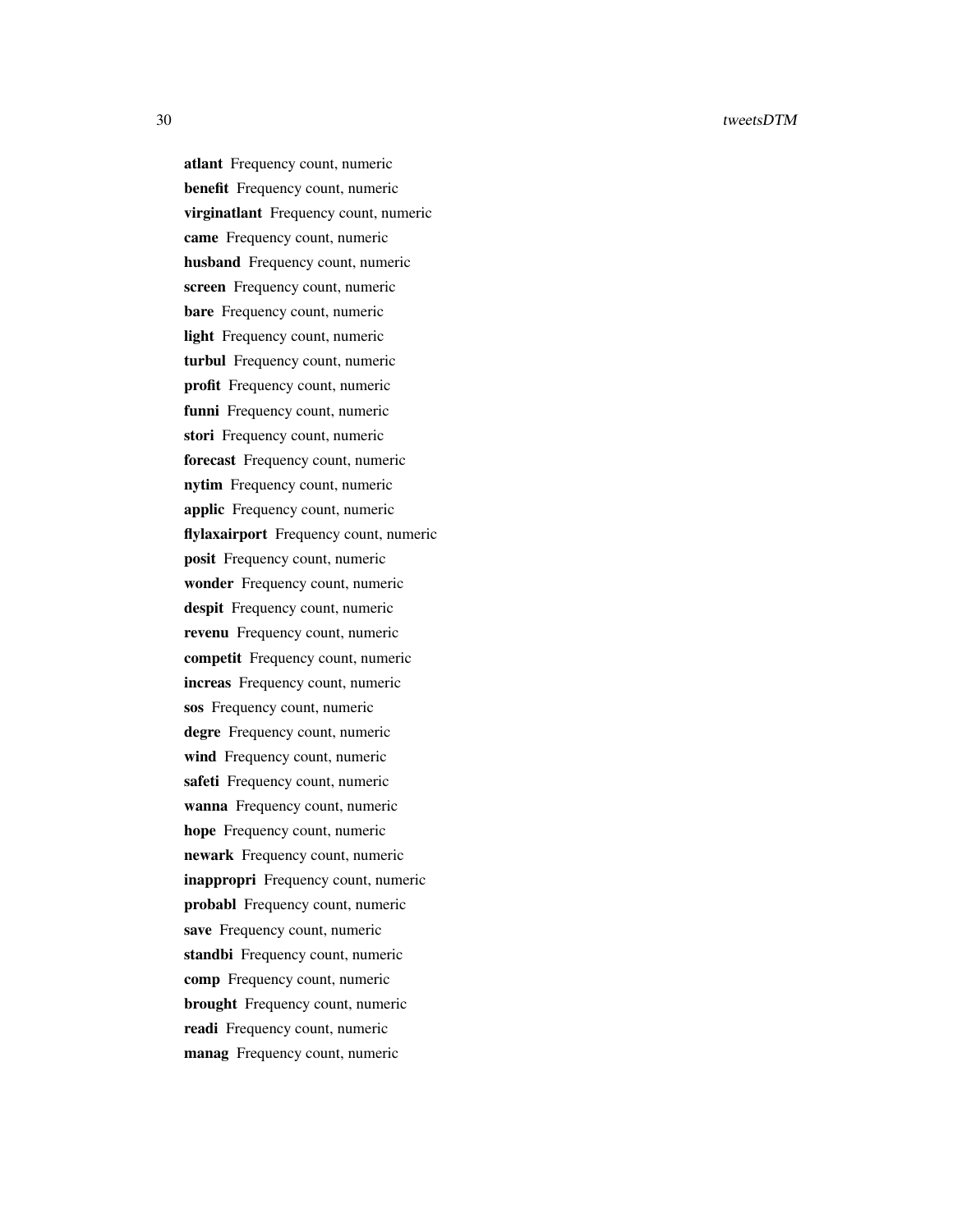battl Frequency count, numeric old Frequency count, numeric treatment Frequency count, numeric uou Frequency count, numeric urgent Frequency count, numeric half Frequency count, numeric less Frequency count, numeric price Frequency count, numeric round Frequency count, numeric stun Frequency count, numeric dtw Frequency count, numeric sold Frequency count, numeric promo Frequency count, numeric made Frequency count, numeric paperwork Frequency count, numeric promis Frequency count, numeric resolut Frequency count, numeric perform Frequency count, numeric care Frequency count, numeric challeng Frequency count, numeric mileag Frequency count, numeric ball Frequency count, numeric americanair Frequency count, numeric gma Frequency count, numeric glad Frequency count, numeric took Frequency count, numeric earn Frequency count, numeric cheer Frequency count, numeric coupl Frequency count, numeric messag Frequency count, numeric easili Frequency count, numeric smooth Frequency count, numeric empti Frequency count, numeric forc Frequency count, numeric small Frequency count, numeric space Frequency count, numeric slow Frequency count, numeric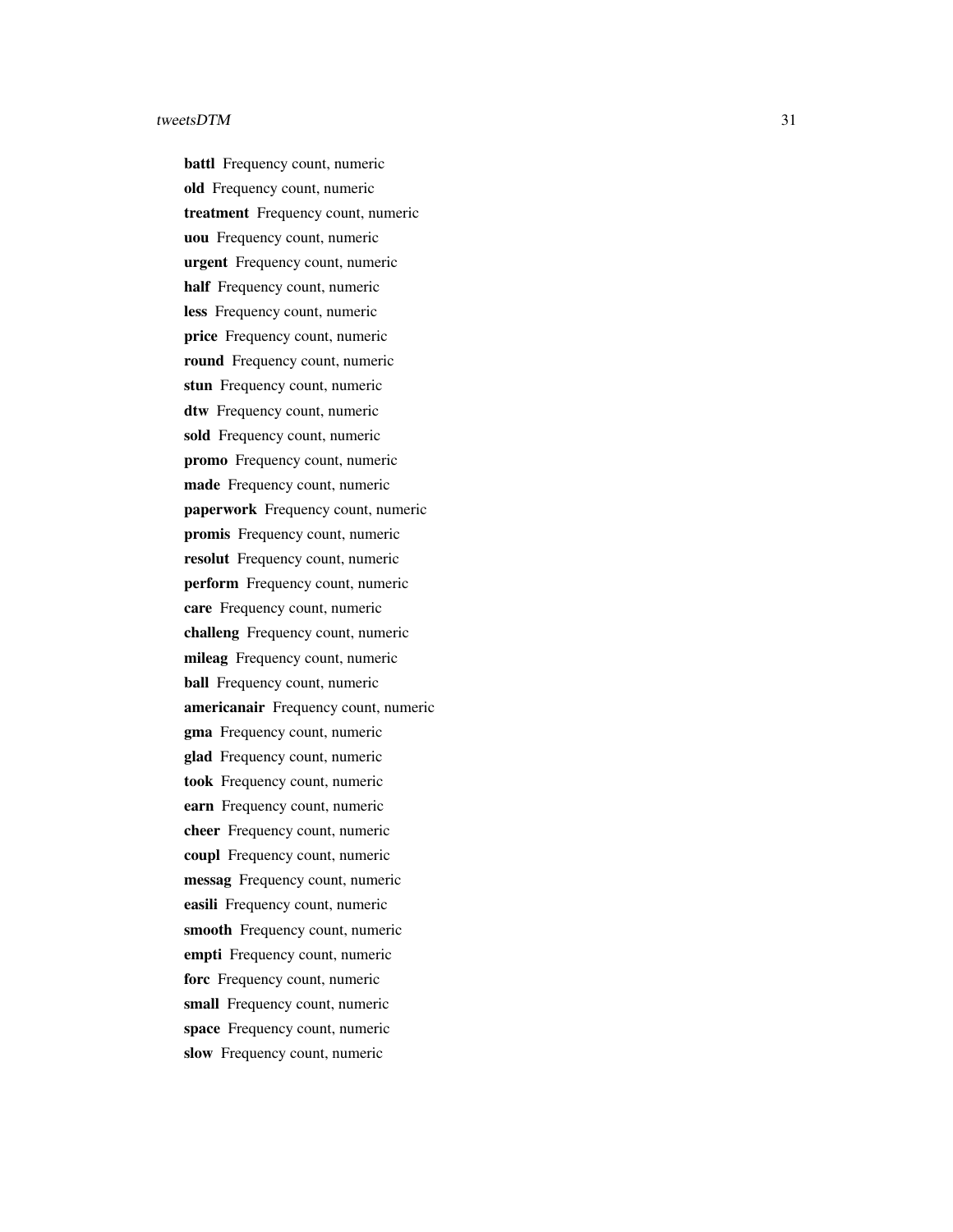loyal Frequency count, numeric solut Frequency count, numeric spoke Frequency count, numeric jacket Frequency count, numeric convers Frequency count, numeric method Frequency count, numeric partner Frequency count, numeric payment Frequency count, numeric rate Frequency count, numeric visa Frequency count, numeric promot Frequency count, numeric recommend Frequency count, numeric aus Frequency count, numeric turn Frequency count, numeric cours Frequency count, numeric famili Frequency count, numeric receipt Frequency count, numeric badg Frequency count, numeric superior Frequency count, numeric standard Frequency count, numeric pick Frequency count, numeric tweet Frequency count, numeric car Frequency count, numeric rental Frequency count, numeric child Frequency count, numeric cust Frequency count, numeric lap Frequency count, numeric chanc Frequency count, numeric gift Frequency count, numeric bank Frequency count, numeric constant Frequency count, numeric joke Frequency count, numeric also Frequency count, numeric bday Frequency count, numeric eastern Frequency count, numeric ella Frequency count, numeric grandma Frequency count, numeric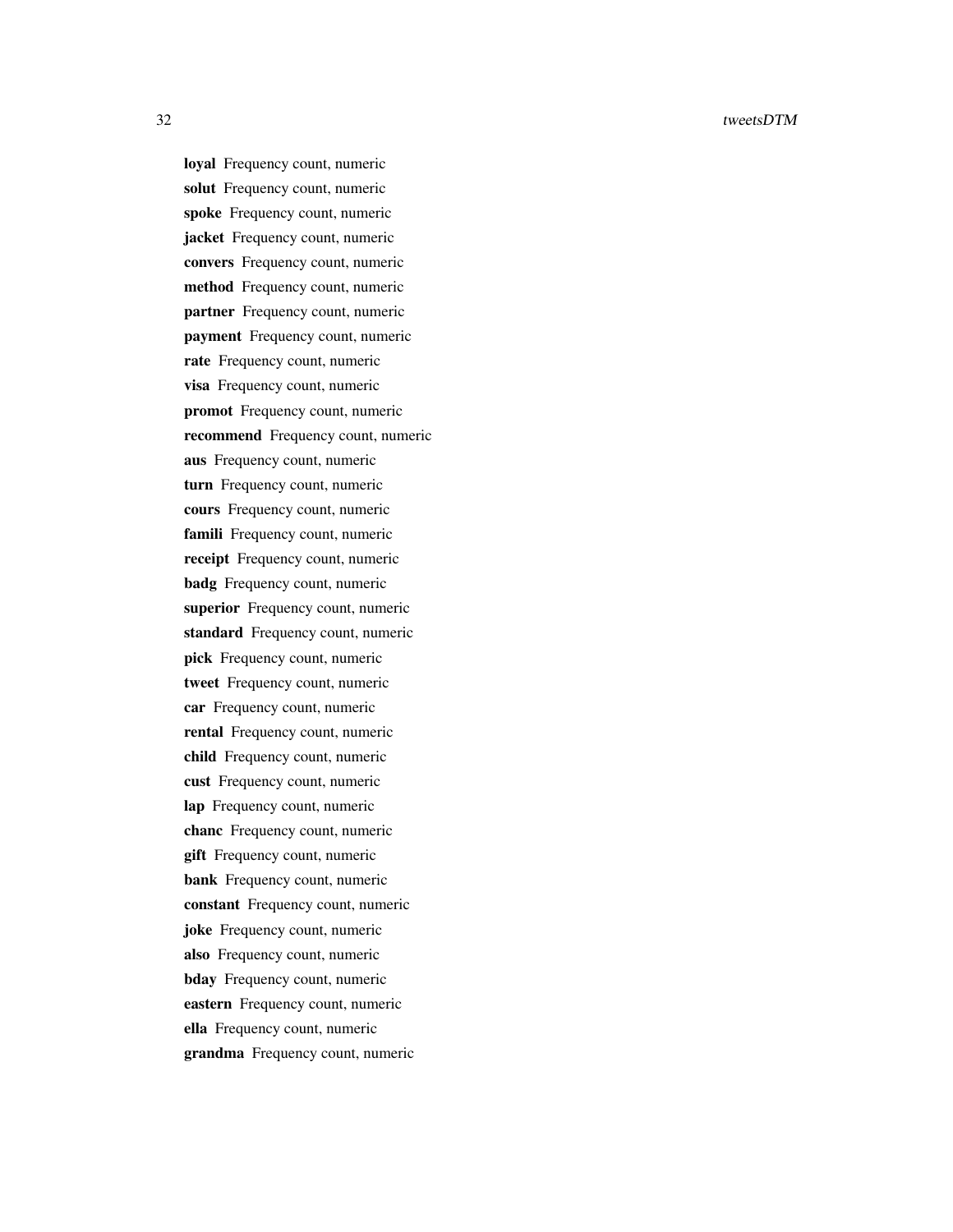greet Frequency count, numeric stewardess Frequency count, numeric tix Frequency count, numeric transact Frequency count, numeric moment Frequency count, numeric send Frequency count, numeric havenut Frequency count, numeric submit Frequency count, numeric fat Frequency count, numeric ceo Frequency count, numeric low Frequency count, numeric model Frequency count, numeric brilliant Frequency count, numeric omg Frequency count, numeric thought Frequency count, numeric comput Frequency count, numeric pull Frequency count, numeric incid Frequency count, numeric laptop Frequency count, numeric guess Frequency count, numeric road Frequency count, numeric announc Frequency count, numeric dollar Frequency count, numeric deserv Frequency count, numeric address Frequency count, numeric bounc Frequency count, numeric exist Frequency count, numeric fyi Frequency count, numeric requir Frequency count, numeric svc Frequency count, numeric toward Frequency count, numeric app Frequency count, numeric develop Frequency count, numeric favorit Frequency count, numeric channel Frequency count, numeric crap Frequency count, numeric set Frequency count, numeric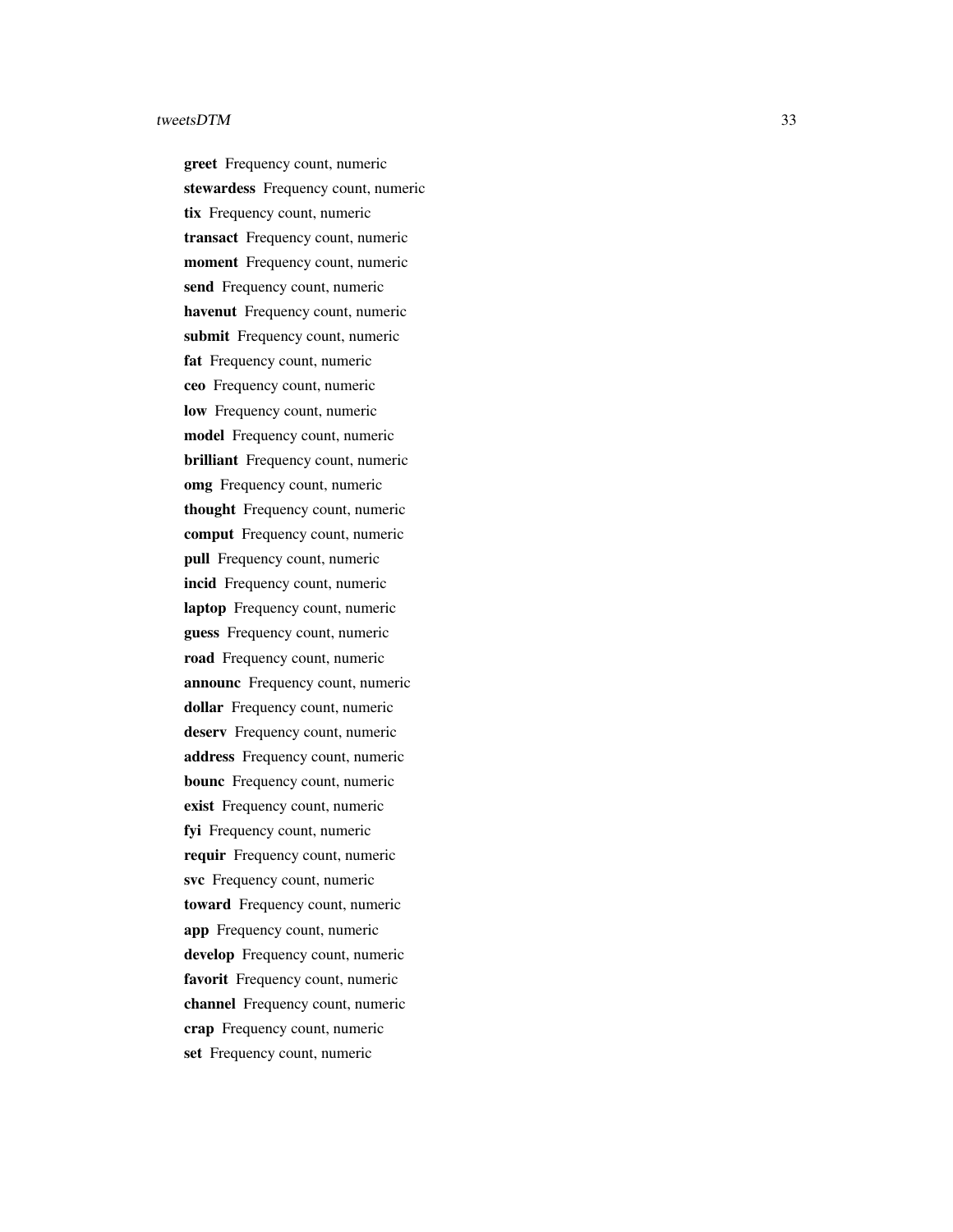integr Frequency count, numeric mexico Frequency count, numeric paper Frequency count, numeric wast Frequency count, numeric accept Frequency count, numeric system Frequency count, numeric black Frequency count, numeric tea Frequency count, numeric spread Frequency count, numeric learn Frequency count, numeric experienc Frequency count, numeric incred Frequency count, numeric philadelphia Frequency count, numeric houston Frequency count, numeric final Frequency count, numeric avgeek Frequency count, numeric forget Frequency count, numeric futur Frequency count, numeric jack Frequency count, numeric kinda Frequency count, numeric diego Frequency count, numeric malfunct Frequency count, numeric poor Frequency count, numeric thankyou Frequency count, numeric jose Frequency count, numeric compet Frequency count, numeric excel Frequency count, numeric portland Frequency count, numeric addit Frequency count, numeric thur Frequency count, numeric uau Frequency count, numeric carryon Frequency count, numeric lock Frequency count, numeric group Frequency count, numeric room Frequency count, numeric nightmar Frequency count, numeric classi Frequency count, numeric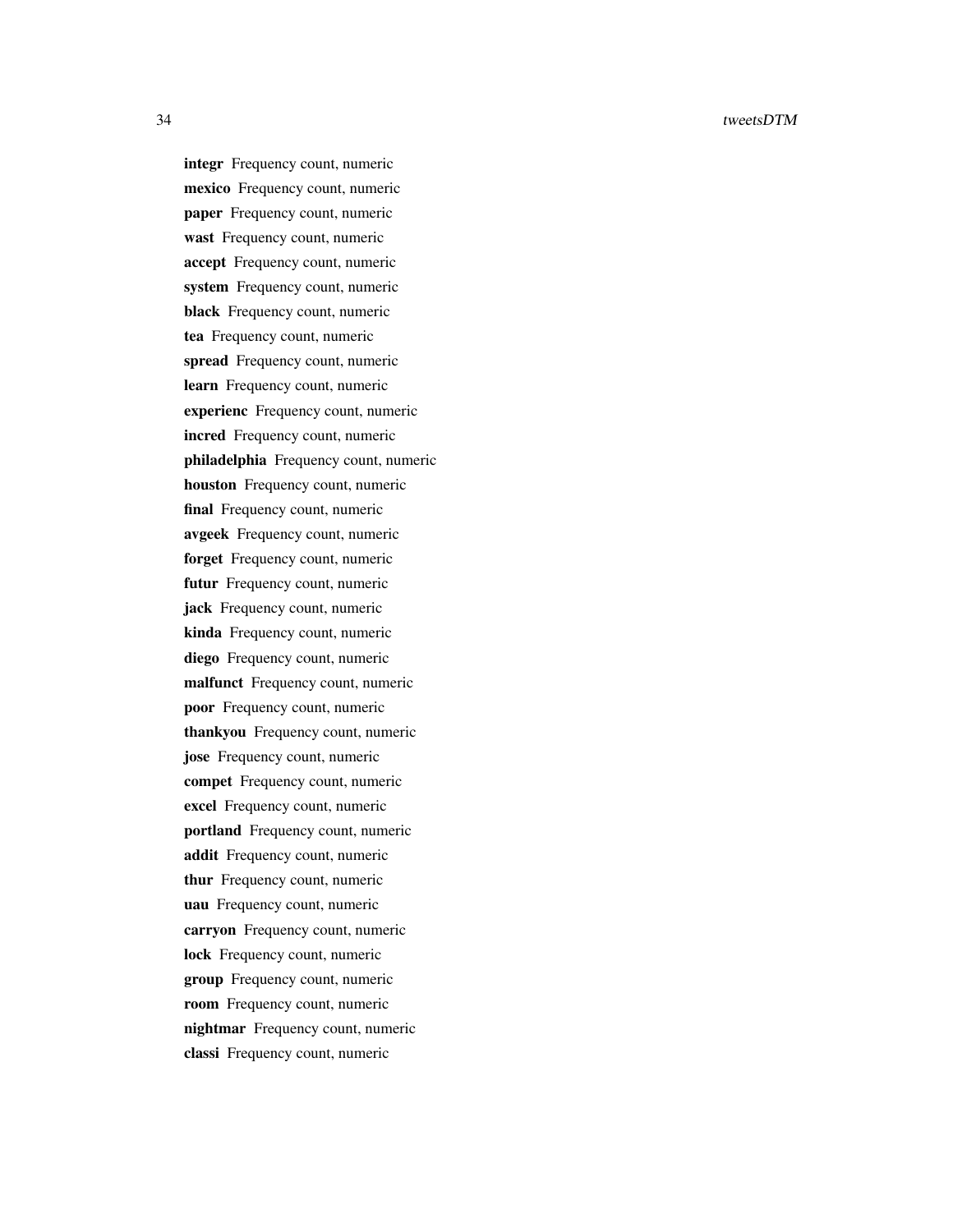strong Frequency count, numeric sure Frequency count, numeric shit Frequency count, numeric bump Frequency count, numeric luckili Frequency count, numeric rough Frequency count, numeric perfect Frequency count, numeric rais Frequency count, numeric stay Frequency count, numeric sun Frequency count, numeric man Frequency count, numeric wifi Frequency count, numeric donut Frequency count, numeric iull Frequency count, numeric saw Frequency count, numeric dad Frequency count, numeric part Frequency count, numeric whole Frequency count, numeric europ Frequency count, numeric short Frequency count, numeric abc Frequency count, numeric overhead Frequency count, numeric person Frequency count, numeric ask Frequency count, numeric luck Frequency count, numeric accommod Frequency count, numeric dear Frequency count, numeric lol Frequency count, numeric actual Frequency count, numeric other Frequency count, numeric serv Frequency count, numeric affect Frequency count, numeric shock Frequency count, numeric storm Frequency count, numeric umm Frequency count, numeric advanc Frequency count, numeric cut Frequency count, numeric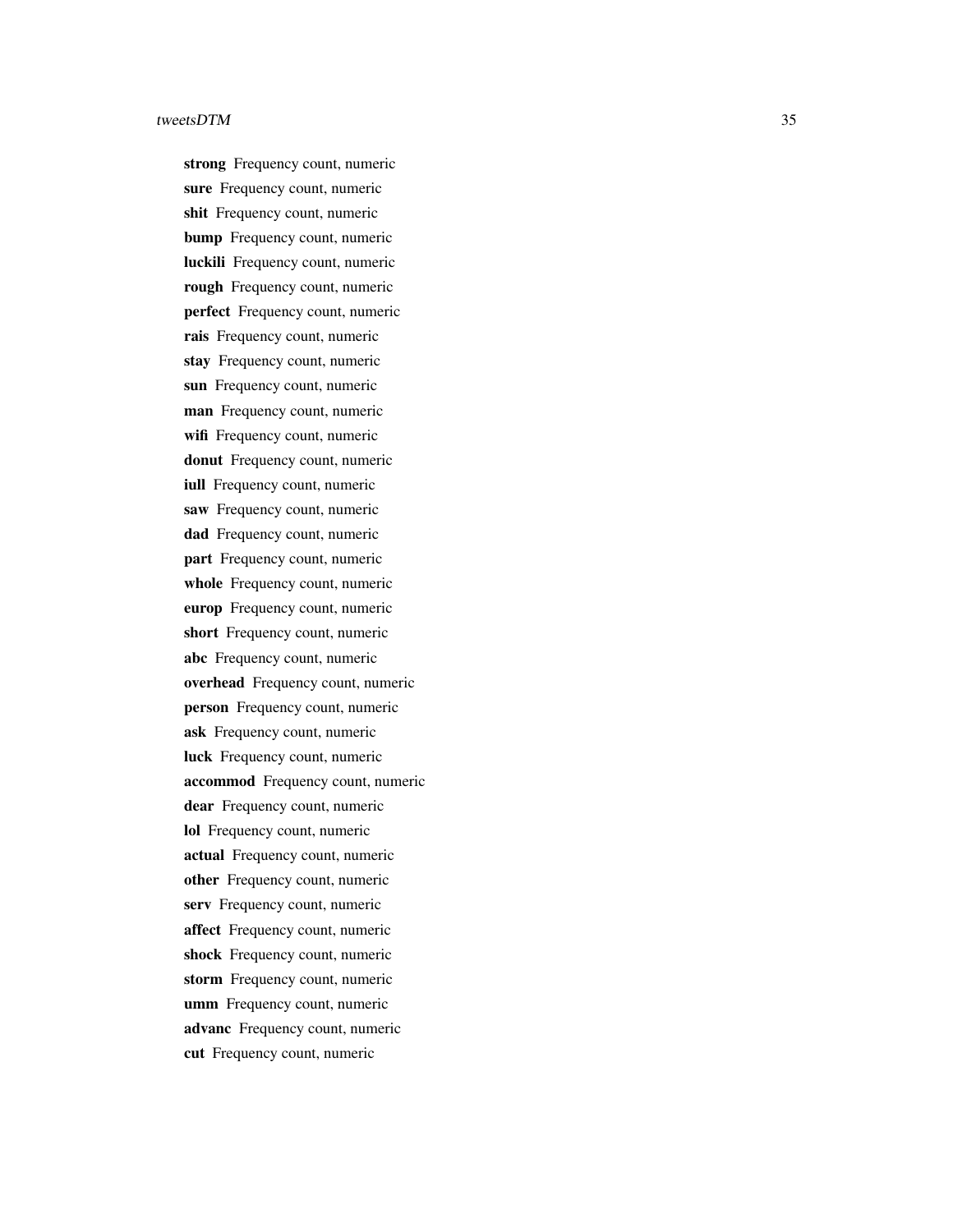philli Frequency count, numeric main Frequency count, numeric penalti Frequency count, numeric industri Frequency count, numeric bonus Frequency count, numeric regard Frequency count, numeric movi Frequency count, numeric resolv Frequency count, numeric word Frequency count, numeric deic Frequency count, numeric lack Frequency count, numeric common Frequency count, numeric fill Frequency count, numeric express Frequency count, numeric hop Frequency count, numeric huge Frequency count, numeric popular Frequency count, numeric orlando Frequency count, numeric accid Frequency count, numeric tough Frequency count, numeric altern Frequency count, numeric hook Frequency count, numeric prevent Frequency count, numeric domest Frequency count, numeric law Frequency count, numeric auto Frequency count, numeric economi Frequency count, numeric logic Frequency count, numeric transfer Frequency count, numeric shoe Frequency count, numeric case Frequency count, numeric david Frequency count, numeric cousin Frequency count, numeric januari Frequency count, numeric voucher Frequency count, numeric mail Frequency count, numeric compani Frequency count, numeric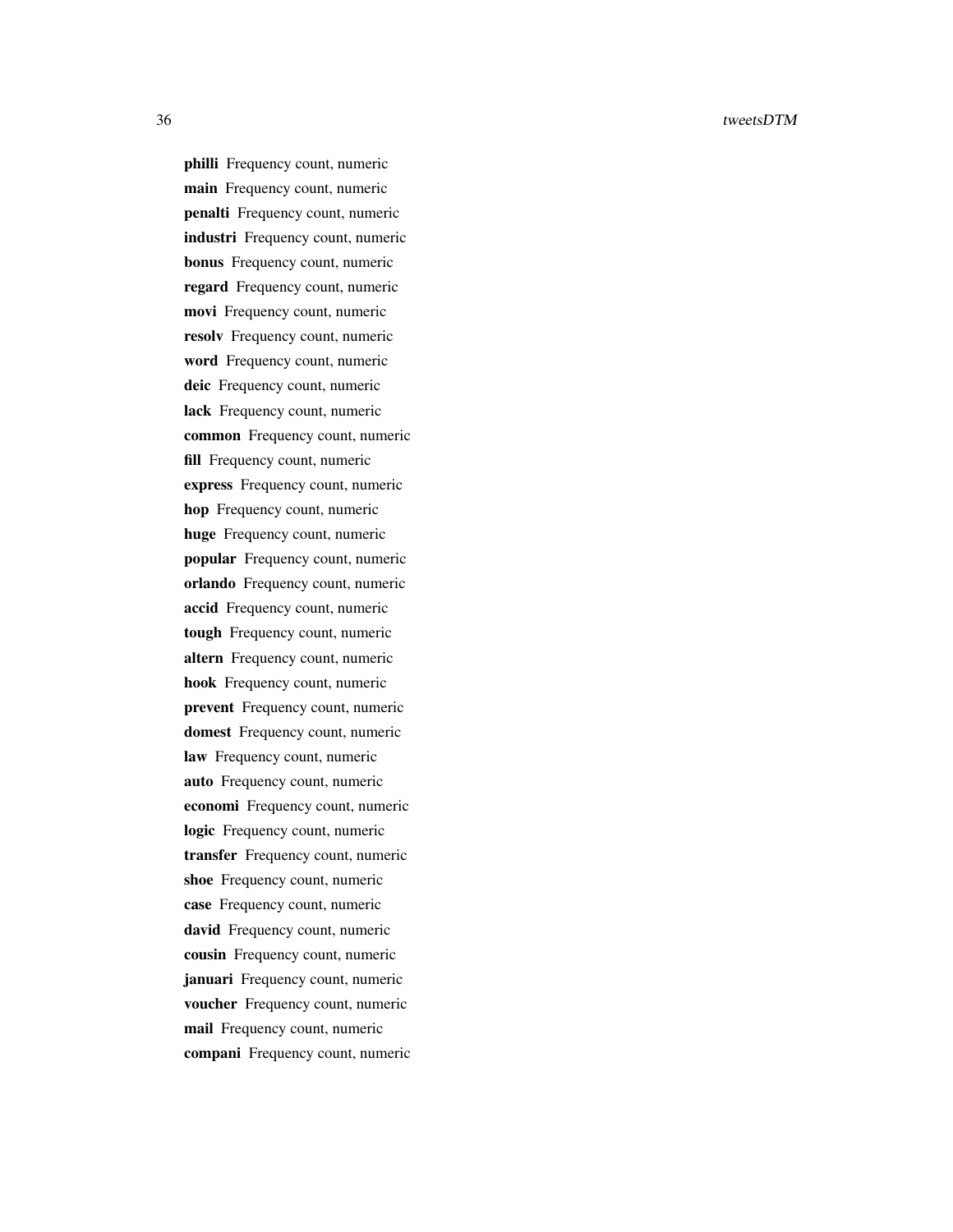execut Frequency count, numeric manner Frequency count, numeric mayb Frequency count, numeric chase Frequency count, numeric pass Frequency count, numeric son Frequency count, numeric weak Frequency count, numeric didnt Frequency count, numeric given Frequency count, numeric jan Frequency count, numeric miami Frequency count, numeric septemb Frequency count, numeric explain Frequency count, numeric talk Frequency count, numeric almost Frequency count, numeric daughter Frequency count, numeric ppl Frequency count, numeric flightr Frequency count, numeric repeat Frequency count, numeric anymor Frequency count, numeric platinum Frequency count, numeric termin Frequency count, numeric badcustomerservic Frequency count, numeric instruct Frequency count, numeric rude Frequency count, numeric overnight Frequency count, numeric client Frequency count, numeric iah Frequency count, numeric taken Frequency count, numeric accord Frequency count, numeric illeg Frequency count, numeric detail Frequency count, numeric dmed Frequency count, numeric charlott Frequency count, numeric ignor Frequency count, numeric touch Frequency count, numeric form Frequency count, numeric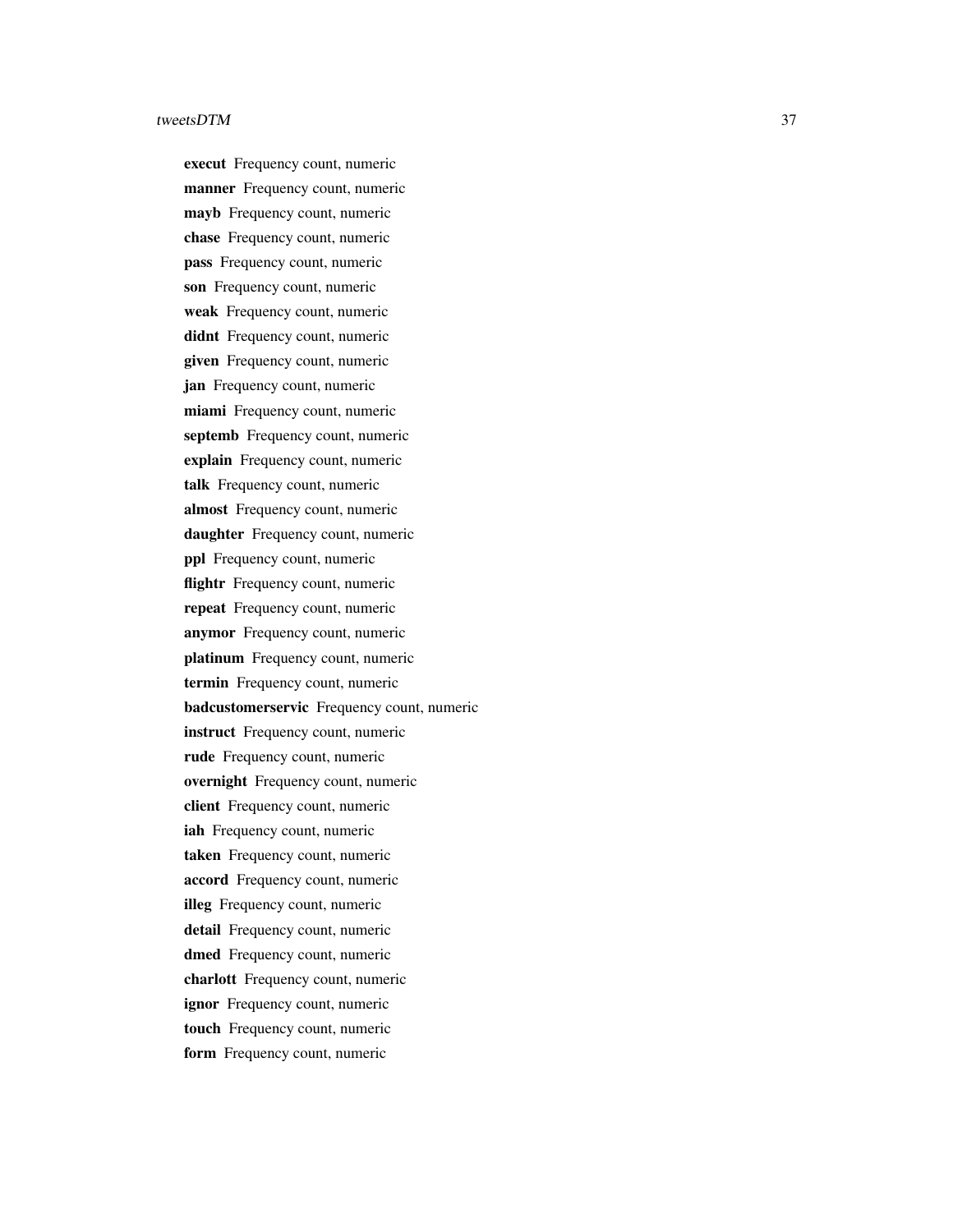anywher Frequency count, numeric upon Frequency count, numeric ground Frequency count, numeric cessna Frequency count, numeric els Frequency count, numeric appreci Frequency count, numeric tarmac Frequency count, numeric outsid Frequency count, numeric break Frequency count, numeric guitar Frequency count, numeric truli Frequency count, numeric besid Frequency count, numeric third Frequency count, numeric disabl Frequency count, numeric search Frequency count, numeric enough Frequency count, numeric rule Frequency count, numeric denver Frequency count, numeric mistak Frequency count, numeric train Frequency count, numeric ord Frequency count, numeric avoid Frequency count, numeric found Frequency count, numeric supervisor Frequency count, numeric pre Frequency count, numeric preboard Frequency count, numeric dept Frequency count, numeric okc Frequency count, numeric thru Frequency count, numeric employe Frequency count, numeric equip Frequency count, numeric medic Frequency count, numeric upset Frequency count, numeric consider Frequency count, numeric intl Frequency count, numeric thnx Frequency count, numeric activ Frequency count, numeric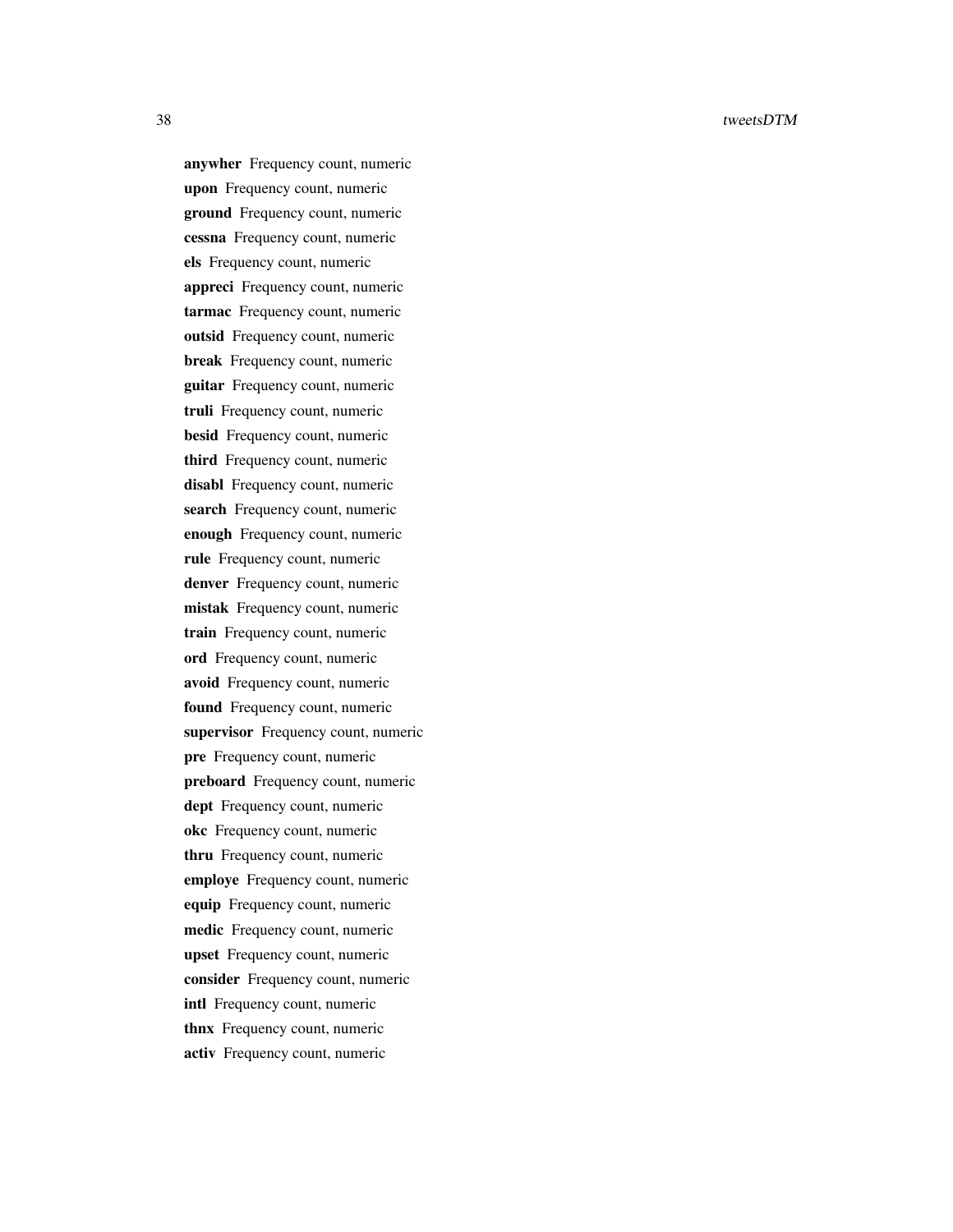emerg Frequency count, numeric militari Frequency count, numeric mom Frequency count, numeric wont Frequency count, numeric mile Frequency count, numeric mileageplus Frequency count, numeric complain Frequency count, numeric throw Frequency count, numeric unfortun Frequency count, numeric american Frequency count, numeric ahead Frequency count, numeric bird Frequency count, numeric coach Frequency count, numeric control Frequency count, numeric rather Frequency count, numeric sincer Frequency count, numeric bother Frequency count, numeric delta Frequency count, numeric unhelp Frequency count, numeric attempt Frequency count, numeric buddi Frequency count, numeric neglig Frequency count, numeric believ Frequency count, numeric fll Frequency count, numeric disappear Frequency count, numeric stand Frequency count, numeric record Frequency count, numeric nut Frequency count, numeric guid Frequency count, numeric read Frequency count, numeric bogota Frequency count, numeric everyon Frequency count, numeric inform Frequency count, numeric outbound Frequency count, numeric aircraft Frequency count, numeric switch Frequency count, numeric crash Frequency count, numeric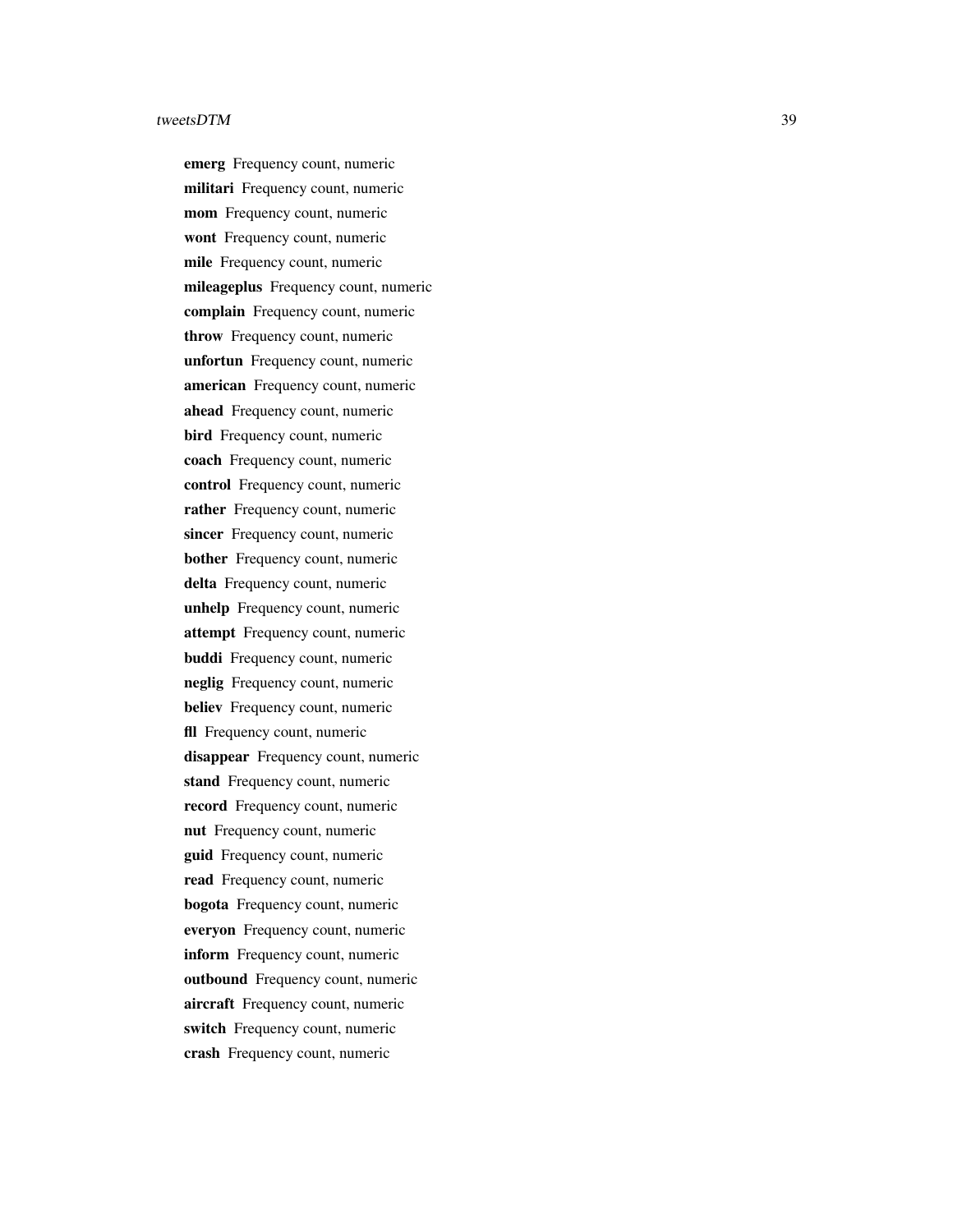knew Frequency count, numeric negoti Frequency count, numeric winter Frequency count, numeric coat Frequency count, numeric scam Frequency count, numeric reach Frequency count, numeric elsewher Frequency count, numeric honor Frequency count, numeric hear Frequency count, numeric quit Frequency count, numeric pathet Frequency count, numeric boot Frequency count, numeric unavail Frequency count, numeric minor Frequency count, numeric babi Frequency count, numeric mine Frequency count, numeric huh Frequency count, numeric goe Frequency count, numeric obvious Frequency count, numeric simpl Frequency count, numeric disrespect Frequency count, numeric neglect Frequency count, numeric enjoy Frequency count, numeric finger Frequency count, numeric zone Frequency count, numeric date Frequency count, numeric excus Frequency count, numeric zero Frequency count, numeric decemb Frequency count, numeric octob Frequency count, numeric sna Frequency count, numeric weekend Frequency count, numeric flightd Frequency count, numeric local Frequency count, numeric faith Frequency count, numeric ski Frequency count, numeric held Frequency count, numeric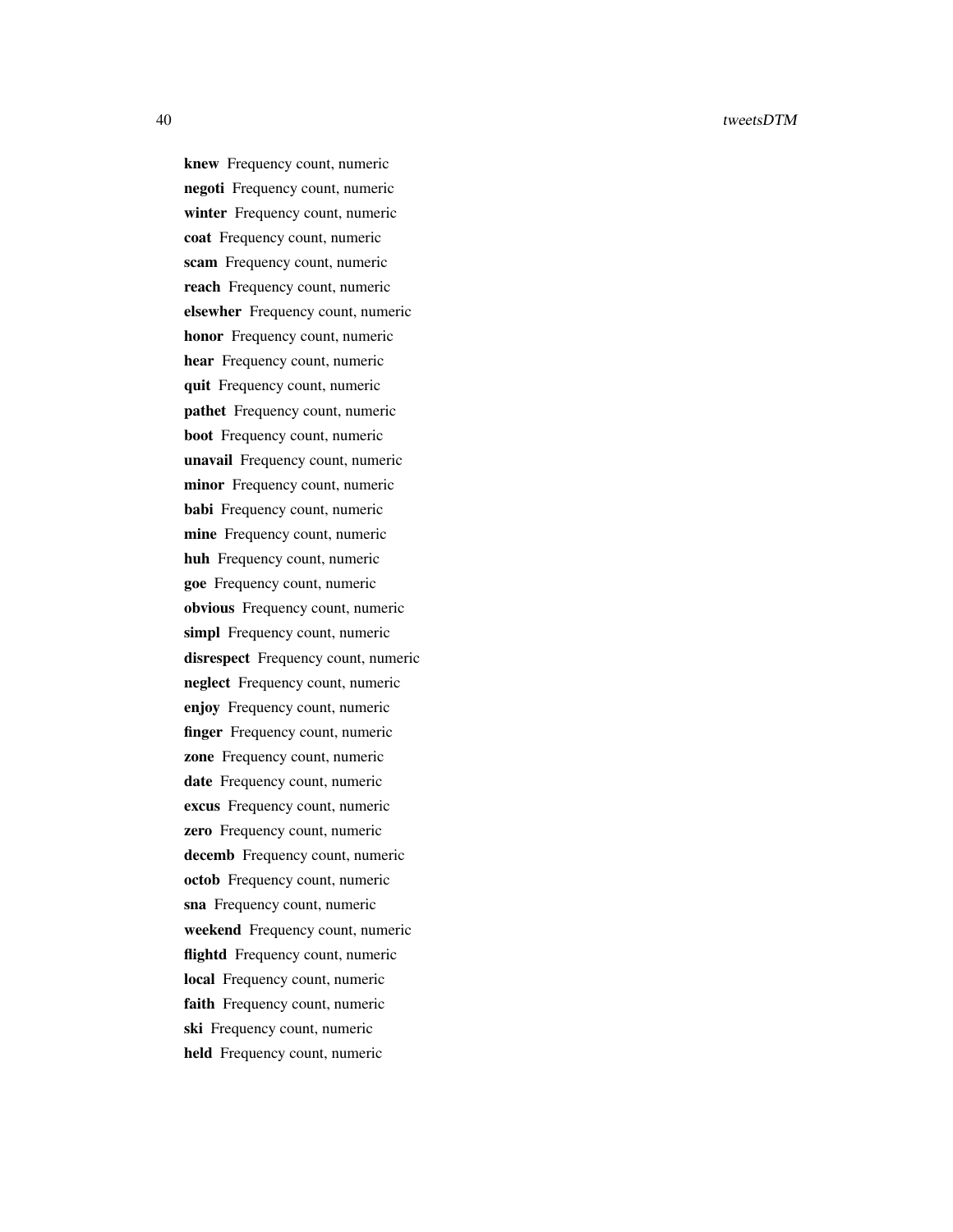coast Frequency count, numeric tourist Frequency count, numeric listen Frequency count, numeric whoever Frequency count, numeric charact Frequency count, numeric limit Frequency count, numeric appear Frequency count, numeric doesnt Frequency count, numeric pop Frequency count, numeric coupon Frequency count, numeric ridicul Frequency count, numeric airfar Frequency count, numeric cheaper Frequency count, numeric heathrow Frequency count, numeric properti Frequency count, numeric complaint Frequency count, numeric ref Frequency count, numeric unhappi Frequency count, numeric jet Frequency count, numeric privat Frequency count, numeric fund Frequency count, numeric atl Frequency count, numeric matter Frequency count, numeric yep Frequency count, numeric loui Frequency count, numeric difficult Frequency count, numeric prepar Frequency count, numeric confid Frequency count, numeric seek Frequency count, numeric bot Frequency count, numeric worth Frequency count, numeric california Frequency count, numeric conf Frequency count, numeric communic Frequency count, numeric far Frequency count, numeric horrid Frequency count, numeric note Frequency count, numeric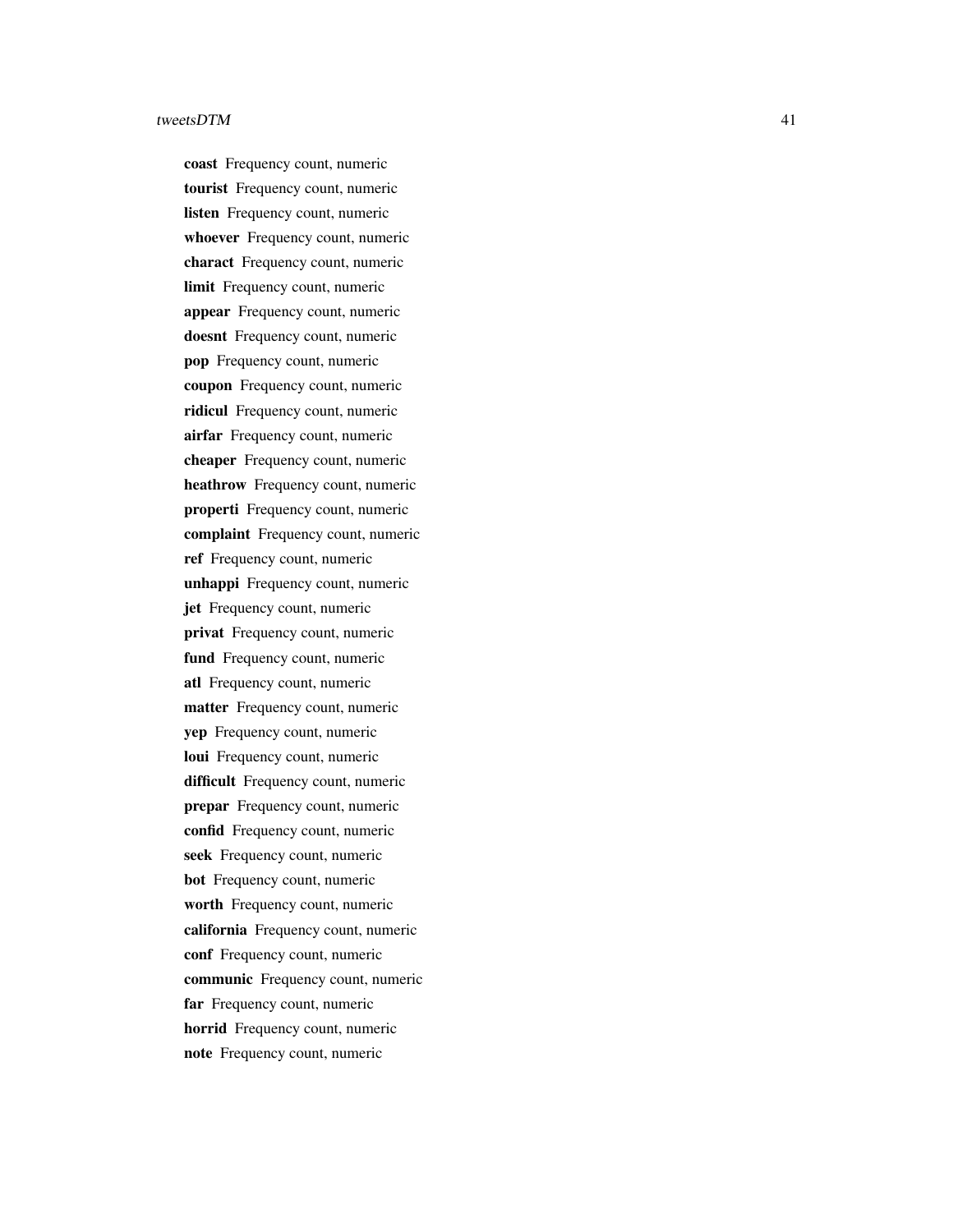top Frequency count, numeric unitedairlin Frequency count, numeric kudo Frequency count, numeric usual Frequency count, numeric advisori Frequency count, numeric quot Frequency count, numeric heat Frequency count, numeric rememb Frequency count, numeric captain Frequency count, numeric extrem Frequency count, numeric effici Frequency count, numeric real Frequency count, numeric henc Frequency count, numeric cloth Frequency count, numeric curious Frequency count, numeric conveni Frequency count, numeric washington Frequency count, numeric chicago Frequency count, numeric china Frequency count, numeric leg Frequency count, numeric loung Frequency count, numeric dms Frequency count, numeric owe Frequency count, numeric okay Frequency count, numeric dead Frequency count, numeric proper Frequency count, numeric forgot Frequency count, numeric onto Frequency count, numeric atroci Frequency count, numeric imposs Frequency count, numeric esp Frequency count, numeric lhr Frequency count, numeric doubt Frequency count, numeric vacat Frequency count, numeric compliment Frequency count, numeric assur Frequency count, numeric nope Frequency count, numeric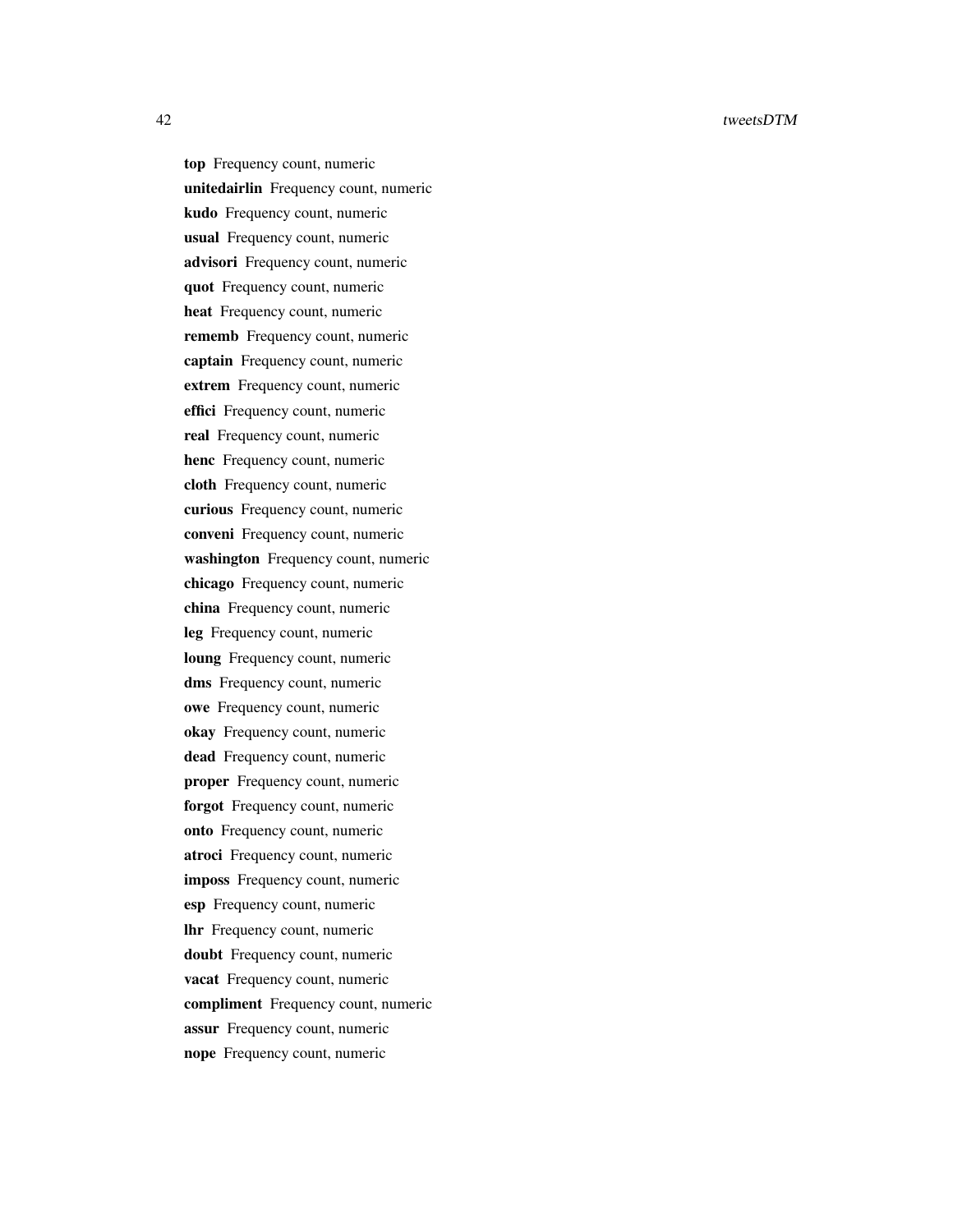sleep Frequency count, numeric compens Frequency count, numeric origin Frequency count, numeric ruin Frequency count, numeric defin Frequency count, numeric inbound Frequency count, numeric valid Frequency count, numeric deliv Frequency count, numeric deliveri Frequency count, numeric hostag Frequency count, numeric lbs Frequency count, numeric machin Frequency count, numeric write Frequency count, numeric blame Frequency count, numeric previous Frequency count, numeric tel Frequency count, numeric aviv Frequency count, numeric uiunit Frequency count, numeric feedback Frequency count, numeric taxi Frequency count, numeric action Frequency count, numeric solv Frequency count, numeric tire Frequency count, numeric comment Frequency count, numeric clt Frequency count, numeric idea Frequency count, numeric neveragain Frequency count, numeric within Frequency count, numeric cancun Frequency count, numeric continent Frequency count, numeric equal Frequency count, numeric deep Frequency count, numeric figur Frequency count, numeric fran Frequency count, numeric pack Frequency count, numeric pax Frequency count, numeric screw Frequency count, numeric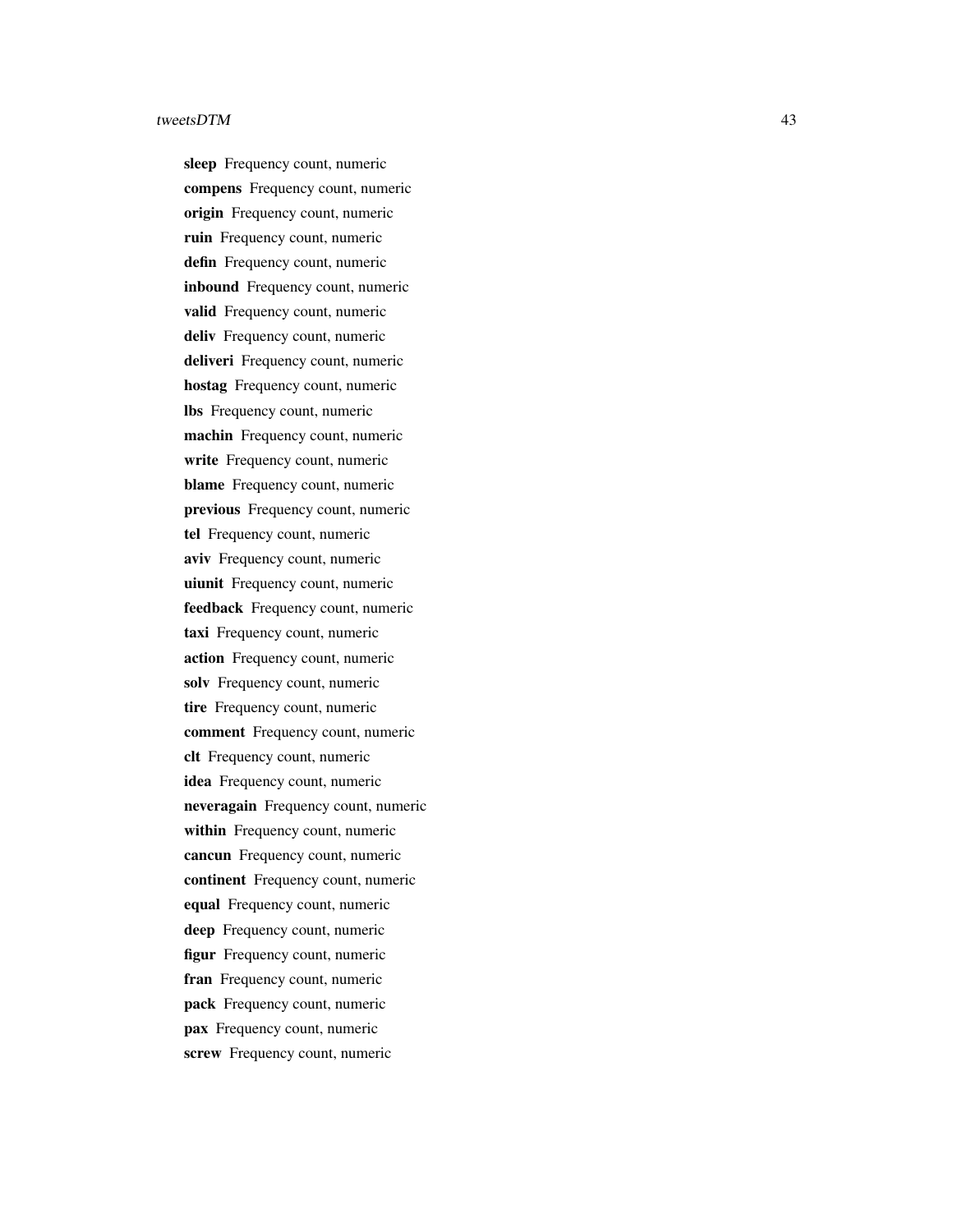hou Frequency count, numeric pos Frequency count, numeric wake Frequency count, numeric counter Frequency count, numeric nobodi Frequency count, numeric flyohar Frequency count, numeric regret Frequency count, numeric annoy Frequency count, numeric door Frequency count, numeric premier Frequency count, numeric bullshit Frequency count, numeric phoenix Frequency count, numeric yea Frequency count, numeric encount Frequency count, numeric stellar Frequency count, numeric front Frequency count, numeric pocket Frequency count, numeric rip Frequency count, numeric absurd Frequency count, numeric fact Frequency count, numeric walk Frequency count, numeric happili Frequency count, numeric public Frequency count, numeric stranger Frequency count, numeric nah Frequency count, numeric split Frequency count, numeric wks Frequency count, numeric bwi Frequency count, numeric appropri Frequency count, numeric review Frequency count, numeric overbook Frequency count, numeric unprofession Frequency count, numeric consid Frequency count, numeric corp Frequency count, numeric unabl Frequency count, numeric flightat Frequency count, numeric courtesi Frequency count, numeric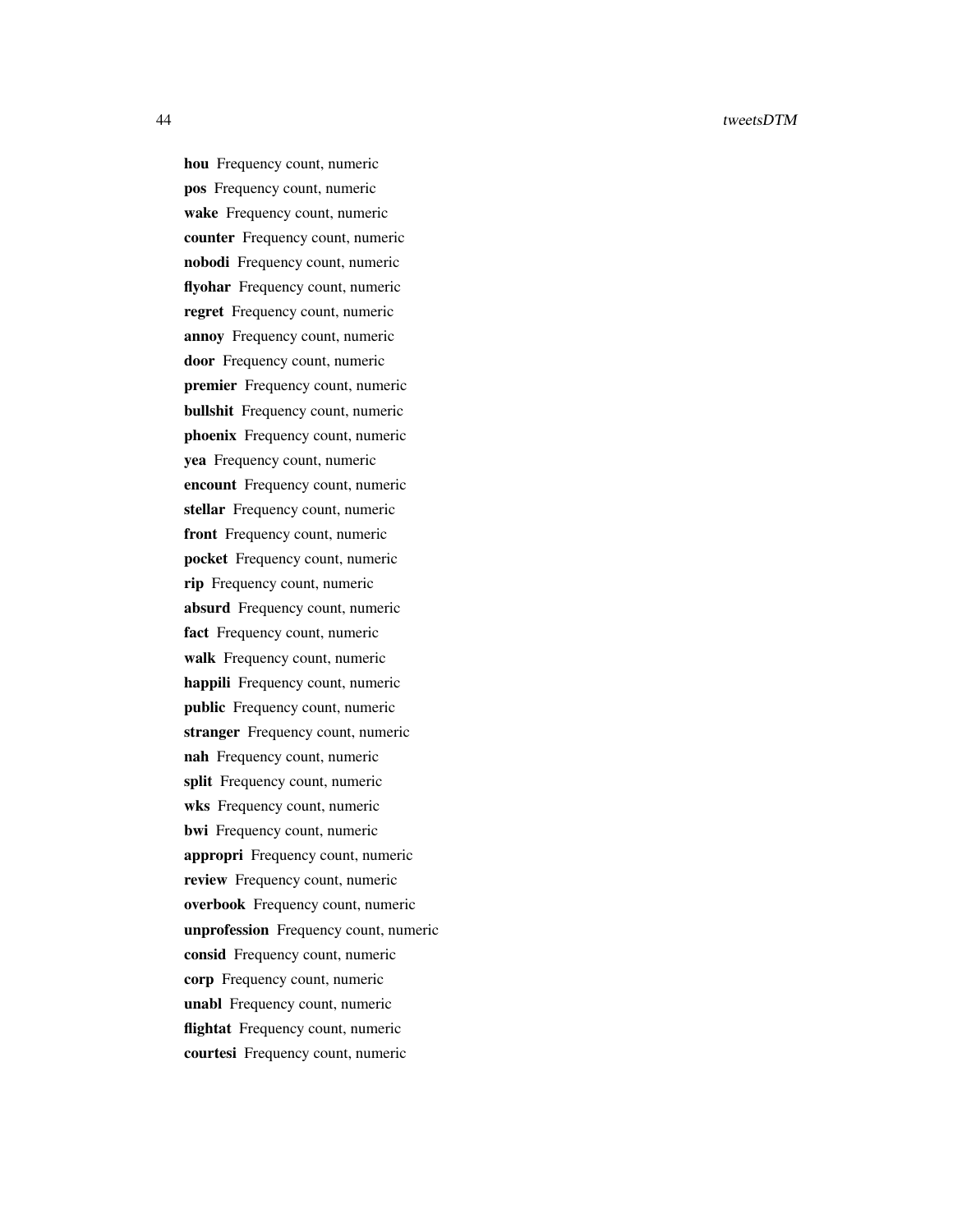diff Frequency count, numeric tag Frequency count, numeric certif Frequency count, numeric bar Frequency count, numeric appl Frequency count, numeric bunch Frequency count, numeric adopt Frequency count, numeric outlet Frequency count, numeric incompet Frequency count, numeric finish Frequency count, numeric exact Frequency count, numeric carousel Frequency count, numeric easier Frequency count, numeric monitor Frequency count, numeric friendlyski Frequency count, numeric spare Frequency count, numeric unless Frequency count, numeric disast Frequency count, numeric period Frequency count, numeric apart Frequency count, numeric fall Frequency count, numeric fleet Frequency count, numeric notcool Frequency count, numeric balanc Frequency count, numeric impact Frequency count, numeric major Frequency count, numeric refuel Frequency count, numeric hundr Frequency count, numeric quiet Frequency count, numeric rectifi Frequency count, numeric situat Frequency count, numeric spent Frequency count, numeric clue Frequency count, numeric liter Frequency count, numeric list Frequency count, numeric dia Frequency count, numeric remind Frequency count, numeric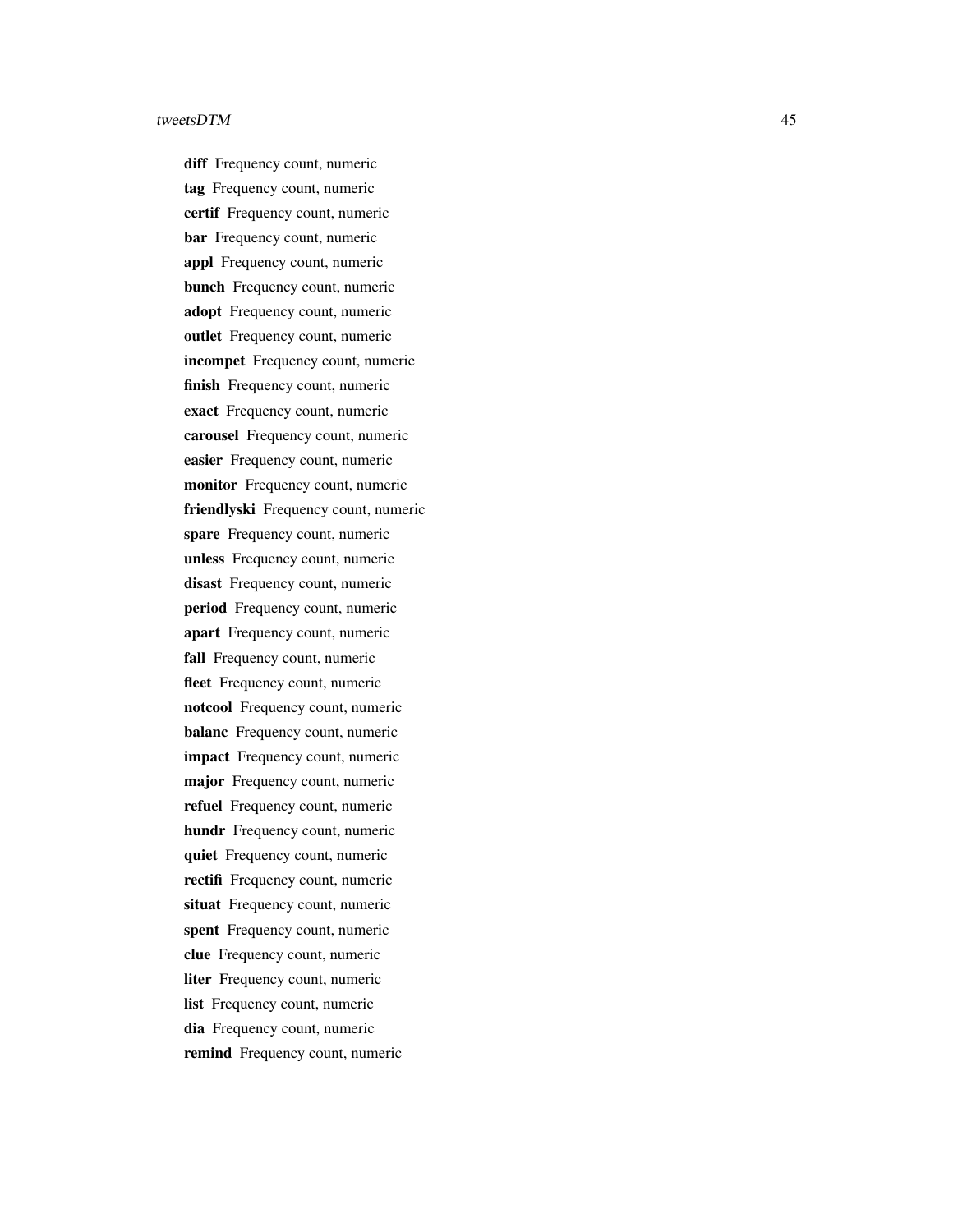devic Frequency count, numeric insid Frequency count, numeric failur Frequency count, numeric assum Frequency count, numeric effort Frequency count, numeric finest Frequency count, numeric confus Frequency count, numeric airplan Frequency count, numeric project Frequency count, numeric softwar Frequency count, numeric ogg Frequency count, numeric display Frequency count, numeric howev Frequency count, numeric closest Frequency count, numeric clear Frequency count, numeric refer Frequency count, numeric discuss Frequency count, numeric shot Frequency count, numeric pacif Frequency count, numeric spot Frequency count, numeric generic Frequency count, numeric unnecessari Frequency count, numeric carseat Frequency count, numeric decis Frequency count, numeric kpu Frequency count, numeric kit Frequency count, numeric pjs Frequency count, numeric ensur Frequency count, numeric flat Frequency count, numeric lie Frequency count, numeric stl Frequency count, numeric membership Frequency count, numeric catch Frequency count, numeric karen Frequency count, numeric chicken Frequency count, numeric fair Frequency count, numeric den Frequency count, numeric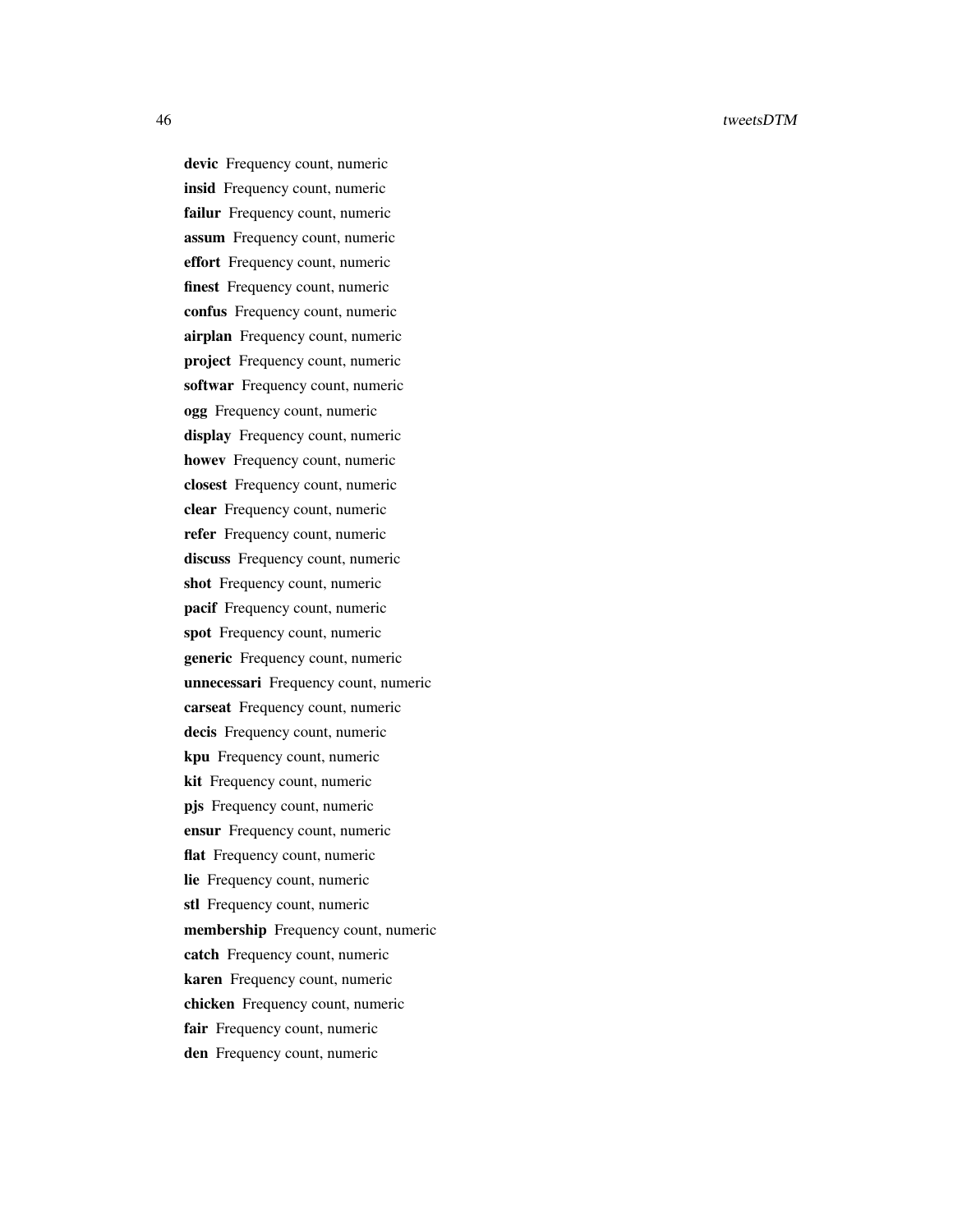ohar Frequency count, numeric reinstat Frequency count, numeric offic Frequency count, numeric attach Frequency count, numeric photo Frequency count, numeric damn Frequency count, numeric canada Frequency count, numeric yvr Frequency count, numeric divert Frequency count, numeric msi Frequency count, numeric canadian Frequency count, numeric male Frequency count, numeric pic Frequency count, numeric threaten Frequency count, numeric yell Frequency count, numeric tho Frequency count, numeric frm Frequency count, numeric reflight Frequency count, numeric sea Frequency count, numeric connector Frequency count, numeric gross Frequency count, numeric exampl Frequency count, numeric statement Frequency count, numeric otherwis Frequency count, numeric stood Frequency count, numeric inadequ Frequency count, numeric unfriendlyski Frequency count, numeric seen Frequency count, numeric singl Frequency count, numeric locat Frequency count, numeric boyfriend Frequency count, numeric gotta Frequency count, numeric stolen Frequency count, numeric wallet Frequency count, numeric til Frequency count, numeric repair Frequency count, numeric tuesday Frequency count, numeric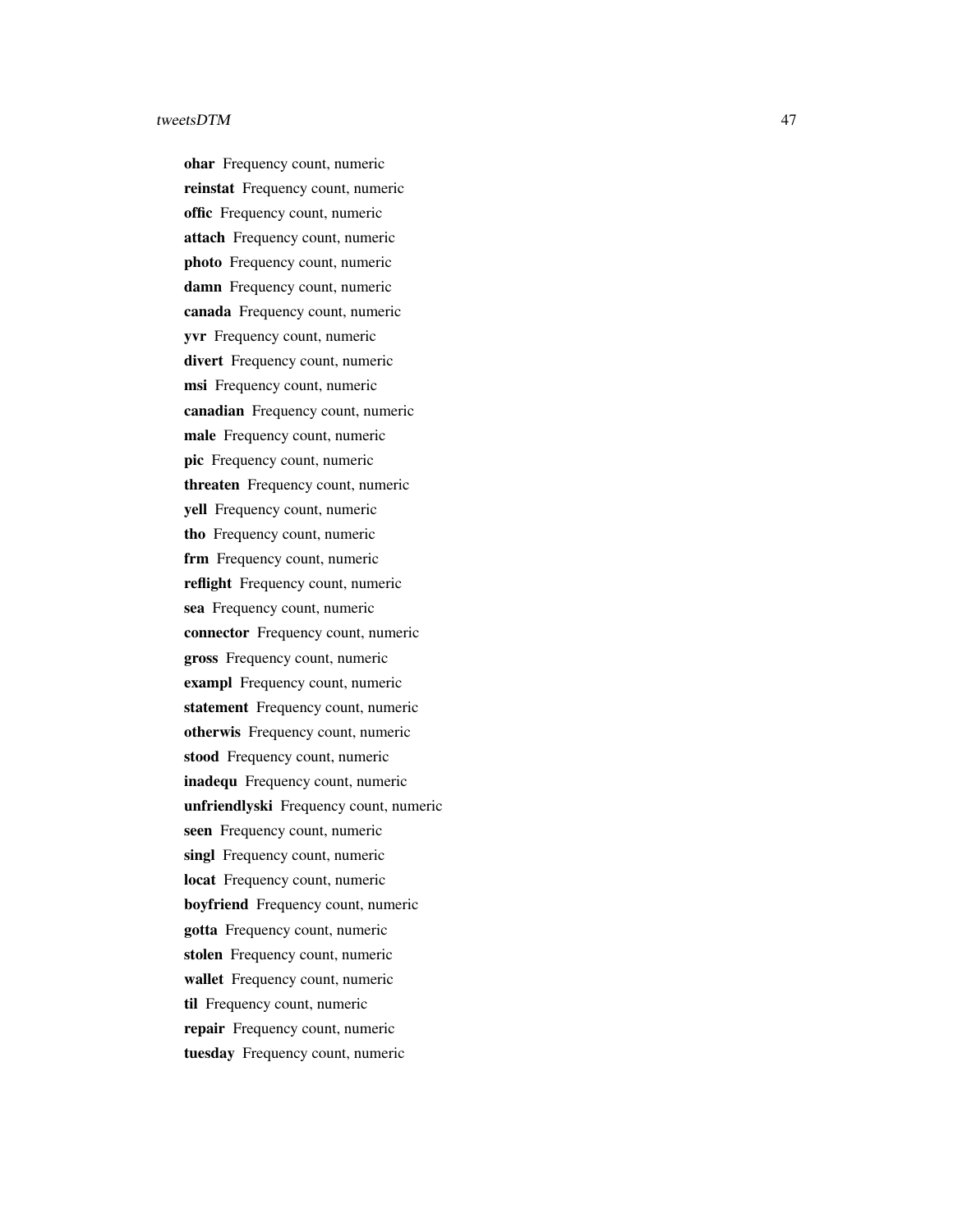fit Frequency count, numeric nonsens Frequency count, numeric incur Frequency count, numeric abt Frequency count, numeric deni Frequency count, numeric prove Frequency count, numeric yrs Frequency count, numeric etc Frequency count, numeric investig Frequency count, numeric sell Frequency count, numeric cuz Frequency count, numeric hubbi Frequency count, numeric power Frequency count, numeric rare Frequency count, numeric poorcustomerservic Frequency count, numeric forth Frequency count, numeric multipl Frequency count, numeric angri Frequency count, numeric lake Frequency count, numeric consist Frequency count, numeric commit Frequency count, numeric merger Frequency count, numeric glitch Frequency count, numeric mainten Frequency count, numeric state Frequency count, numeric truth Frequency count, numeric unfriend Frequency count, numeric ill Frequency count, numeric level Frequency count, numeric lufthansa Frequency count, numeric replac Frequency count, numeric sick Frequency count, numeric typic Frequency count, numeric prompt Frequency count, numeric simpli Frequency count, numeric twice Frequency count, numeric hate Frequency count, numeric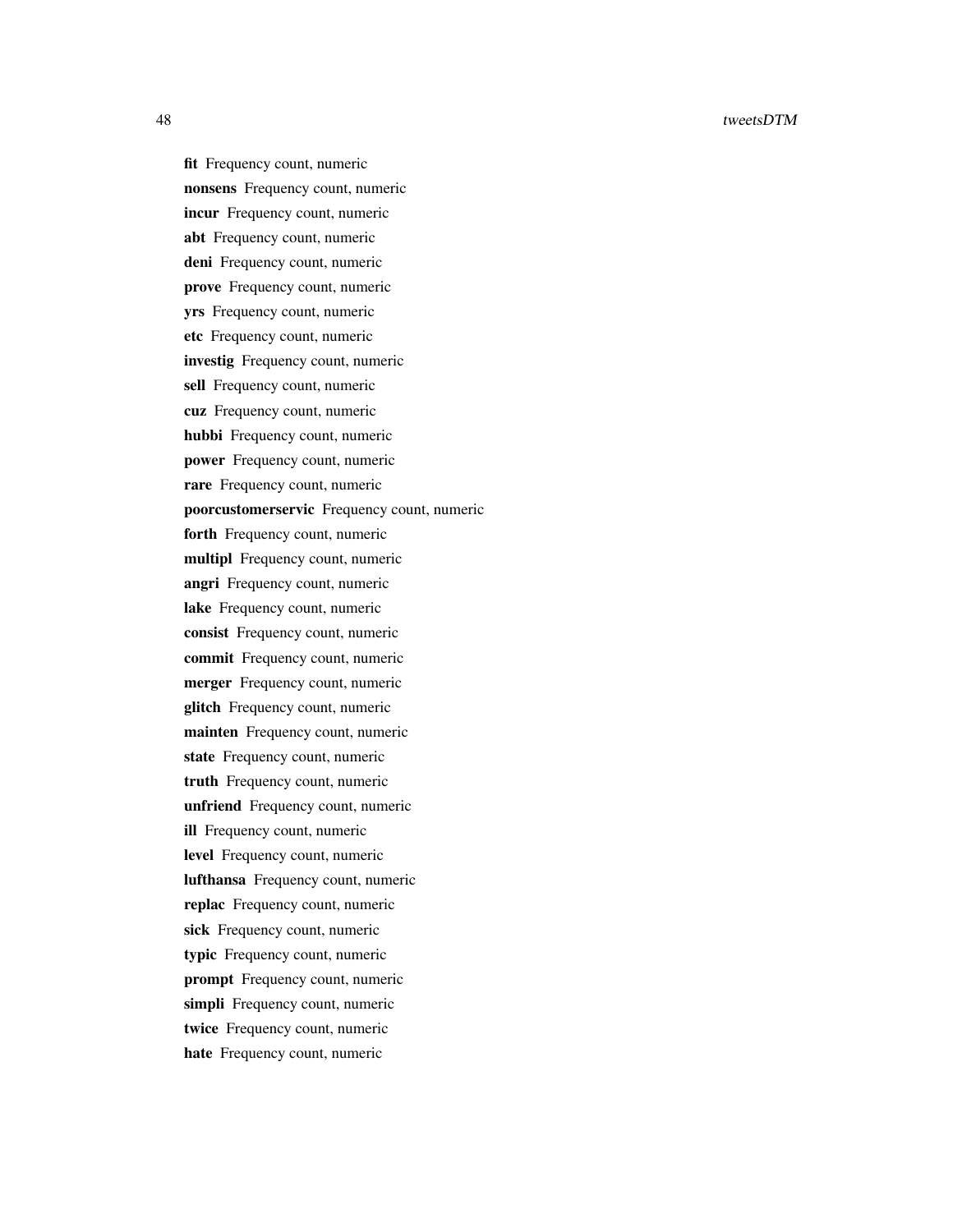orf Frequency count, numeric driven Frequency count, numeric uauau Frequency count, numeric age Frequency count, numeric choos Frequency count, numeric poorservic Frequency count, numeric general Frequency count, numeric attent Frequency count, numeric lit Frequency count, numeric aspen Frequency count, numeric certain Frequency count, numeric florida Frequency count, numeric recov Frequency count, numeric allow Frequency count, numeric overweight Frequency count, numeric measur Frequency count, numeric woman Frequency count, numeric miser Frequency count, numeric block Frequency count, numeric dming Frequency count, numeric articl Frequency count, numeric redeem Frequency count, numeric ton Frequency count, numeric what Frequency count, numeric gain Frequency count, numeric musician Frequency count, numeric holder Frequency count, numeric whose Frequency count, numeric blog Frequency count, numeric cleveland Frequency count, numeric sunday Frequency count, numeric basic Frequency count, numeric assign Frequency count, numeric sens Frequency count, numeric doesnut Frequency count, numeric english Frequency count, numeric hassl Frequency count, numeric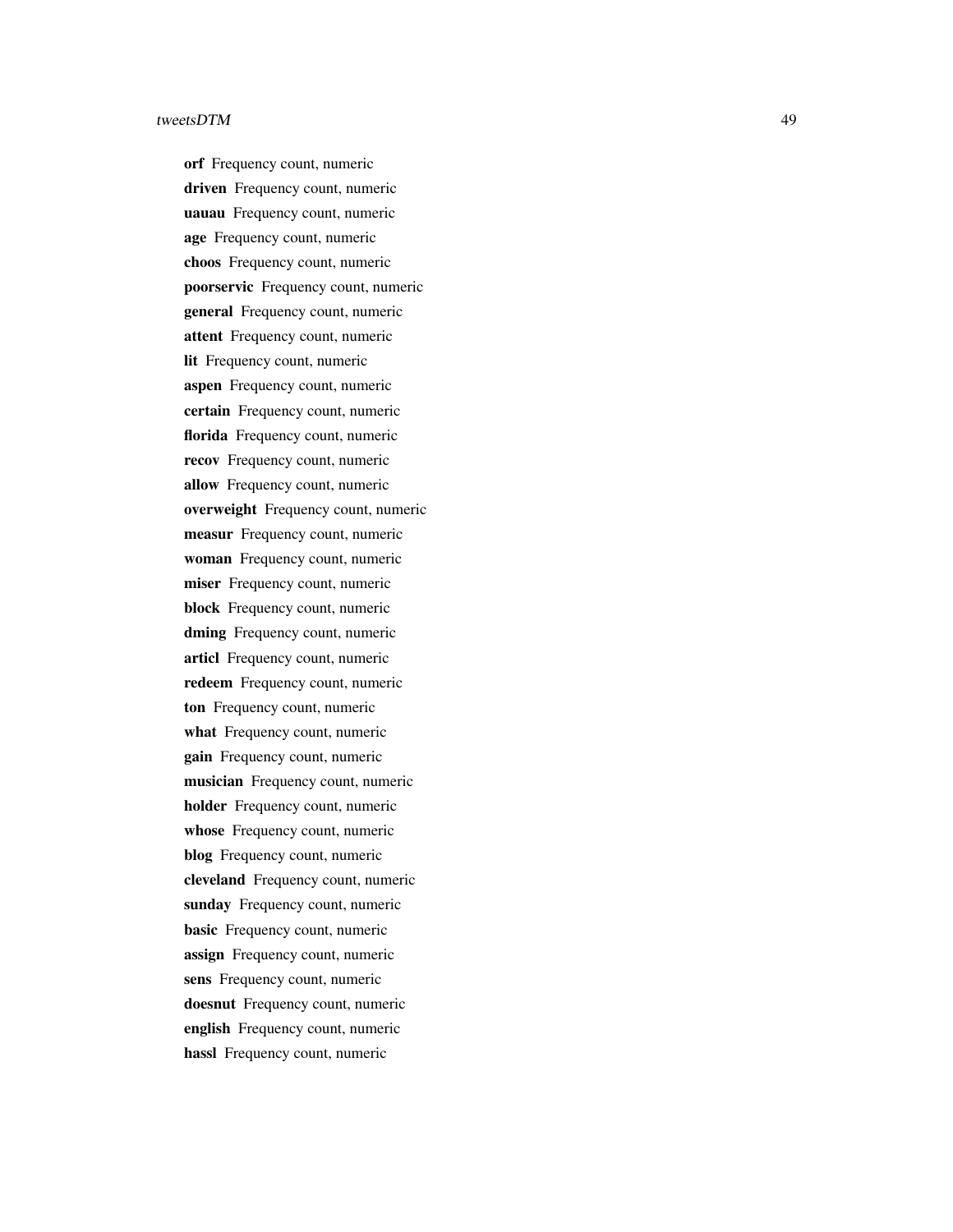badservic Frequency count, numeric whatev Frequency count, numeric london Frequency count, numeric cute Frequency count, numeric kind Frequency count, numeric speed Frequency count, numeric cowork Frequency count, numeric hell Frequency count, numeric flightst Frequency count, numeric settl Frequency count, numeric rdu Frequency count, numeric shop Frequency count, numeric onboard Frequency count, numeric pts Frequency count, numeric compar Frequency count, numeric mex Frequency count, numeric ten Frequency count, numeric usairway Frequency count, numeric usairwaysfail Frequency count, numeric practic Frequency count, numeric occur Frequency count, numeric outsourc Frequency count, numeric collect Frequency count, numeric suggest Frequency count, numeric formal Frequency count, numeric handler Frequency count, numeric bridg Frequency count, numeric freez Frequency count, numeric temp Frequency count, numeric foot Frequency count, numeric broke Frequency count, numeric global Frequency count, numeric yyz Frequency count, numeric piss Frequency count, numeric engin Frequency count, numeric deplan Frequency count, numeric releas Frequency count, numeric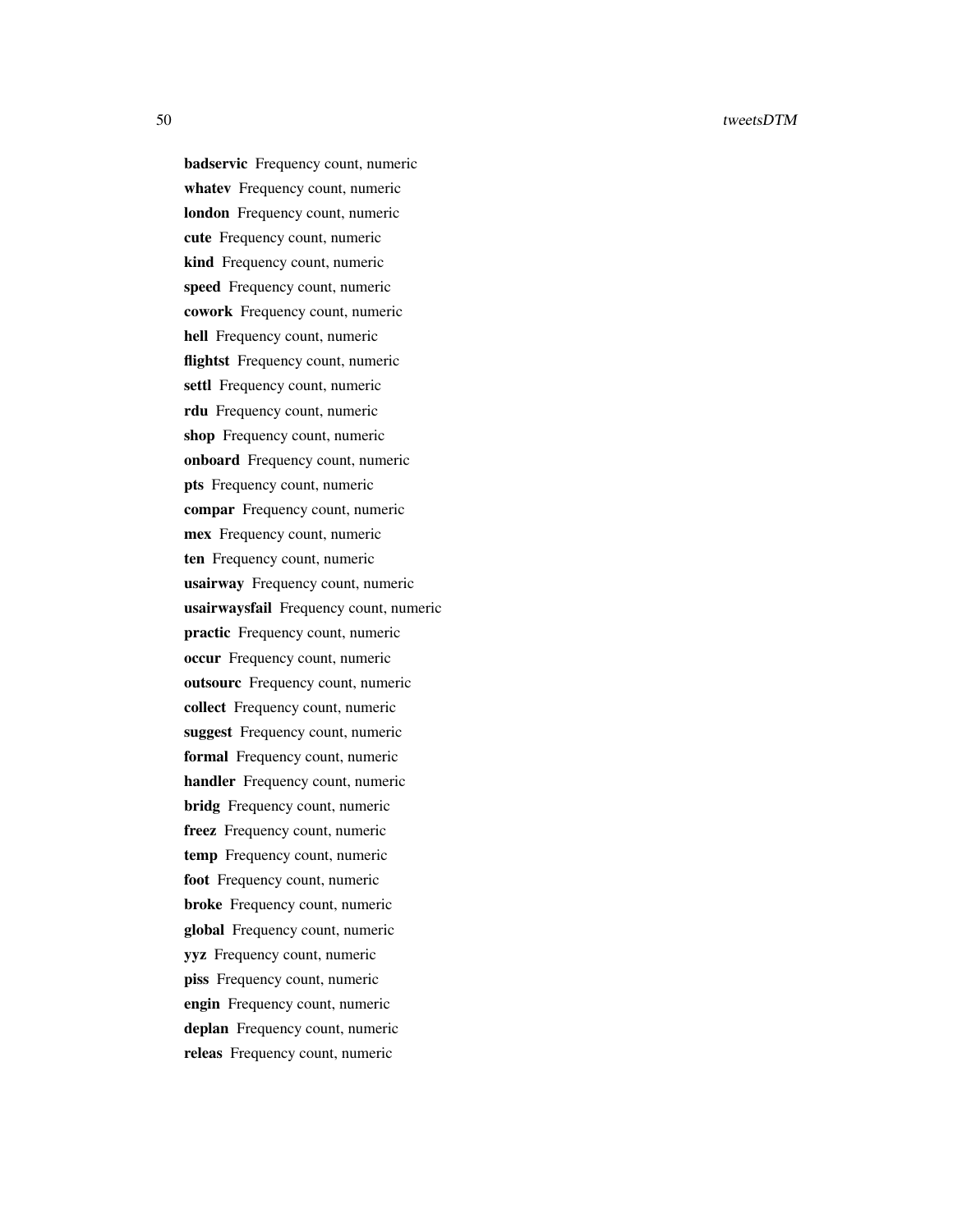advertis Frequency count, numeric extend Frequency count, numeric aircanada Frequency count, numeric lesson Frequency count, numeric written Frequency count, numeric pray Frequency count, numeric chair Frequency count, numeric meal Frequency count, numeric unreal Frequency count, numeric costum Frequency count, numeric understaf Frequency count, numeric beer Frequency count, numeric understood Frequency count, numeric oop Frequency count, numeric crazi Frequency count, numeric rob Frequency count, numeric shut Frequency count, numeric worthless Frequency count, numeric polic Frequency count, numeric clean Frequency count, numeric dri Frequency count, numeric msg Frequency count, numeric wet Frequency count, numeric piec Frequency count, numeric print Frequency count, numeric airway Frequency count, numeric mci Frequency count, numeric segment Frequency count, numeric slight Frequency count, numeric acct Frequency count, numeric eta Frequency count, numeric btv Frequency count, numeric cun Frequency count, numeric nite Frequency count, numeric worstcustomerservic Frequency count, numeric rerout Frequency count, numeric cri Frequency count, numeric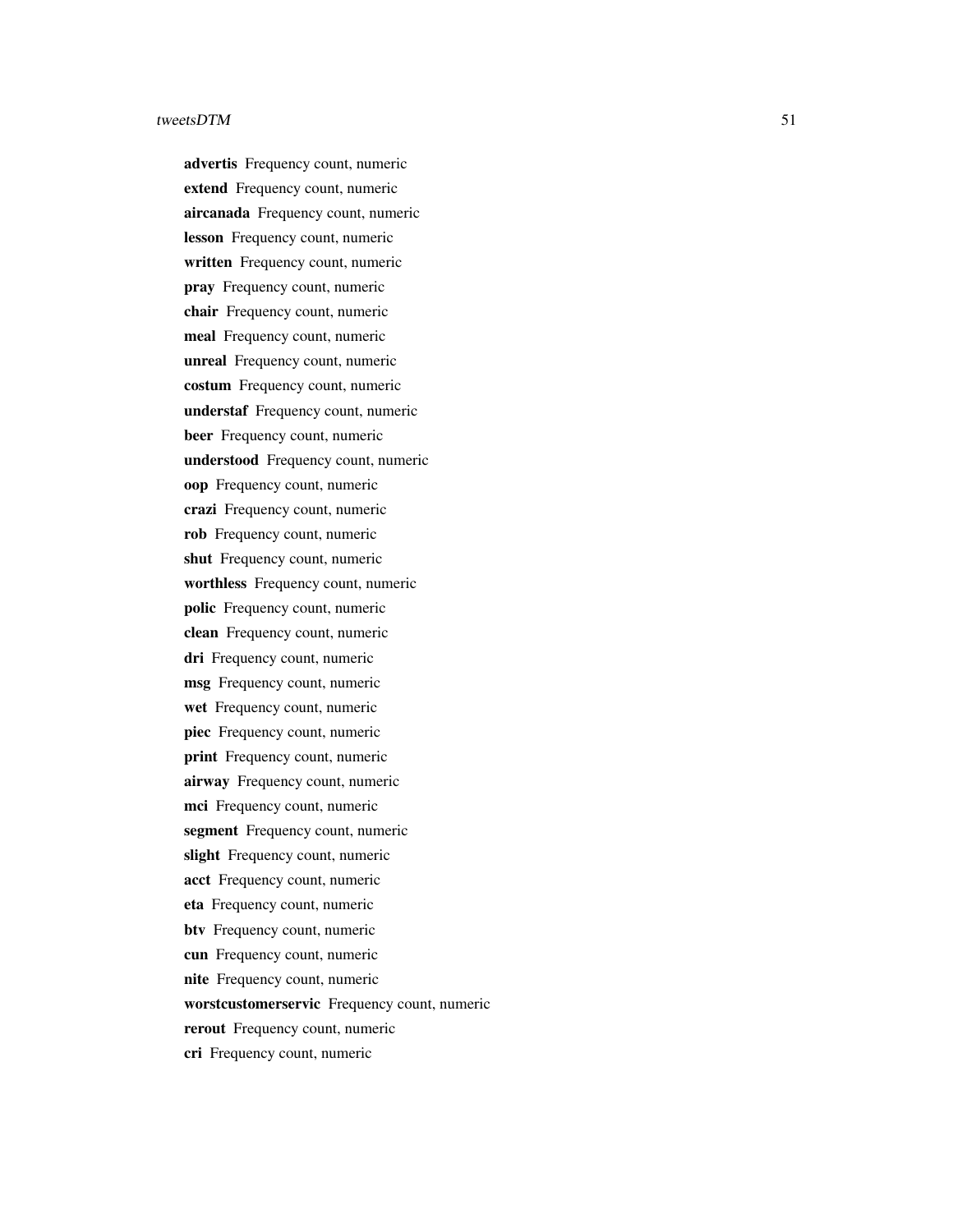garbag Frequency count, numeric epic Frequency count, numeric jetway Frequency count, numeric reagan Frequency count, numeric ber Frequency count, numeric till Frequency count, numeric frankfurt Frequency count, numeric fan Frequency count, numeric doubl Frequency count, numeric lisa Frequency count, numeric breakfast Frequency count, numeric irrit Frequency count, numeric humor Frequency count, numeric copi Frequency count, numeric ual Frequency count, numeric tampa Frequency count, numeric robot Frequency count, numeric visit Frequency count, numeric wear Frequency count, numeric grr Frequency count, numeric raleigh Frequency count, numeric terri Frequency count, numeric freq Frequency count, numeric rsw Frequency count, numeric lousi Frequency count, numeric fault Frequency count, numeric honeymoon Frequency count, numeric gotten Frequency count, numeric epicfail Frequency count, numeric awar Frequency count, numeric hilari Frequency count, numeric ktn Frequency count, numeric wreck Frequency count, numeric offici Frequency count, numeric pleasant Frequency count, numeric acknowledg Frequency count, numeric dot Frequency count, numeric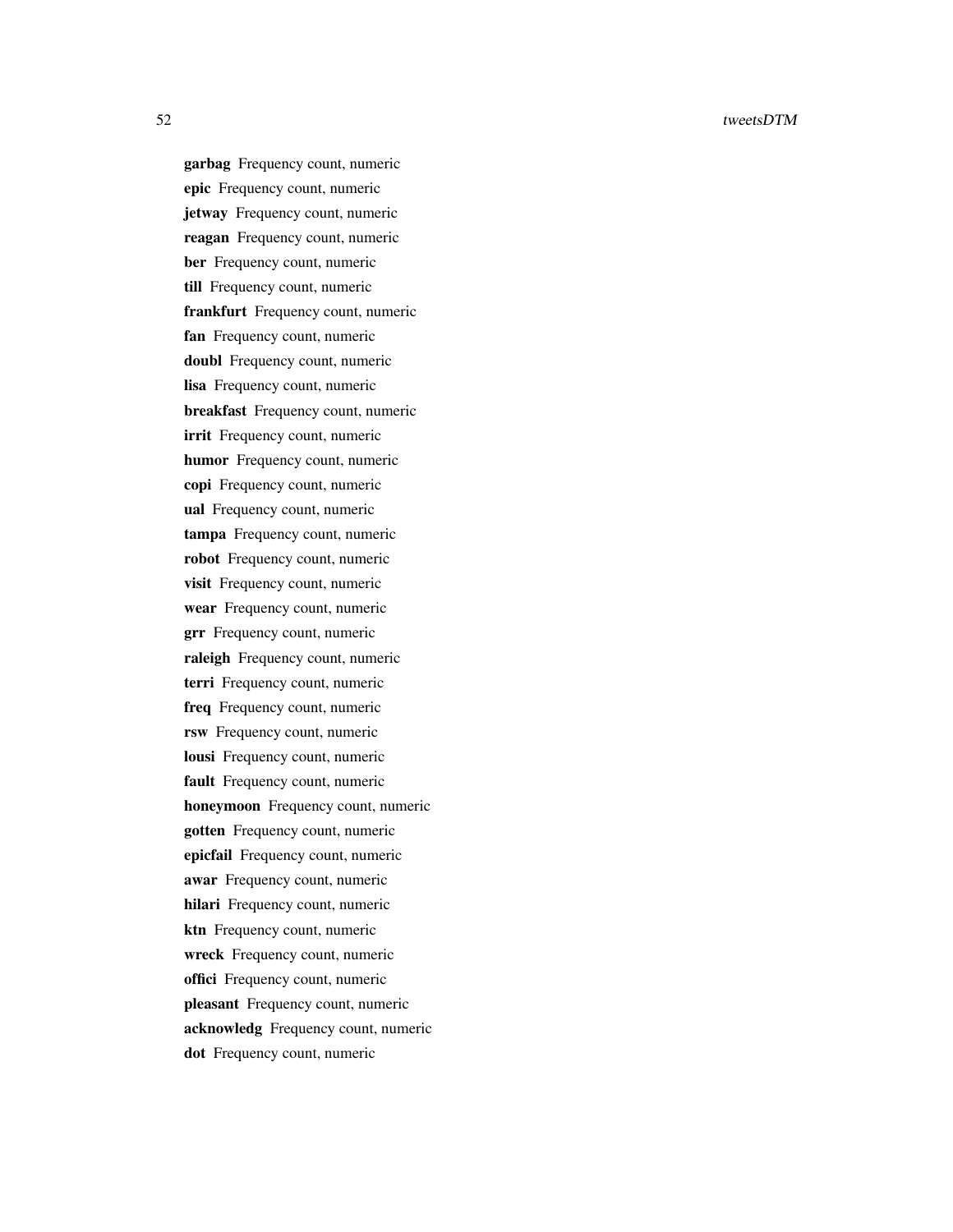brother Frequency count, numeric hous Frequency count, numeric pleasur Frequency count, numeric bdl Frequency count, numeric explor Frequency count, numeric facebook Frequency count, numeric tue Frequency count, numeric buf Frequency count, numeric downgrad Frequency count, numeric nashvill Frequency count, numeric surpris Frequency count, numeric freak Frequency count, numeric snowi Frequency count, numeric ineffici Frequency count, numeric tini Frequency count, numeric csr Frequency count, numeric dozen Frequency count, numeric kiosk Frequency count, numeric patienc Frequency count, numeric bus Frequency count, numeric prob Frequency count, numeric disgrac Frequency count, numeric hit Frequency count, numeric forev Frequency count, numeric tone Frequency count, numeric worker Frequency count, numeric lazi Frequency count, numeric frozen Frequency count, numeric metal Frequency count, numeric truck Frequency count, numeric valu Frequency count, numeric fast Frequency count, numeric reconsid Frequency count, numeric attitud Frequency count, numeric respect Frequency count, numeric pat Frequency count, numeric disgust Frequency count, numeric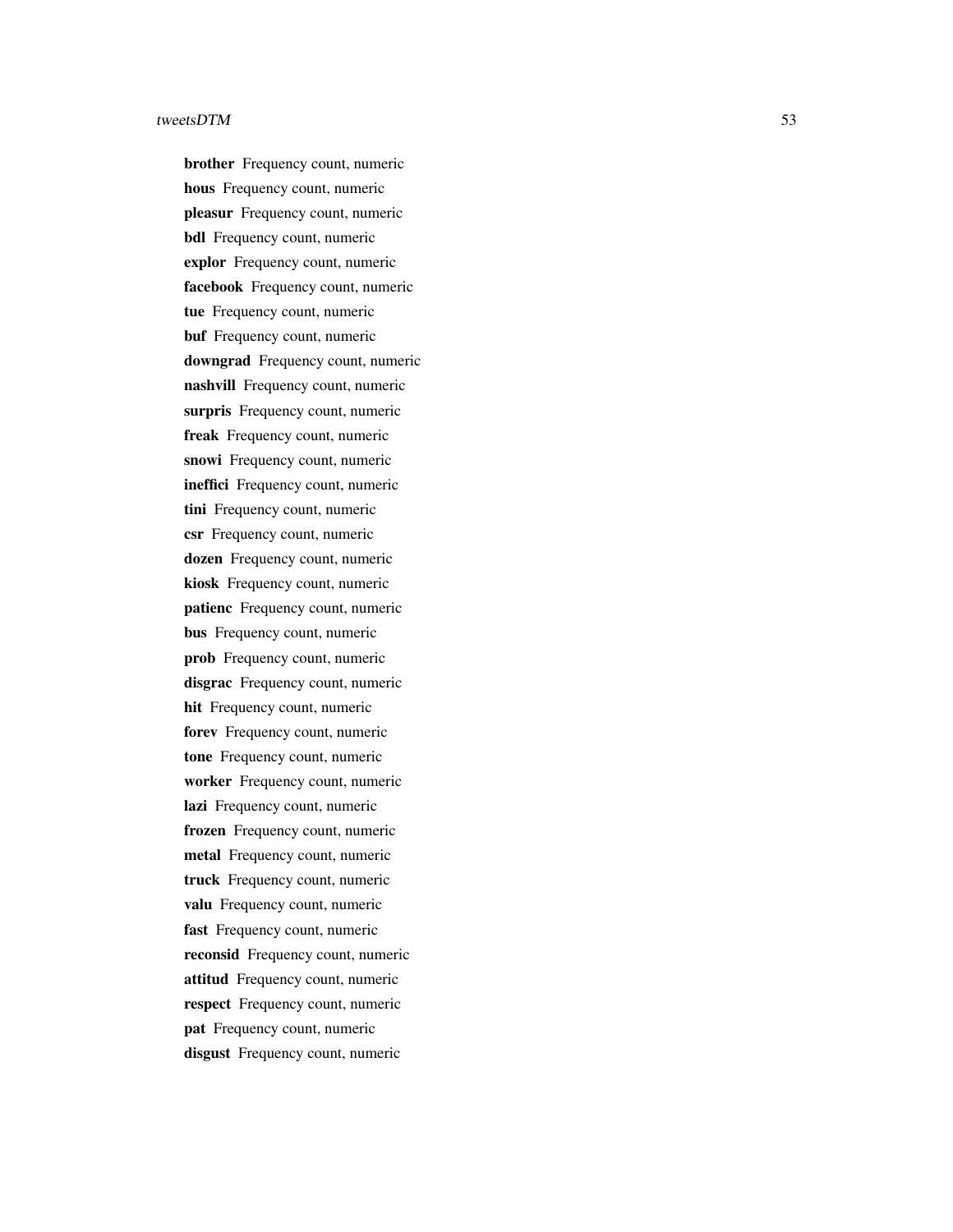restor Frequency count, numeric worstairlineev Frequency count, numeric valuabl Frequency count, numeric park Frequency count, numeric desper Frequency count, numeric girlfriend Frequency count, numeric fraud Frequency count, numeric pretzel Frequency count, numeric lower Frequency count, numeric crappi Frequency count, numeric legal Frequency count, numeric hang Frequency count, numeric intent Frequency count, numeric felt Frequency count, numeric higher Frequency count, numeric qualiti Frequency count, numeric spanish Frequency count, numeric mech Frequency count, numeric retriev Frequency count, numeric except Frequency count, numeric contract Frequency count, numeric pvd Frequency count, numeric upcom Frequency count, numeric cover Frequency count, numeric dumb Frequency count, numeric hurt Frequency count, numeric won Frequency count, numeric memori Frequency count, numeric circumst Frequency count, numeric disconnect Frequency count, numeric reliabl Frequency count, numeric none Frequency count, numeric relat Frequency count, numeric act Frequency count, numeric organ Frequency count, numeric bay Frequency count, numeric import Frequency count, numeric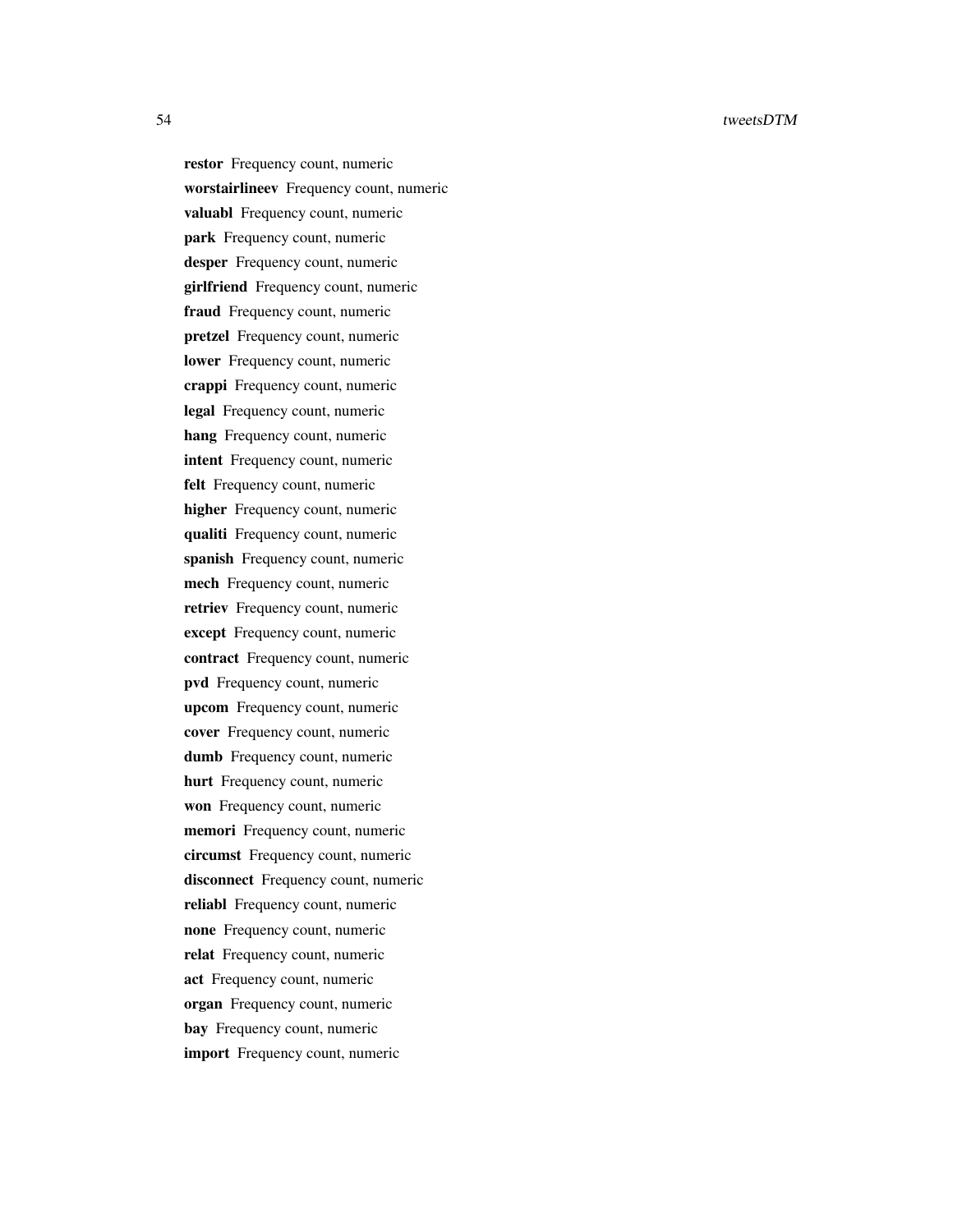describ Frequency count, numeric flightawar Frequency count, numeric per Frequency count, numeric tail Frequency count, numeric dinner Frequency count, numeric honest Frequency count, numeric capt Frequency count, numeric explan Frequency count, numeric cab Frequency count, numeric pit Frequency count, numeric dont Frequency count, numeric cheap Frequency count, numeric worstairlin Frequency count, numeric bummer Frequency count, numeric content Frequency count, numeric realiz Frequency count, numeric discov Frequency count, numeric ive Frequency count, numeric bhm Frequency count, numeric god Frequency count, numeric educ Frequency count, numeric volunt Frequency count, numeric philippin Frequency count, numeric aisl Frequency count, numeric drunk Frequency count, numeric log Frequency count, numeric strike Frequency count, numeric social Frequency count, numeric planet Frequency count, numeric hdn Frequency count, numeric concours Frequency count, numeric shuttl Frequency count, numeric known Frequency count, numeric sight Frequency count, numeric trap Frequency count, numeric numer Frequency count, numeric slept Frequency count, numeric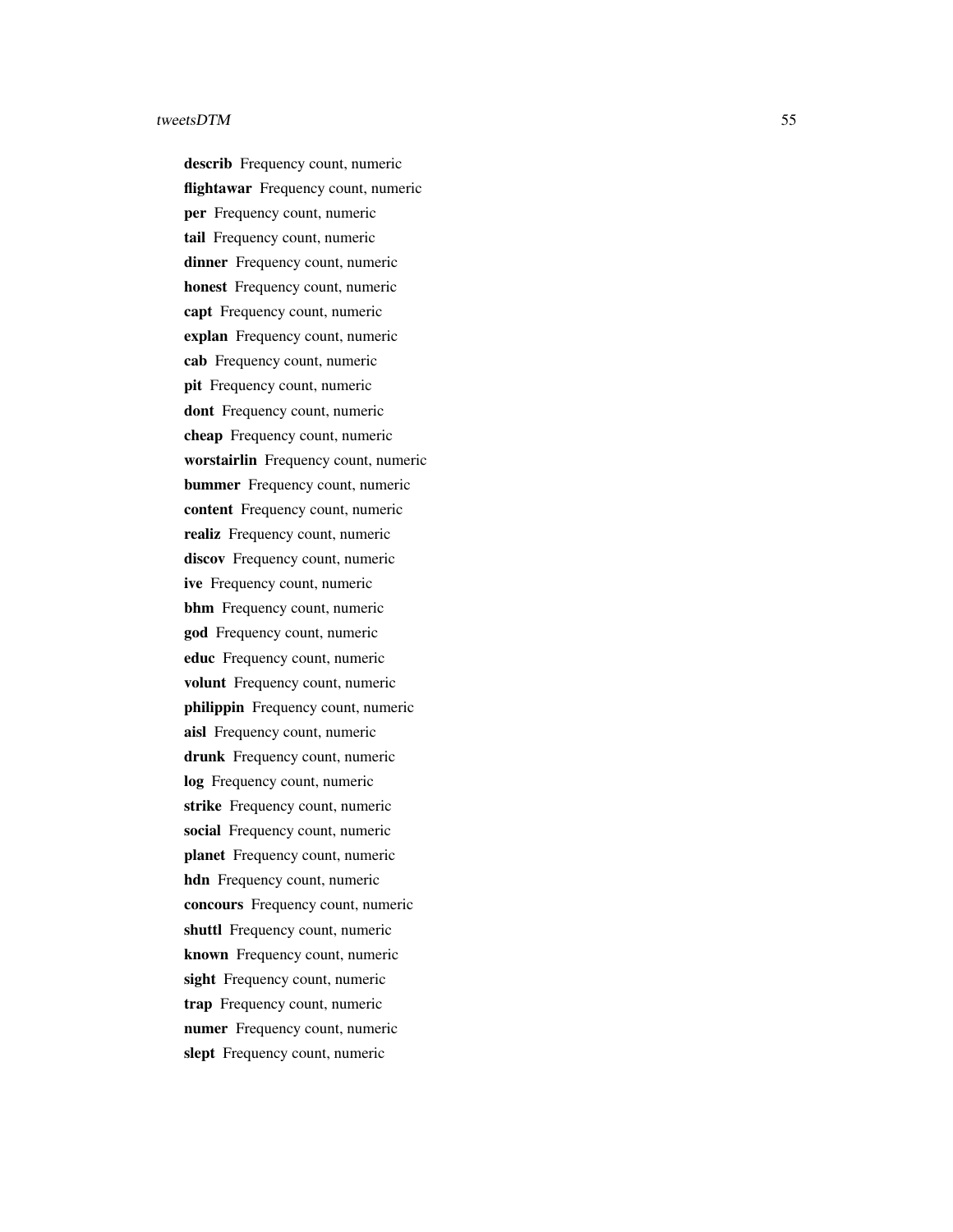prior Frequency count, numeric runway Frequency count, numeric fals Frequency count, numeric idiot Frequency count, numeric relationship Frequency count, numeric everytim Frequency count, numeric green Frequency count, numeric present Frequency count, numeric faa Frequency count, numeric suit Frequency count, numeric elit Frequency count, numeric staralli Frequency count, numeric sister Frequency count, numeric true Frequency count, numeric live Frequency count, numeric five Frequency count, numeric push Frequency count, numeric ass Frequency count, numeric sometim Frequency count, numeric stt Frequency count, numeric separ Frequency count, numeric often Frequency count, numeric bathroom Frequency count, numeric unitedsuck Frequency count, numeric toddler Frequency count, numeric competitor Frequency count, numeric pend Frequency count, numeric toilet Frequency count, numeric outrag Frequency count, numeric chi Frequency count, numeric safe Frequency count, numeric proof Frequency count, numeric automat Frequency count, numeric cater Frequency count, numeric tvs Frequency count, numeric overs Frequency count, numeric rent Frequency count, numeric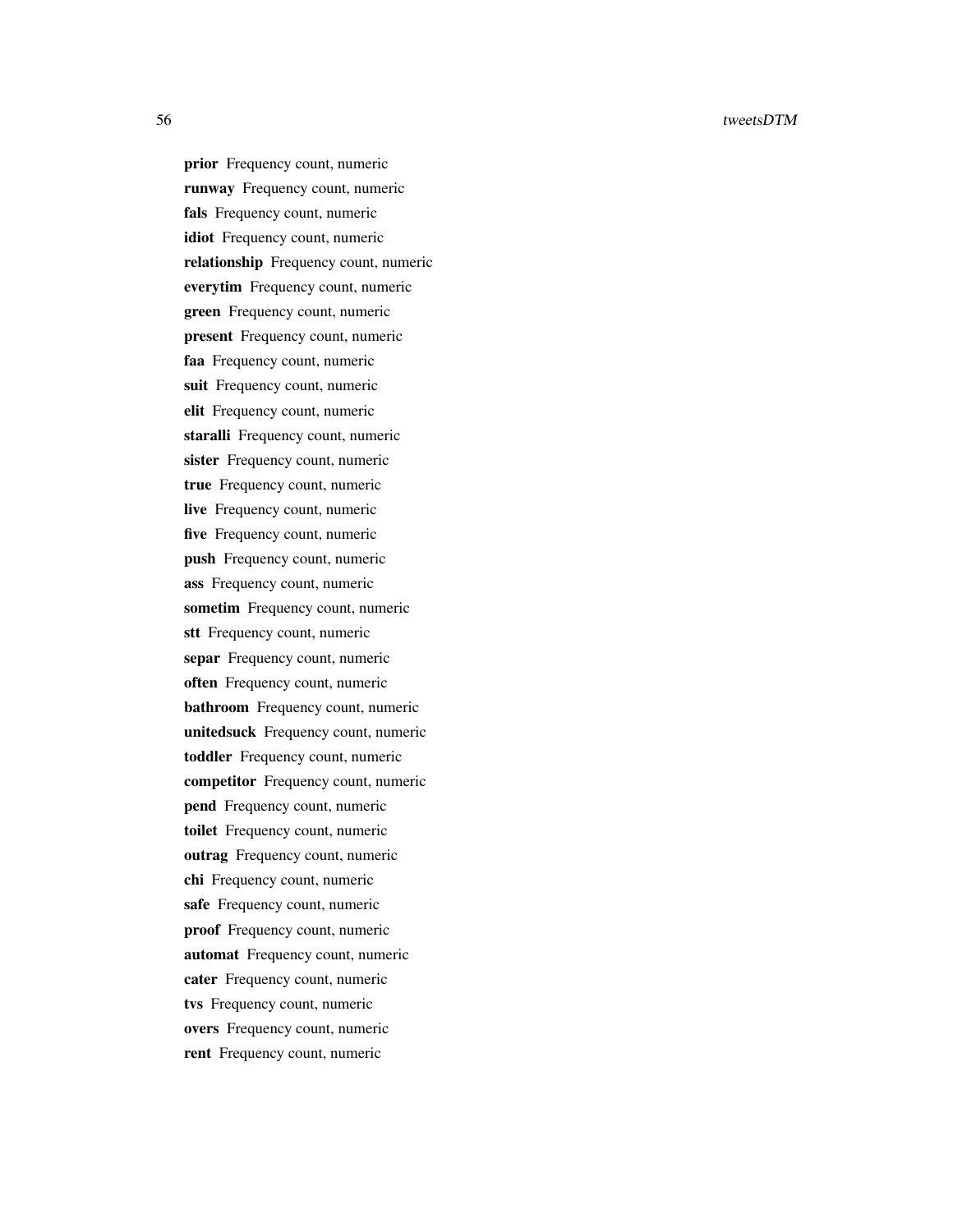cluster Frequency count, numeric confer Frequency count, numeric memphi Frequency count, numeric notifi Frequency count, numeric bereav Frequency count, numeric discount Frequency count, numeric funer Frequency count, numeric meant Frequency count, numeric passport Frequency count, numeric approach Frequency count, numeric rapid Frequency count, numeric tick Frequency count, numeric appal Frequency count, numeric journey Frequency count, numeric spell Frequency count, numeric perhap Frequency count, numeric ahold Frequency count, numeric delet Frequency count, numeric notch Frequency count, numeric cvg Frequency count, numeric shoulder Frequency count, numeric skill Frequency count, numeric allianc Frequency count, numeric belong Frequency count, numeric depend Frequency count, numeric star Frequency count, numeric staf Frequency count, numeric hospit Frequency count, numeric juan Frequency count, numeric personnel Frequency count, numeric particular Frequency count, numeric fam Frequency count, numeric pricey Frequency count, numeric unitedfail Frequency count, numeric inexcus Frequency count, numeric million Frequency count, numeric immedi Frequency count, numeric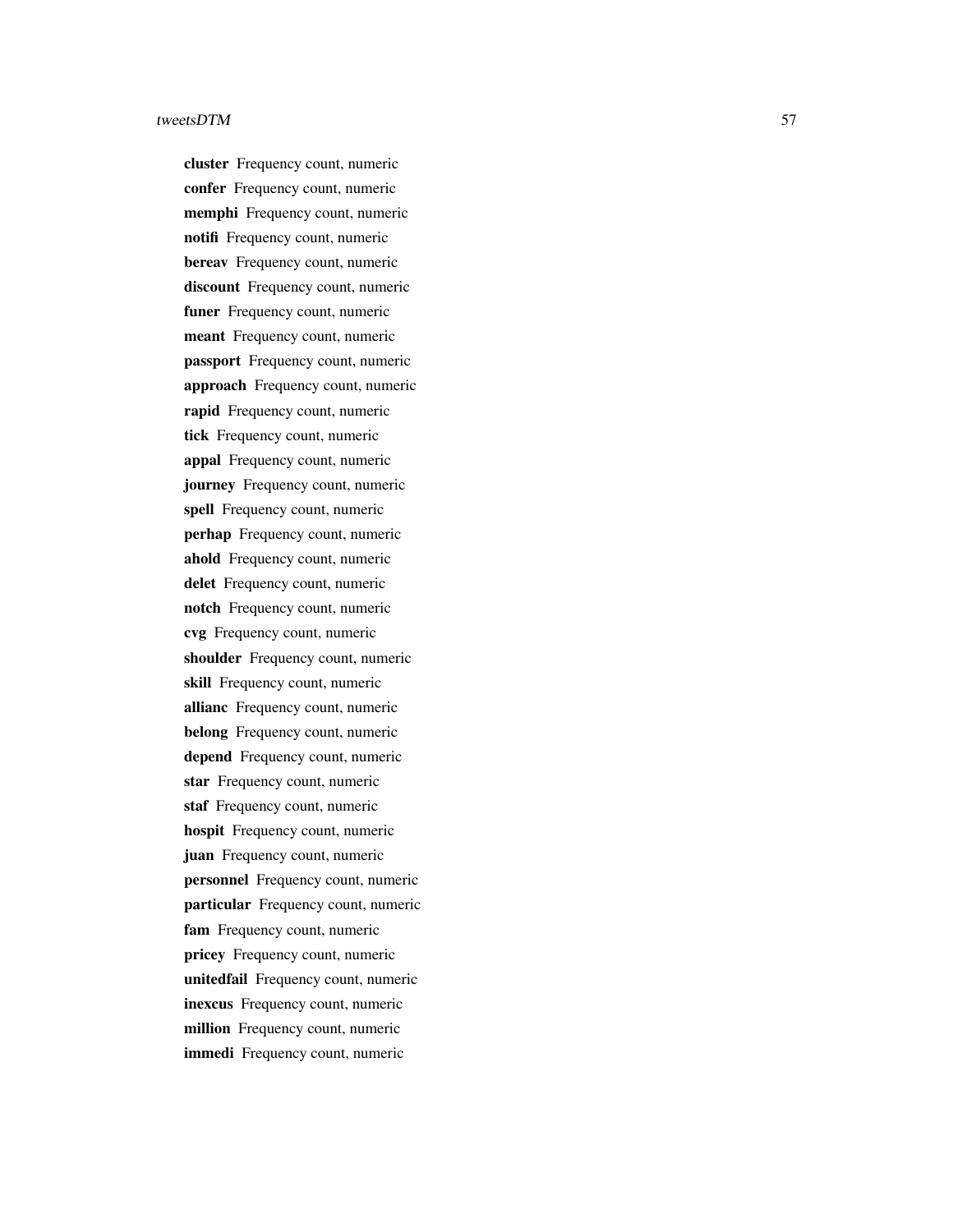weight Frequency count, numeric arrang Frequency count, numeric condit Frequency count, numeric guarante Frequency count, numeric albani Frequency count, numeric peanut Frequency count, numeric clarifi Frequency count, numeric unknown Frequency count, numeric wed Frequency count, numeric ramp Frequency count, numeric cranki Frequency count, numeric hello Frequency count, numeric detroit Frequency count, numeric bush Frequency count, numeric cle Frequency count, numeric alright Frequency count, numeric especi Frequency count, numeric shitti Frequency count, numeric amount Frequency count, numeric tremend Frequency count, numeric averag Frequency count, numeric abysm Frequency count, numeric unbeliev Frequency count, numeric decid Frequency count, numeric mark Frequency count, numeric children Frequency count, numeric draw Frequency count, numeric roundtrip Frequency count, numeric loyalti Frequency count, numeric perk Frequency count, numeric download Frequency count, numeric hnl Frequency count, numeric cxl Frequency count, numeric progress Frequency count, numeric fiasco Frequency count, numeric callback Frequency count, numeric corpor Frequency count, numeric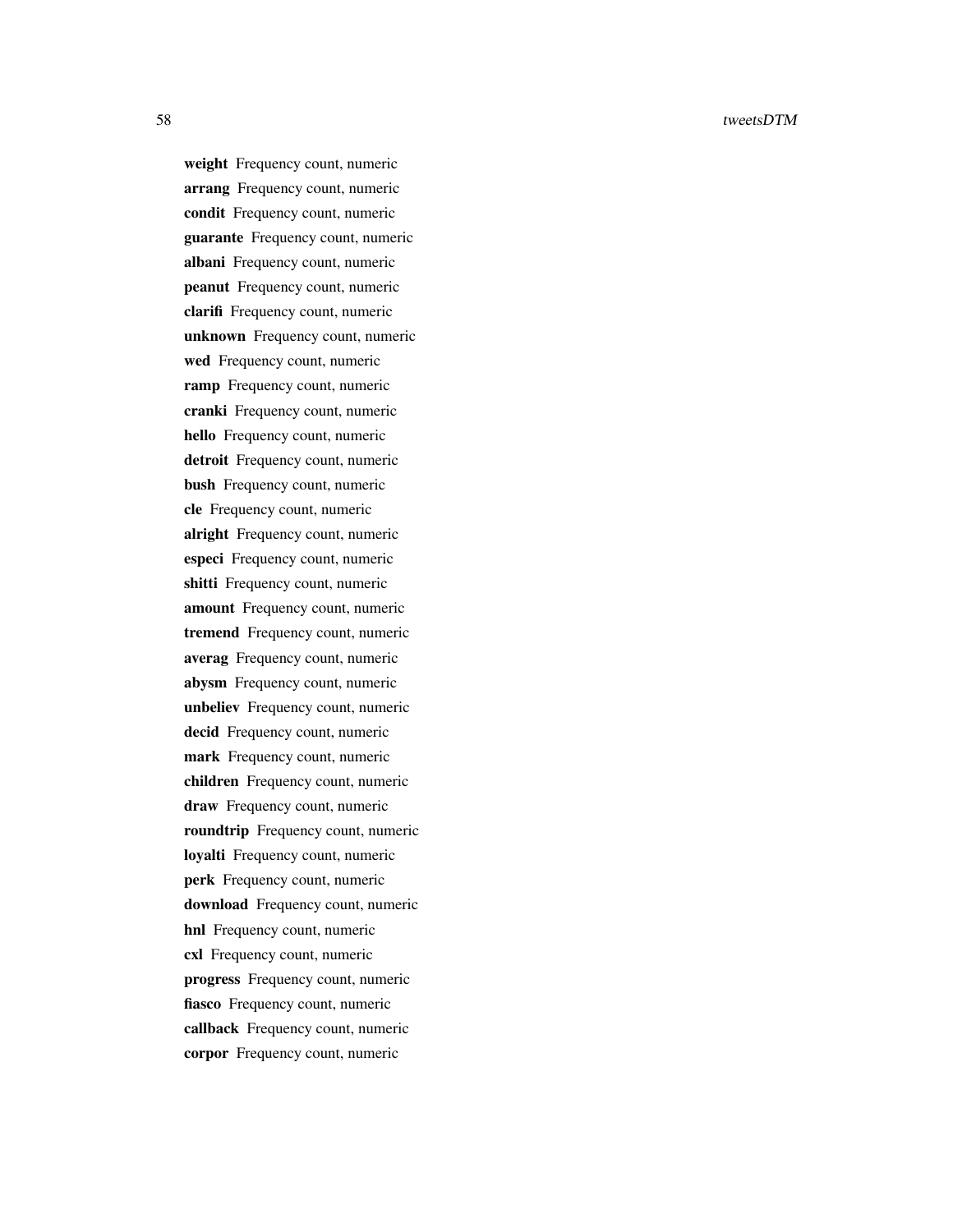relax Frequency count, numeric mother Frequency count, numeric natur Frequency count, numeric wasnt Frequency count, numeric proud Frequency count, numeric water Frequency count, numeric legroom Frequency count, numeric rest Frequency count, numeric cooki Frequency count, numeric chose Frequency count, numeric young Frequency count, numeric tmrw Frequency count, numeric weird Frequency count, numeric stream Frequency count, numeric decent Frequency count, numeric merg Frequency count, numeric pound Frequency count, numeric fire Frequency count, numeric blow Frequency count, numeric eventu Frequency count, numeric pain Frequency count, numeric cnn Frequency count, numeric approv Frequency count, numeric flts Frequency count, numeric ship Frequency count, numeric similar Frequency count, numeric inch Frequency count, numeric couldnt Frequency count, numeric south Frequency count, numeric six Frequency count, numeric directty Frequency count, numeric advic Frequency count, numeric closer Frequency count, numeric traffic Frequency count, numeric beliz Frequency count, numeric unlik Frequency count, numeric congratul Frequency count, numeric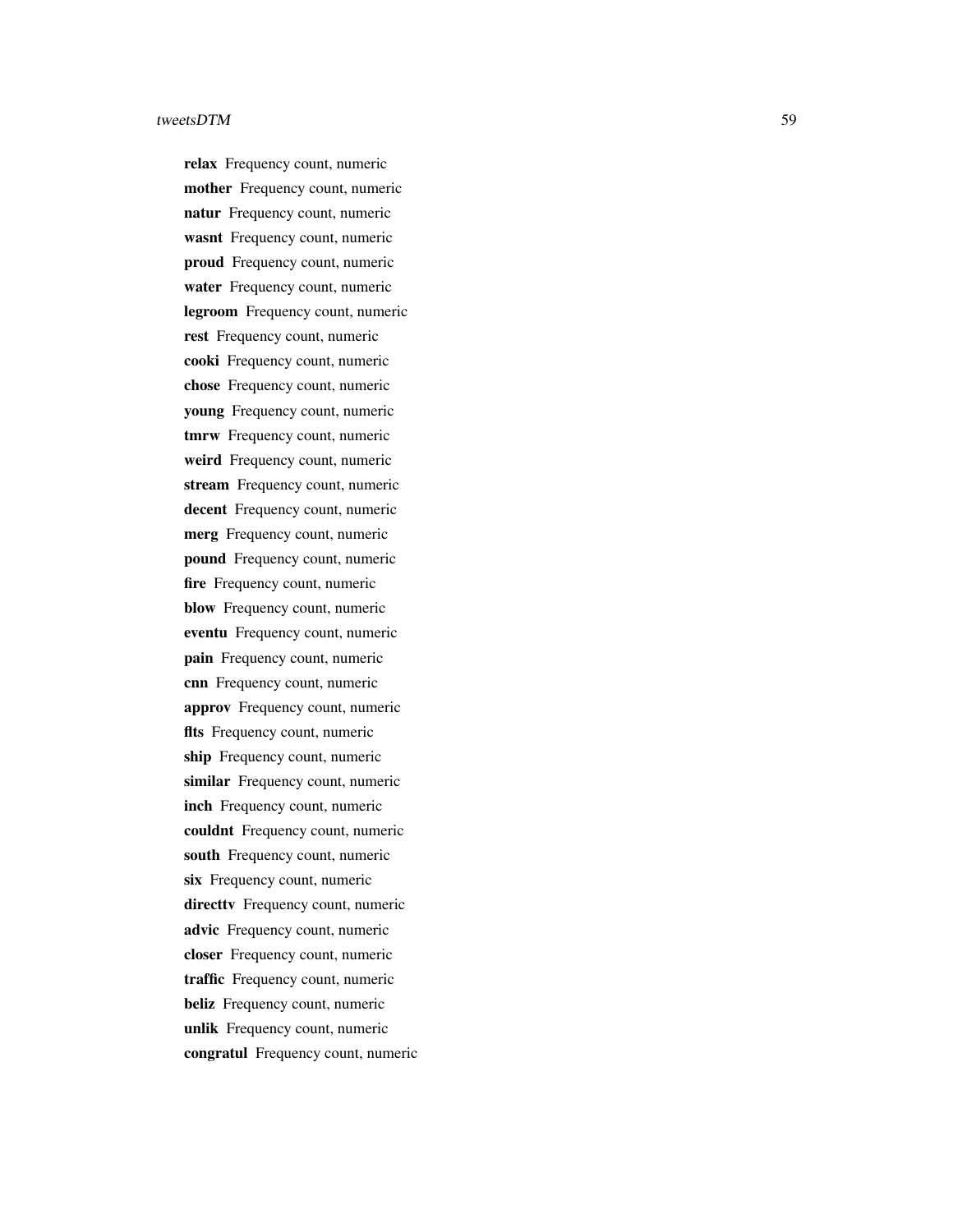airbus Frequency count, numeric wall Frequency count, numeric shout Frequency count, numeric disregard Frequency count, numeric dragon Frequency count, numeric pen Frequency count, numeric backup Frequency count, numeric remain Frequency count, numeric bna Frequency count, numeric jax Frequency count, numeric exit Frequency count, numeric wheelchair Frequency count, numeric plenti Frequency count, numeric yay Frequency count, numeric fra Frequency count, numeric die Frequency count, numeric plastic Frequency count, numeric stock Frequency count, numeric roc Frequency count, numeric orlean Frequency count, numeric map Frequency count, numeric insult Frequency count, numeric north Frequency count, numeric sale Frequency count, numeric tkt Frequency count, numeric smile Frequency count, numeric ind Frequency count, numeric interview Frequency count, numeric biggest Frequency count, numeric ripoff Frequency count, numeric although Frequency count, numeric difficulti Frequency count, numeric nothappi Frequency count, numeric celebr Frequency count, numeric slc Frequency count, numeric argu Frequency count, numeric histori Frequency count, numeric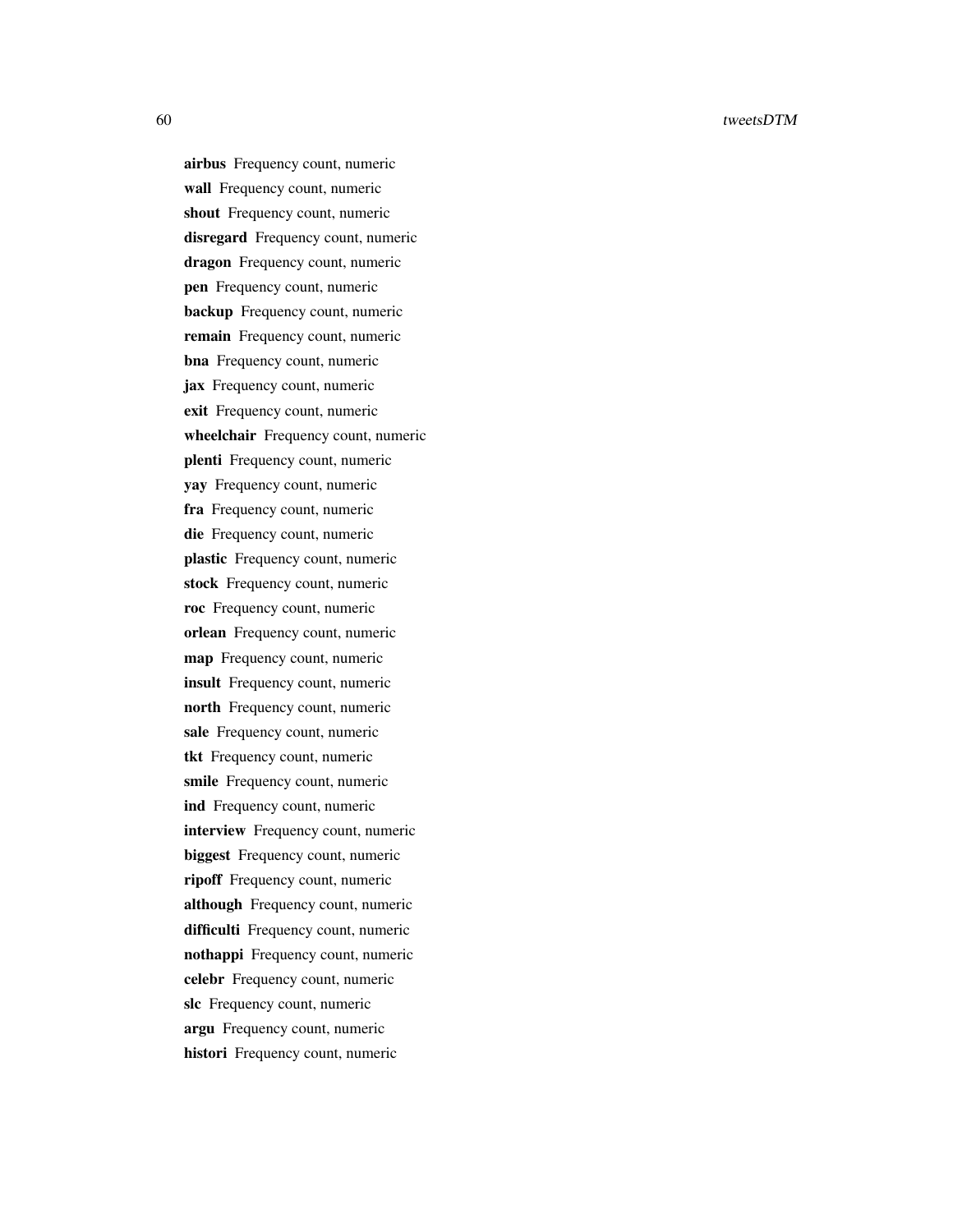overal Frequency count, numeric expedia Frequency count, numeric document Frequency count, numeric technic Frequency count, numeric login Frequency count, numeric incent Frequency count, numeric bahama Frequency count, numeric horrend Frequency count, numeric procedur Frequency count, numeric parti Frequency count, numeric cell Frequency count, numeric teach Frequency count, numeric isnt Frequency count, numeric tpa Frequency count, numeric msp Frequency count, numeric chariti Frequency count, numeric aviat Frequency count, numeric cup Frequency count, numeric extens Frequency count, numeric somebodi Frequency count, numeric john Frequency count, numeric verifi Frequency count, numeric furious Frequency count, numeric bankrupt Frequency count, numeric iuv Frequency count, numeric type Frequency count, numeric googl Frequency count, numeric cart Frequency count, numeric golf Frequency count, numeric signific Frequency count, numeric insan Frequency count, numeric remot Frequency count, numeric volum Frequency count, numeric patient Frequency count, numeric folder Frequency count, numeric darn Frequency count, numeric tight Frequency count, numeric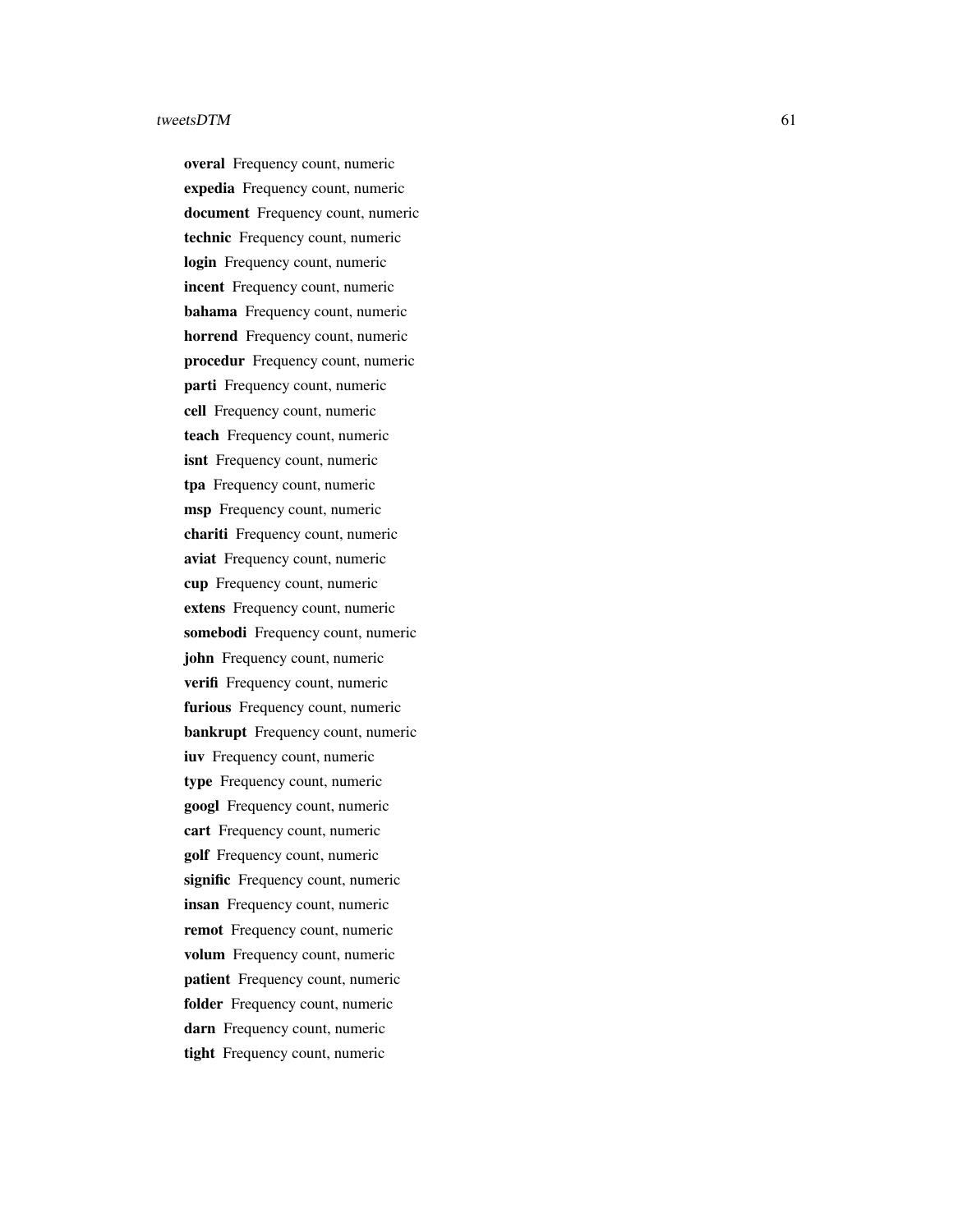clarif Frequency count, numeric east Frequency count, numeric embarrass Frequency count, numeric warn Frequency count, numeric wednesday Frequency count, numeric combin Frequency count, numeric res Frequency count, numeric snack Frequency count, numeric belt Frequency count, numeric autom Frequency count, numeric transport Frequency count, numeric mad Frequency count, numeric june Frequency count, numeric specif Frequency count, numeric function Frequency count, numeric lavatori Frequency count, numeric winner Frequency count, numeric roll Frequency count, numeric accur Frequency count, numeric companion Frequency count, numeric necessari Frequency count, numeric thousand Frequency count, numeric pbi Frequency count, numeric father Frequency count, numeric lifetim Frequency count, numeric burn Frequency count, numeric misplac Frequency count, numeric laguardia Frequency count, numeric size Frequency count, numeric box Frequency count, numeric haha Frequency count, numeric donat Frequency count, numeric wth Frequency count, numeric hungri Frequency count, numeric maint Frequency count, numeric firstclass Frequency count, numeric massiv Frequency count, numeric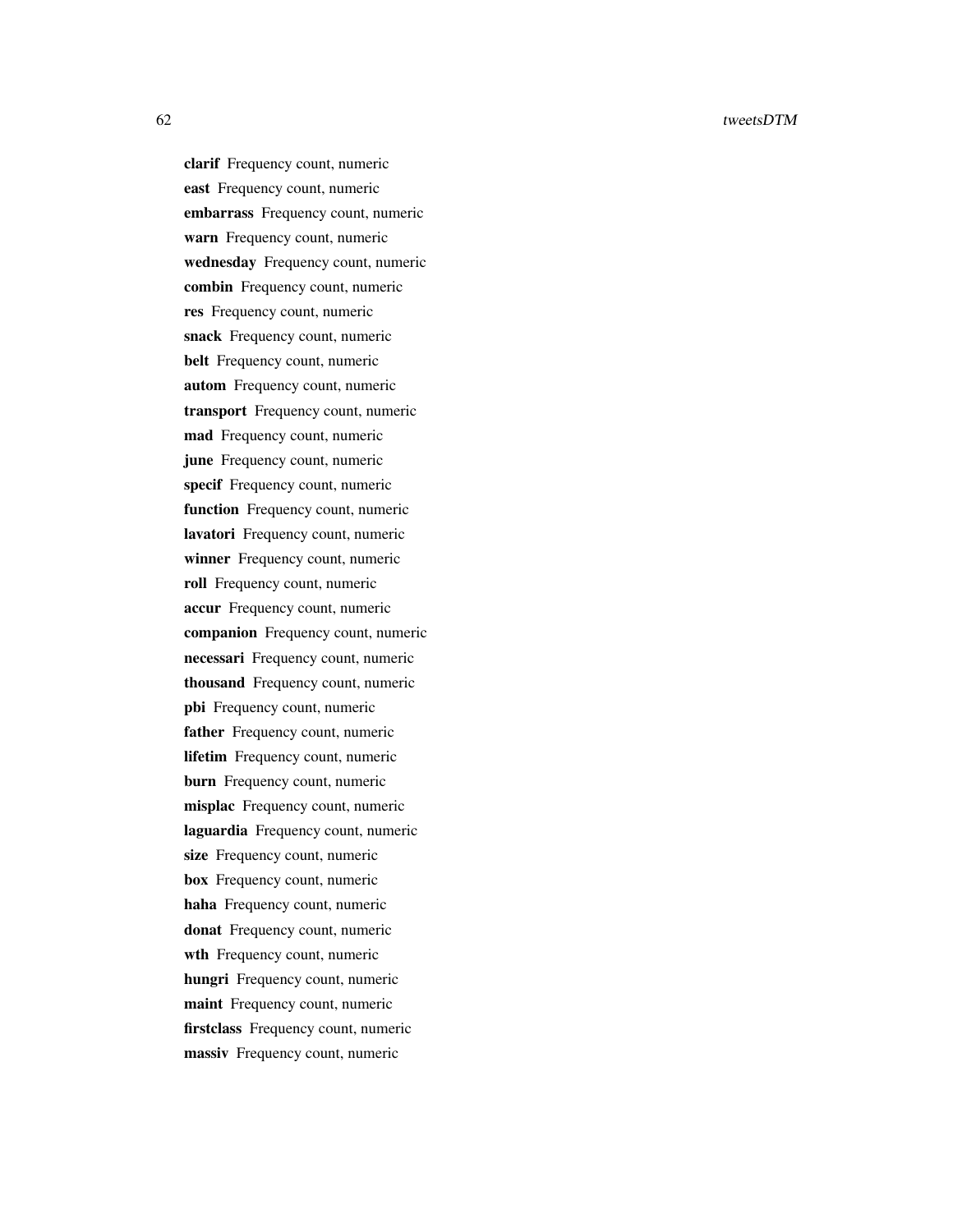fantast Frequency count, numeric annual Frequency count, numeric exchang Frequency count, numeric cont Frequency count, numeric dial Frequency count, numeric tablet Frequency count, numeric courteous Frequency count, numeric yup Frequency count, numeric alert Frequency count, numeric fave Frequency count, numeric dest Frequency count, numeric straight Frequency count, numeric anniversari Frequency count, numeric expedit Frequency count, numeric awe Frequency count, numeric buffalo Frequency count, numeric estim Frequency count, numeric join Frequency count, numeric gas Frequency count, numeric sept Frequency count, numeric magic Frequency count, numeric nasti Frequency count, numeric admir Frequency count, numeric customerservicefail Frequency count, numeric heavi Frequency count, numeric incom Frequency count, numeric stick Frequency count, numeric survey Frequency count, numeric rant Frequency count, numeric puerto Frequency count, numeric rico Frequency count, numeric annricord Frequency count, numeric alot Frequency count, numeric pet Frequency count, numeric west Frequency count, numeric admit Frequency count, numeric boss Frequency count, numeric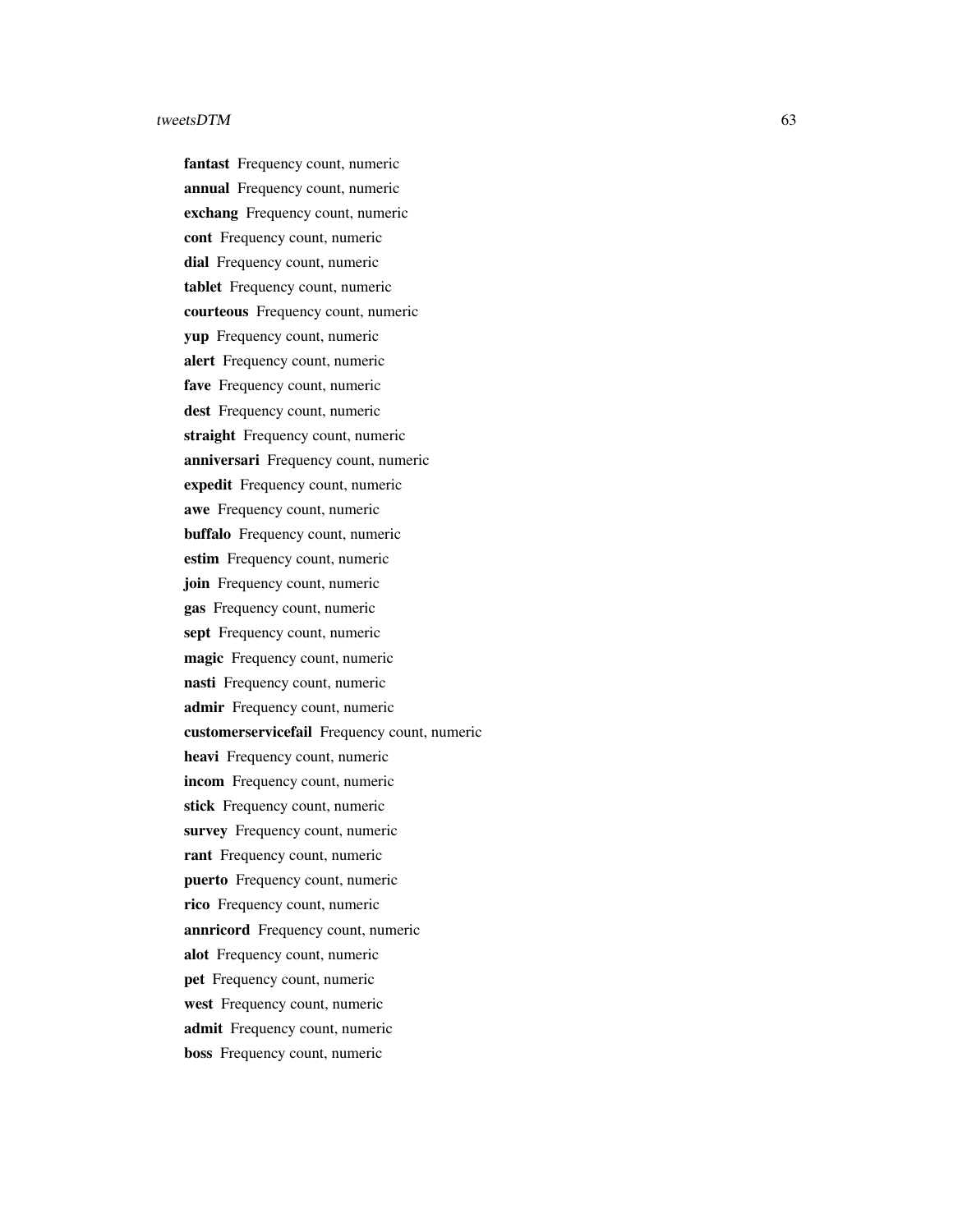women Frequency count, numeric waiver Frequency count, numeric incorrect Frequency count, numeric dobett Frequency count, numeric weigh Frequency count, numeric whether Frequency count, numeric wrote Frequency count, numeric custserv Frequency count, numeric parent Frequency count, numeric term Frequency count, numeric camera Frequency count, numeric didnut Frequency count, numeric pittsburgh Frequency count, numeric tab Frequency count, numeric harder Frequency count, numeric van Frequency count, numeric somewher Frequency count, numeric rush Frequency count, numeric letter Frequency count, numeric fresh Frequency count, numeric mission Frequency count, numeric subpar Frequency count, numeric ric Frequency count, numeric your Frequency count, numeric august Frequency count, numeric reward Frequency count, numeric headach Frequency count, numeric conflict Frequency count, numeric pref Frequency count, numeric fort Frequency count, numeric invit Frequency count, numeric flytpa Frequency count, numeric protect Frequency count, numeric neither Frequency count, numeric laugh Frequency count, numeric scale Frequency count, numeric nonexist Frequency count, numeric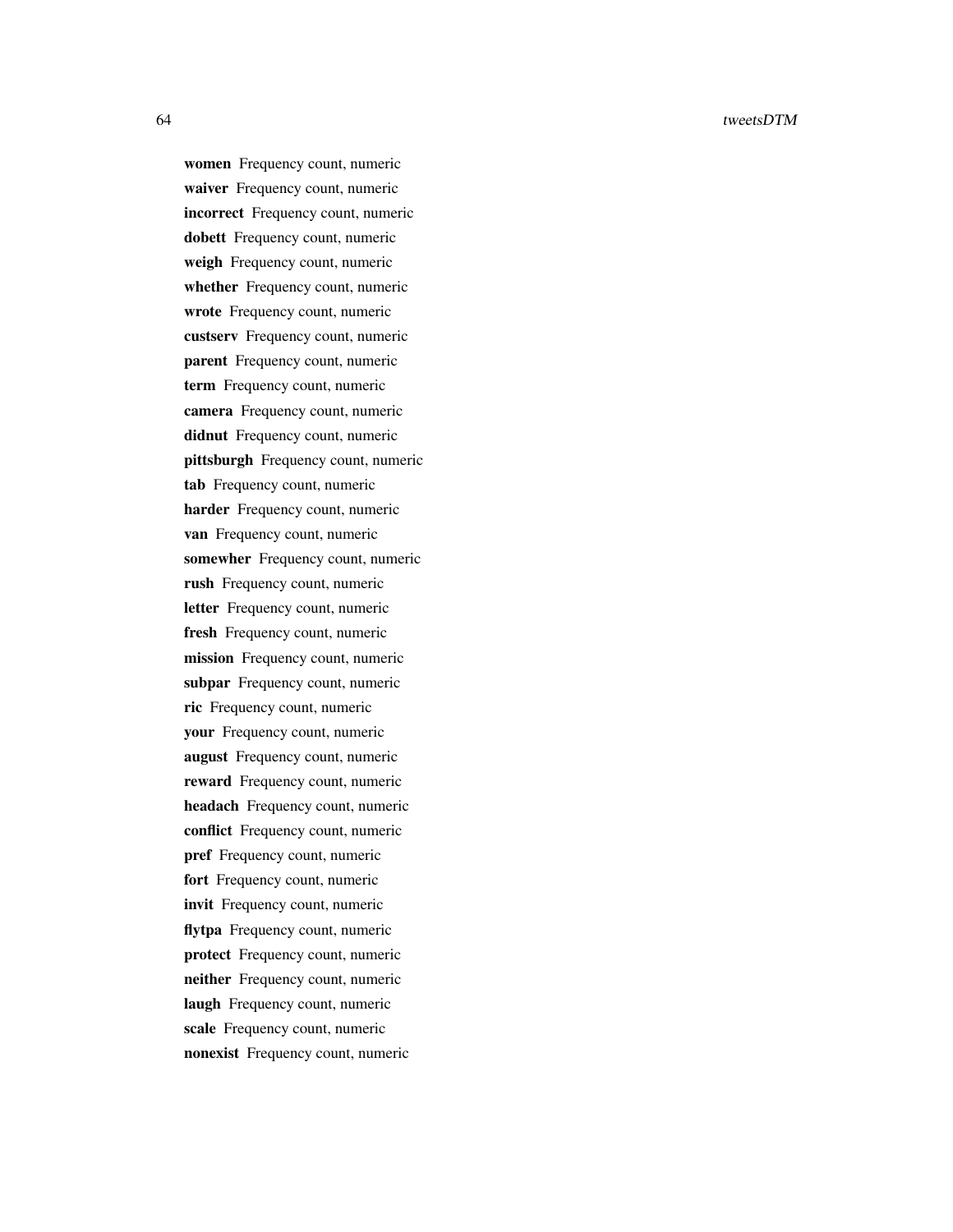blah Frequency count, numeric tear Frequency count, numeric hartford Frequency count, numeric mke Frequency count, numeric warm Frequency count, numeric odd Frequency count, numeric packag Frequency count, numeric omaha Frequency count, numeric initi Frequency count, numeric lauderdal Frequency count, numeric lmao Frequency count, numeric feed Frequency count, numeric earth Frequency count, numeric fortun Frequency count, numeric heart Frequency count, numeric dang Frequency count, numeric ici Frequency count, numeric magazin Frequency count, numeric weur Frequency count, numeric greatservic Frequency count, numeric rno Frequency count, numeric street Frequency count, numeric nexus Frequency count, numeric cheat Frequency count, numeric inde Frequency count, numeric there Frequency count, numeric qualifi Frequency count, numeric asham Frequency count, numeric speedi Frequency count, numeric success Frequency count, numeric gogo Frequency count, numeric hub Frequency count, numeric dime Frequency count, numeric disorgan Frequency count, numeric sigh Frequency count, numeric proactiv Frequency count, numeric phx Frequency count, numeric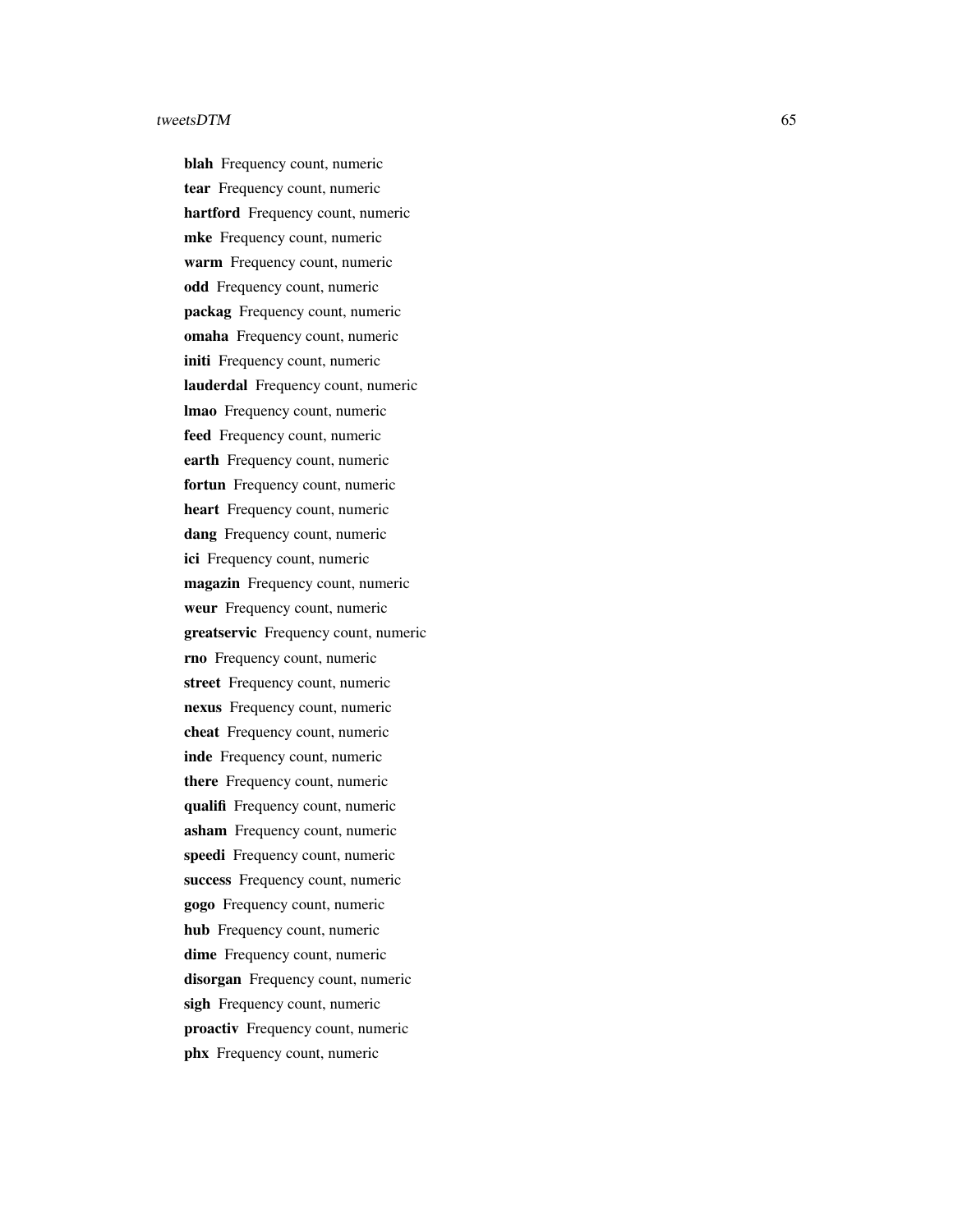jacksonvill Frequency count, numeric drove Frequency count, numeric birmingham Frequency count, numeric brutal Frequency count, numeric midway Frequency count, numeric swa Frequency count, numeric ivr Frequency count, numeric proceed Frequency count, numeric spiritairlin Frequency count, numeric data Frequency count, numeric southwestairlin Frequency count, numeric phlairport Frequency count, numeric charleston Frequency count, numeric throughout Frequency count, numeric birth Frequency count, numeric gear Frequency count, numeric nonprofit Frequency count, numeric partnership Frequency count, numeric mdw Frequency count, numeric fell Frequency count, numeric destinationdragon Frequency count, numeric uisouthwestair Frequency count, numeric imaginedragon Frequency count, numeric voic Frequency count, numeric profession Frequency count, numeric unreli Frequency count, numeric test Frequency count, numeric featur Frequency count, numeric bae Frequency count, numeric contest Frequency count, numeric spirit Frequency count, numeric hunt Frequency count, numeric scaveng Frequency count, numeric injuri Frequency count, numeric hero Frequency count, numeric grate Frequency count, numeric est Frequency count, numeric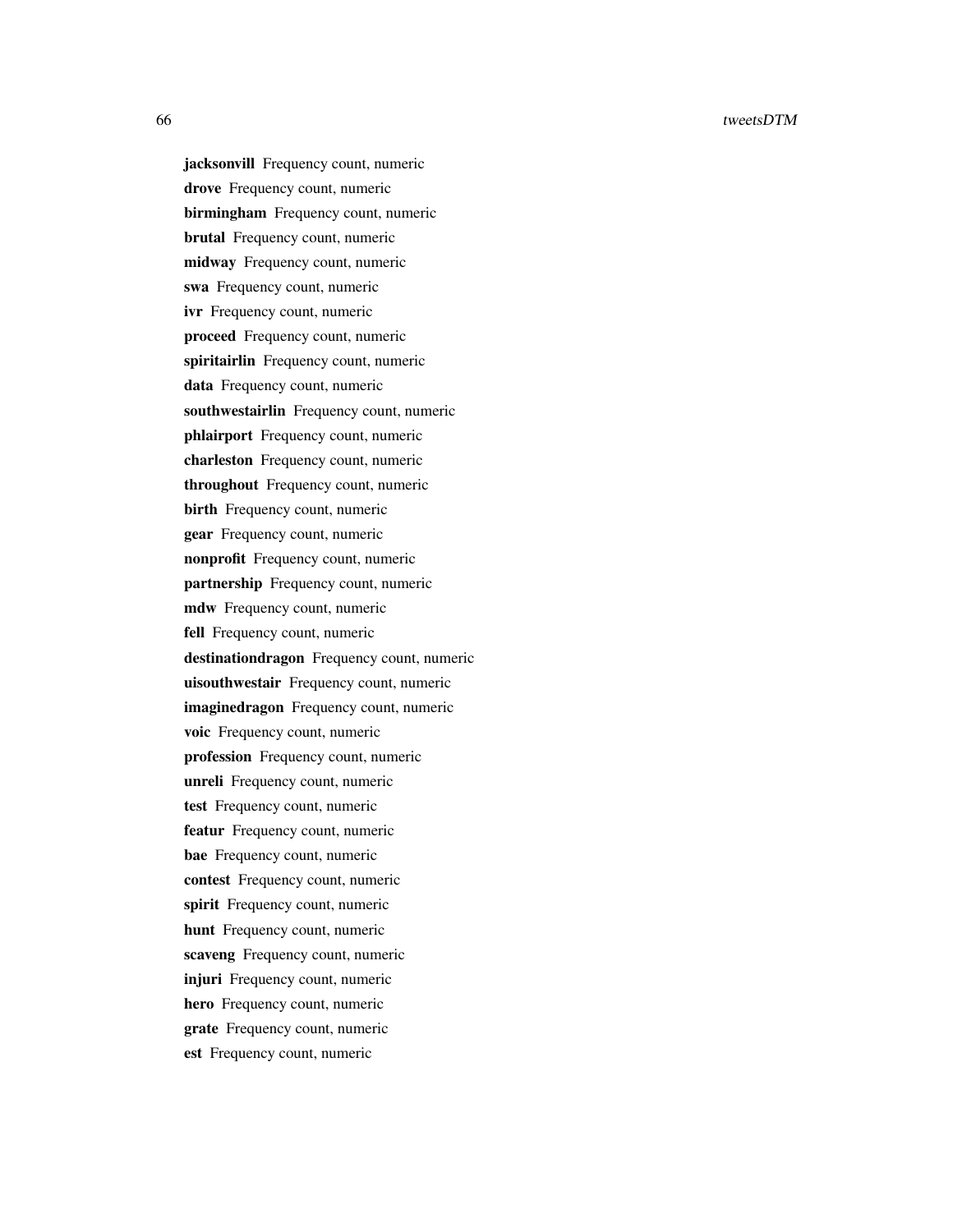reflect Frequency count, numeric station Frequency count, numeric antonio Frequency count, numeric noon Frequency count, numeric ohio Frequency count, numeric aug Frequency count, numeric columbus Frequency count, numeric oakland Frequency count, numeric bostonlogan Frequency count, numeric heavili Frequency count, numeric enrout Frequency count, numeric soak Frequency count, numeric rethink Frequency count, numeric stroller Frequency count, numeric athlet Frequency count, numeric aka Frequency count, numeric telephon Frequency count, numeric band Frequency count, numeric ring Frequency count, numeric color Frequency count, numeric compass Frequency count, numeric lucki Frequency count, numeric jamaica Frequency count, numeric loss Frequency count, numeric cali Frequency count, numeric sunni Frequency count, numeric harbor Frequency count, numeric batteri Frequency count, numeric baltimor Frequency count, numeric greenvill Frequency count, numeric usair Frequency count, numeric indi Frequency count, numeric northeast Frequency count, numeric cmon Frequency count, numeric loos Frequency count, numeric spoken Frequency count, numeric heck Frequency count, numeric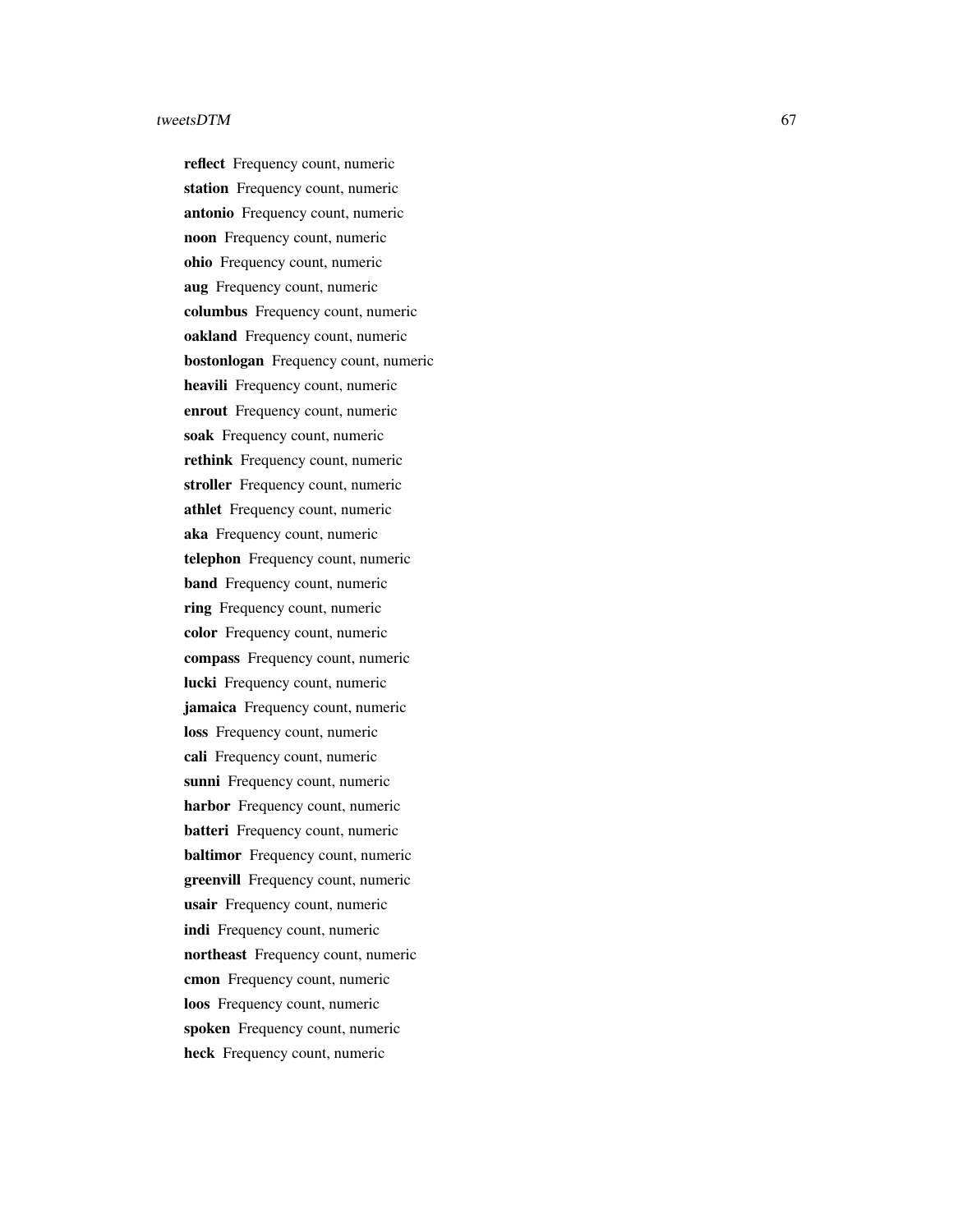colleagu Frequency count, numeric resch Frequency count, numeric louisvill Frequency count, numeric blue Frequency count, numeric fortunemagazin Frequency count, numeric lunch Frequency count, numeric anxious Frequency count, numeric inclement Frequency count, numeric gari Frequency count, numeric kelli Frequency count, numeric stupid Frequency count, numeric summer Frequency count, numeric cash Frequency count, numeric crowd Frequency count, numeric utah Frequency count, numeric velourl Frequency count, numeric triflight Frequency count, numeric steal Frequency count, numeric selfi Frequency count, numeric paypal Frequency count, numeric nearbi Frequency count, numeric pwm Frequency count, numeric aww Frequency count, numeric colleg Frequency count, numeric physic Frequency count, numeric savannah Frequency count, numeric anticip Frequency count, numeric uuuu Frequency count, numeric lauren Frequency count, numeric lovedragonss Frequency count, numeric costa Frequency count, numeric rica Frequency count, numeric chao Frequency count, numeric unload Frequency count, numeric pump Frequency count, numeric evalu Frequency count, numeric predict Frequency count, numeric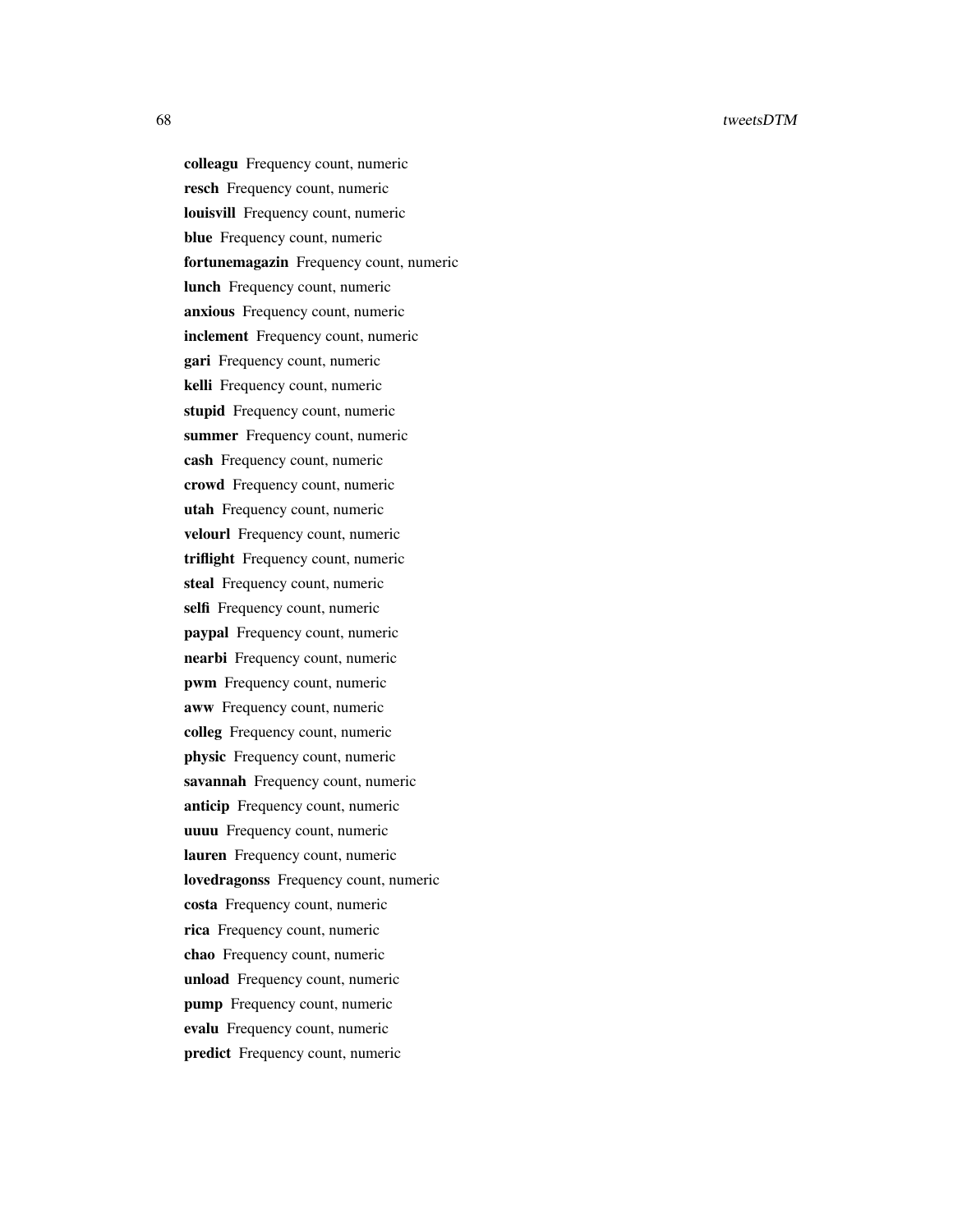disney Frequency count, numeric dealt Frequency count, numeric fastest Frequency count, numeric involv Frequency count, numeric regular Frequency count, numeric lodg Frequency count, numeric caller Frequency count, numeric nation Frequency count, numeric sju Frequency count, numeric fleek Frequency count, numeric trueblu Frequency count, numeric uijetblu Frequency count, numeric plat Frequency count, numeric beach Frequency count, numeric flyfi Frequency count, numeric viequ Frequency count, numeric njb Frequency count, numeric jblu Frequency count, numeric stole Frequency count, numeric wsj Frequency count, numeric barbado Frequency count, numeric cuba Frequency count, numeric reli Frequency count, numeric agenc Frequency count, numeric mem Frequency count, numeric appeas Frequency count, numeric republican Frequency count, numeric waterburi Frequency count, numeric flyingitforward Frequency count, numeric mint Frequency count, numeric nantucket Frequency count, numeric glass Frequency count, numeric mosaic Frequency count, numeric goodwil Frequency count, numeric getittogeth Frequency count, numeric endless Frequency count, numeric brandmanc Frequency count, numeric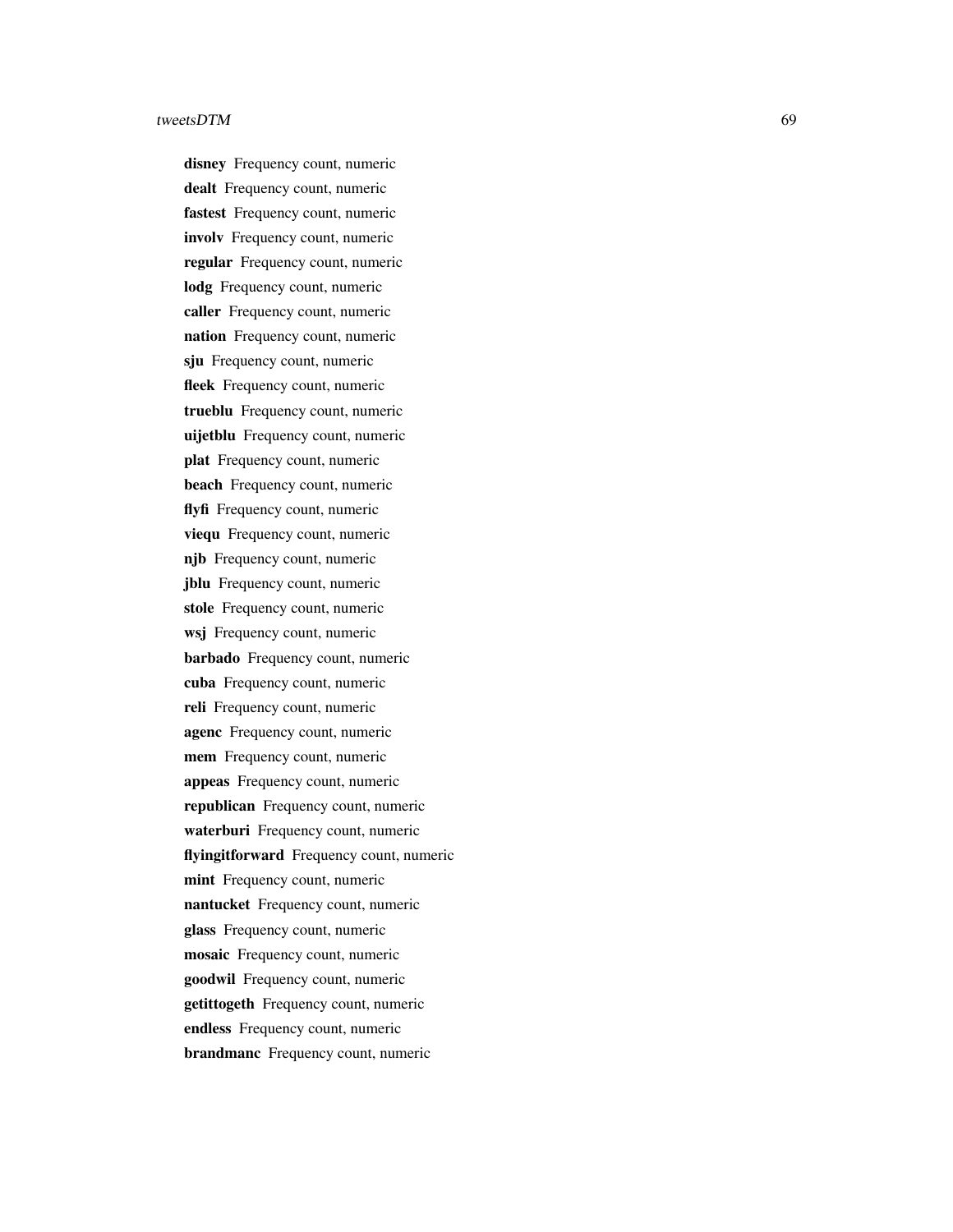hpn Frequency count, numeric prais Frequency count, numeric circl Frequency count, numeric journal Frequency count, numeric sxm Frequency count, numeric asleep Frequency count, numeric blueman Frequency count, numeric digit Frequency count, numeric flyitforward Frequency count, numeric crewmemb Frequency count, numeric liveri Frequency count, numeric bottl Frequency count, numeric divers Frequency count, numeric dissatisfi Frequency count, numeric comm Frequency count, numeric dump Frequency count, numeric paint Frequency count, numeric shoutout Frequency count, numeric alaska Frequency count, numeric weull Frequency count, numeric jvmchat Frequency count, numeric sympathi Frequency count, numeric dividend Frequency count, numeric chairman Frequency count, numeric uiusairway Frequency count, numeric exec Frequency count, numeric ctl Frequency count, numeric flydelta Frequency count, numeric logist Frequency count, numeric sexual Frequency count, numeric fear Frequency count, numeric aadvantag Frequency count, numeric cot Frequency count, numeric key Frequency count, numeric usairwayssuck Frequency count, numeric med Frequency count, numeric vile Frequency count, numeric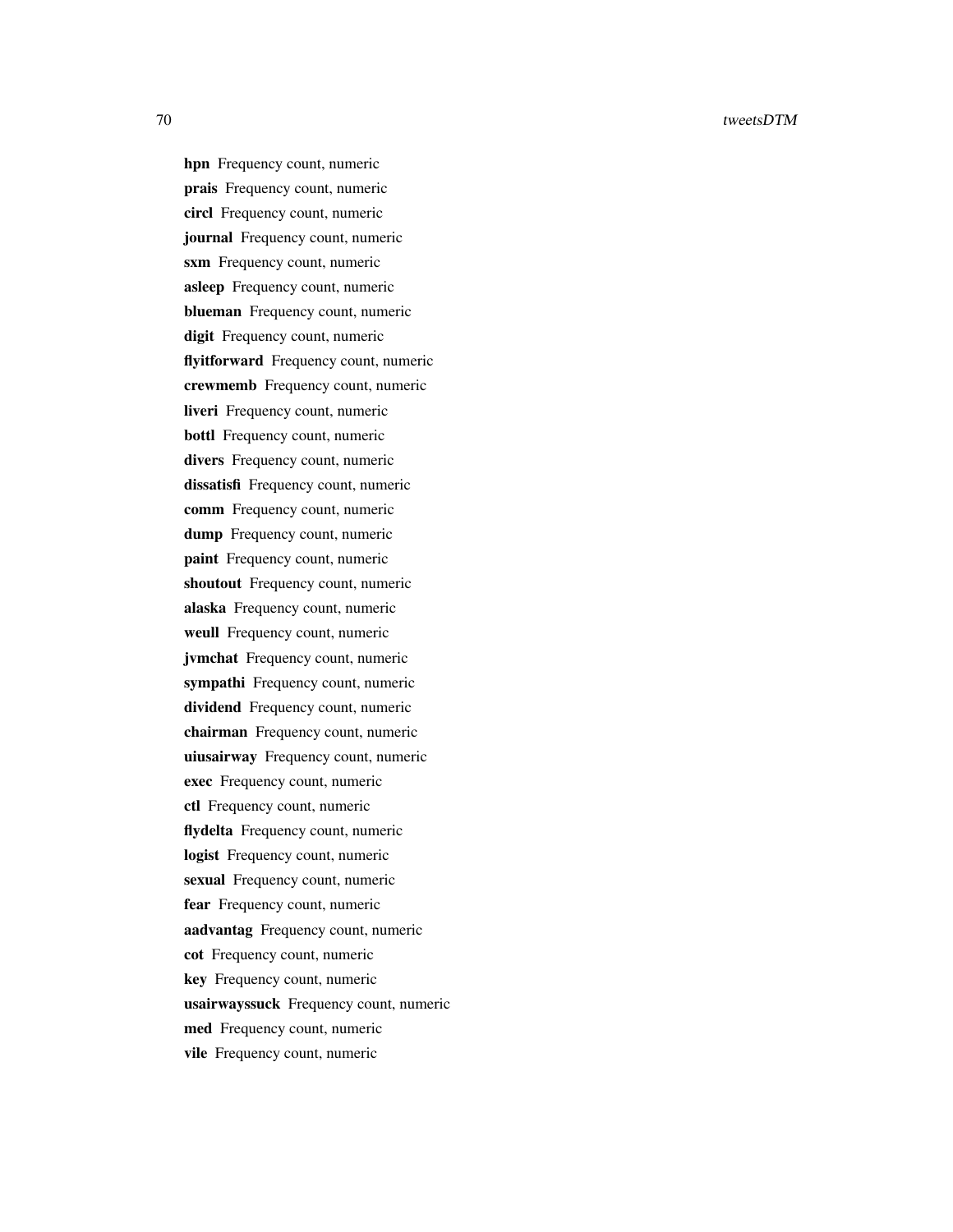uii Frequency count, numeric uiamericanair Frequency count, numeric assult Frequency count, numeric dfwairport Frequency count, numeric filmcrew Frequency count, numeric cowboycerron Frequency count, numeric americanview Frequency count, numeric

## Details

"A sentiment analysis job about the problems of each major U.S. airline. Twitter data was scraped from February of 2015 and contributors were asked to first classify positive, negative, and neutral tweets, followed by categorizing negative reasons (such as "late flight" or "rude service")."

The data provided here is an altered and cleaned version version of the original source.

## Source

<https://www.figure-eight.com/data-for-everyone/>